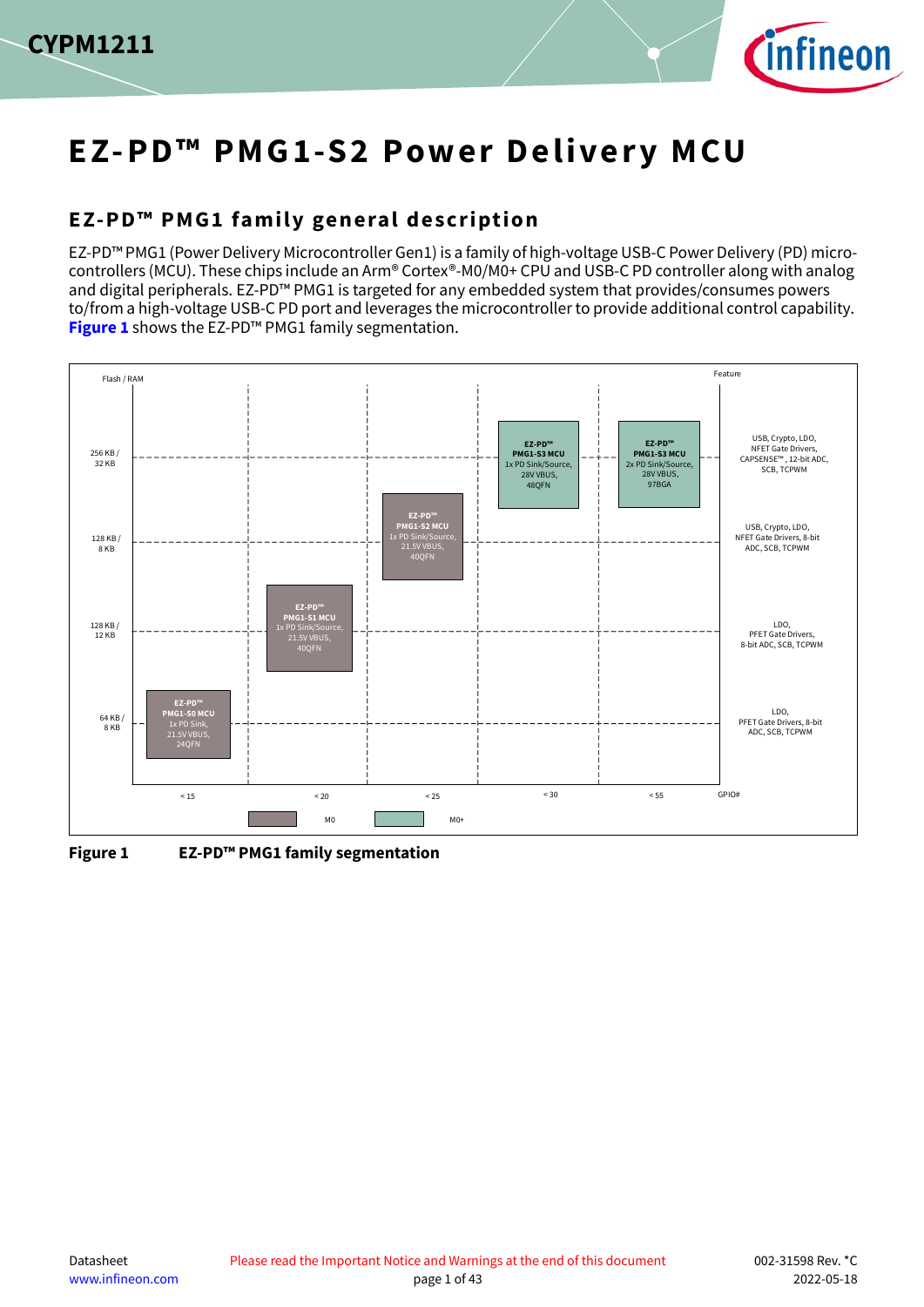

EZ-PD™ PMG1 family general description

#### **[Table 1](#page-1-0)** shows the comparison of features of different MCUs of the EZ-PD™ PMG1 family.

<span id="page-1-0"></span>

| Table 1               | Comparison of features of different EZ-PD™ PMG1 family MCUs                              |                                     |                                                                                   |                                                                            |                                                                                               |  |  |  |
|-----------------------|------------------------------------------------------------------------------------------|-------------------------------------|-----------------------------------------------------------------------------------|----------------------------------------------------------------------------|-----------------------------------------------------------------------------------------------|--|--|--|
| Subsystem<br>or range | Item                                                                                     | EZ-PD™<br><b>PMG1-S0</b>            | EZ-PD™<br><b>PMG1-S1</b>                                                          | EZ-PD™<br><b>PMG1-S2</b>                                                   | EZ-PD™<br><b>PMG1-S3</b>                                                                      |  |  |  |
| CPU&                  | Core                                                                                     | Arm® Cortex®-M0                     | Arm®Cortex®-M0                                                                    | Arm®Cortex®-M0                                                             | Arm® Cortex®-M0+                                                                              |  |  |  |
| Memory<br>Subsystem   | Max Freq (MHz)                                                                           | 48                                  | 48                                                                                | 48                                                                         | 48                                                                                            |  |  |  |
|                       | Flash (KB)                                                                               | 64                                  | 128                                                                               | 128                                                                        | 256                                                                                           |  |  |  |
|                       | SRAM (KB)                                                                                | 8                                   | 12                                                                                | 8                                                                          | 32                                                                                            |  |  |  |
| Power<br>Delivery     | Power Delivery<br>Ports                                                                  | $\mathbf{1}$                        | $\mathbf{1}$                                                                      | $\mathbf{1}$                                                               | 1 port for 48-QFN<br>2 ports for 97-BGA                                                       |  |  |  |
|                       | Role                                                                                     | Sink                                | <b>DRP</b>                                                                        | <b>DRP</b>                                                                 | <b>DRP</b>                                                                                    |  |  |  |
|                       | <b>MOSFET Gate</b><br><b>Drivers</b>                                                     | 1x PFET                             | 2x PFET                                                                           | 2x NFET                                                                    | Flexible 2x NFET                                                                              |  |  |  |
|                       | <b>Fault Protections</b>                                                                 | VBUS OVP and<br><b>UVP</b>          | VBUS OVP, UVP,<br>and OCP<br>SCP and RCP<br>(for Source<br>Configuration<br>only) | VBUS OVP, UVP,<br>and OCP                                                  | VBUS OVP, UVP,<br>and OCP<br><b>SCP and RCP</b><br>(for Source<br>Configuration<br>only)      |  |  |  |
| <b>USB</b>            | No<br>Integrated Full<br>Speed<br>USB 2.0 Device<br>with Billboard<br>Class support      |                                     | Yes<br>No                                                                         |                                                                            | Yes                                                                                           |  |  |  |
| Voltage<br>Range      | Supply (V)                                                                               | VDDD (2.7 - 5.5)<br>VBUS (4 - 21.5) | VSYS (2.75 - 5.5)<br>VBUS (4 - 21.5)                                              | VSYS (2.7 - 5.5)<br>VBUS (4 - 21.5)                                        | VSYS (2.8-5.5)<br><b>VBUS (4-28)</b>                                                          |  |  |  |
|                       | IO(V)                                                                                    | $1.71 - 5.5$                        | $1.71 - 5.5$                                                                      | $1.71 - 5.5$                                                               | $1.71 - 5.5$                                                                                  |  |  |  |
| Digital               | SCB (configurable<br>as I2C/UART/SPI)                                                    | $\overline{2}$                      | 4                                                                                 | $\overline{4}$                                                             | 7 for 48-QFN (out of<br>which only 5 can be<br>configured as SPI<br>and UART)<br>8 for 97-BGA |  |  |  |
|                       | <b>TCPWM Block</b><br>(configurable as<br>timer, counter or<br>pulse width<br>modulator) | $\overline{4}$                      | $\overline{2}$                                                                    | $\overline{4}$                                                             | 7 for 48-QFN<br>8 for 97-BGA                                                                  |  |  |  |
|                       | Hardware<br>Authentication<br>Block (Crypto)                                             | No                                  | No                                                                                | Yes<br>(AES-128/192/25<br>6, SHA1,<br>SHA2-224,<br>SHA2-256, PRNG,<br>CRC) | Yes (AES-128,<br>SHA2-256, TRNG,<br>Vector Unit)                                              |  |  |  |
| Analog                | <b>ADC</b>                                                                               | 2x 8-bit SAR                        | 1x 8-bit SAR                                                                      | 2x 8-bit SAR                                                               | 2x 8-bit SAR<br>1x 12-bit SAR                                                                 |  |  |  |
|                       | On-chip<br>Temperature<br>Sensor                                                         | Yes                                 | Yes                                                                               | Yes                                                                        | Yes                                                                                           |  |  |  |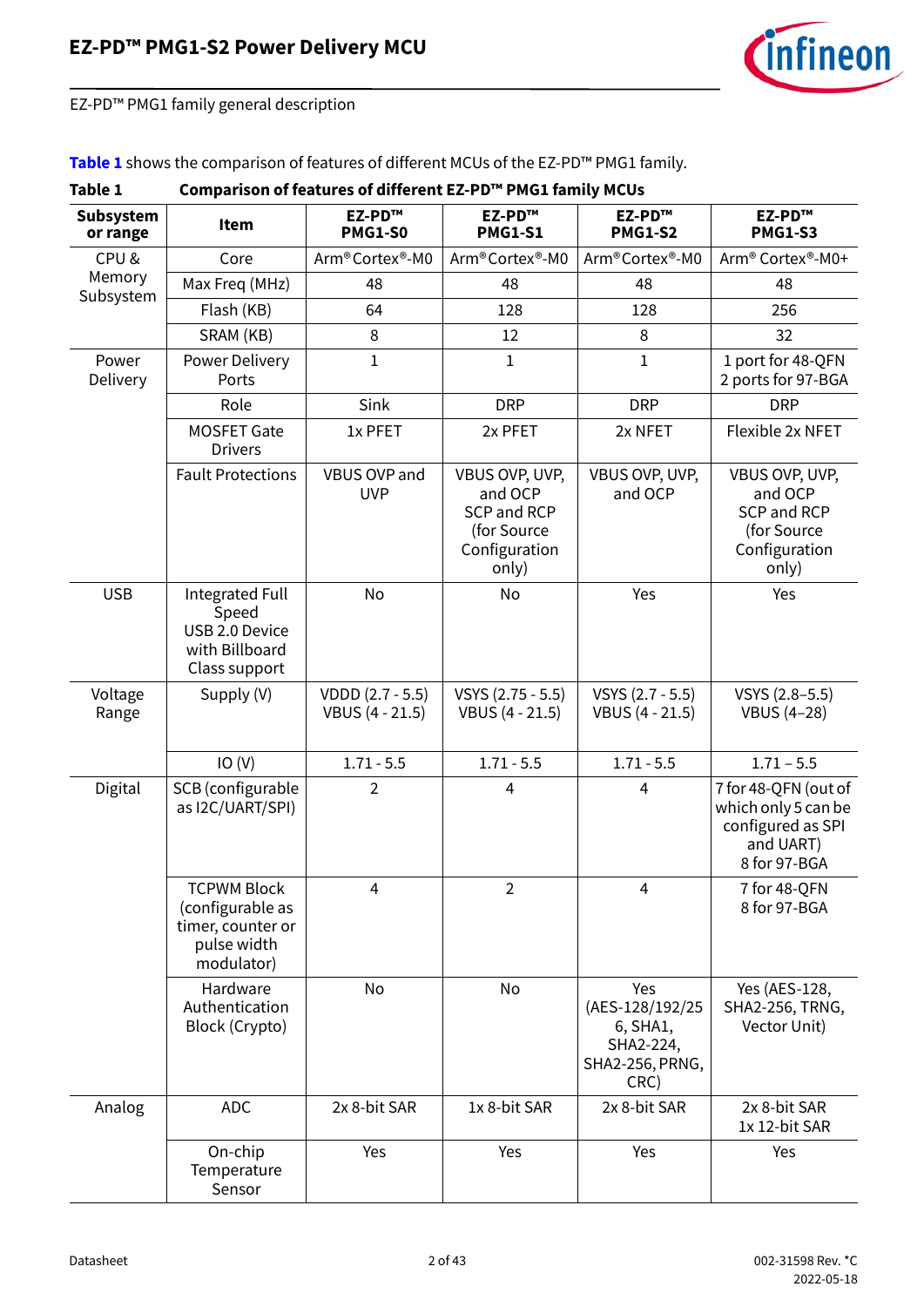

EZ-PD™ PMG1 family general description

| Table 1 | Comparison of features of different EZ-PD™ PMG1 family MCUs (continued) |
|---------|-------------------------------------------------------------------------|
|---------|-------------------------------------------------------------------------|

| Subsystem<br>or range               | Item                   | EZ-PD™<br><b>PMG1-S0</b>                                                                                                                               | EZ-PD™<br><b>PMG1-S1</b>         | EZ-PD™<br><b>PMG1-S2</b>                                                                                                                | EZ-PD™<br><b>PMG1-S3</b>                                                                |
|-------------------------------------|------------------------|--------------------------------------------------------------------------------------------------------------------------------------------------------|----------------------------------|-----------------------------------------------------------------------------------------------------------------------------------------|-----------------------------------------------------------------------------------------|
| Direct<br>Memory<br>Access<br>(DMA) | <b>DMA</b>             | No                                                                                                                                                     | No                               | No                                                                                                                                      | Yes                                                                                     |
| <b>GPIO</b>                         | Max # of $I/O$         | 12(10+2 OVT)                                                                                                                                           | 17(15+2 OVT)                     | 20(18+2 OVT)                                                                                                                            | 26 (24+2 OVT) for<br>48-QFN<br>50 (48+2 OVT) for<br>97-BGA                              |
| Charging<br><b>Standards</b>        | <b>Charging Source</b> |                                                                                                                                                        | BC 1.2, AC                       | BC 1.2, AC                                                                                                                              | BC 1.2, AC, AFC and<br>Quick Charge 3.0                                                 |
|                                     | <b>Charging Sink</b>   | BC 1.2, Apple<br>Charging (AC)                                                                                                                         | BC 1.2, AC                       | BC 1.2, AC                                                                                                                              | BC 1.2, AC                                                                              |
| <b>ESD</b><br>Protection            | <b>ESD Protection</b>  | Yes (Up to $\pm$ 8-kV<br>contact<br>discharge, up to<br>$±15-kV$ air<br>discharge, human<br>body model<br>(HBM), and<br>charged device<br>model (CDM)) | Yes (HBM and<br>CDM)             | Yes (Up to $\pm$ 8-kV<br>contact<br>discharge, up to<br>±15-kV air<br>discharge,<br>Human body<br>model and<br>charged device<br>model) | Yes (HBM and CDM)                                                                       |
| Packages                            | Package Options        | 24-QFN (4x4 mm,<br>0.5-mm pitch)                                                                                                                       | 40-QFN (6×6 mm,<br>0.5-mm pitch) | 40-QFN (6×6 mm,<br>0.5-mm pitch)                                                                                                        | 48-QFN (6x6 mm,<br>0.5-mm pitch)<br>97-BGA (6x6 mm,<br>$0.5$ mm and<br>$0.65$ mm pitch) |

The rest of this document discusses the EZ-PD™ PMG1-S2 device in detail.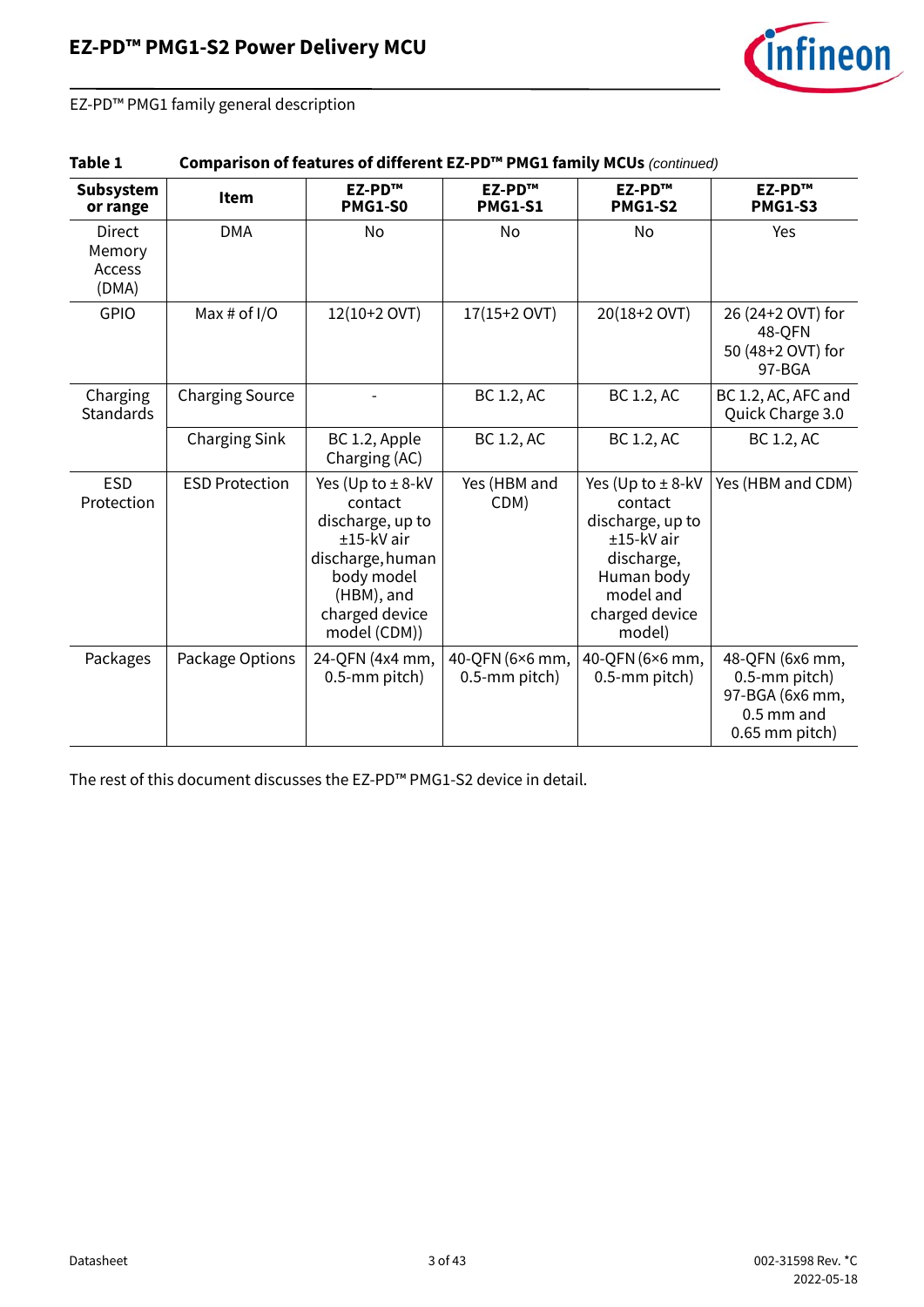

EZ-PD™ PMG1-S2 general description

## <span id="page-3-0"></span>**EZ-PD™ PMG1-S2 general description**

EZ-PD™ PMG1-S2 has 128-KB flash, 8-KB SRAM, 20 GPIOs, full-speed USB device controller, a crypto engine for authentication, a 20V-tolerant regulator, and a pair of FETs to switch a 5 V (VCONN) supply. EZ-PD™ PMG1-S2 also integrates two pairs of gate drivers to control external VBUS FETs and system level ESD protection. EZ-PD™ PMG1-S2 is available in 40-QFN package.

### <span id="page-3-1"></span>**Features**

- Type-C and USB PD support
	- Supports one USB Type-C port
	- Integrated USB Power Delivery 3.0 support
	- Integrated USB PD BMC transceiver
	- Integrated VCONN FETs
	- Configurable resistors  $R_D$  and  $R_D$
	- Dead battery detection support
	- Integrated fast role swap and extended data messaging
	- Integrated hardware based overcurrent protection (OCP) and overvoltage protection (OVP)
- 32-bit MCU subsystem
	- 48-MHz ARM® Cortex®-M0 CPU
	- 128-KB Flash
	- 8-KB SRAM
- Integrated digital blocks
	- Hardware crypto block enables authentication
	- Full-Speed USB device controller supporting Billboard Device Class
	- Integrated timers and counters to meet response times required by the USB PD protocol
	- Four run-time reconfigurable serial communication blocks (SCBs) with reconfigurable I<sup>2</sup>C, SPI, or UART functionality
- Clocks and oscillators
	- Integrated oscillator eliminating the need for external clock
- Power
	- VSYS(2.7 V–5.5 V)
	- VBUS (4.0 V–21.5 V)
	- 2x integrated dual-output gate drivers for external VBUS FET switch control
	- Independent supply voltage pin for GPIO that allows 1.71 V to 5.5 V signaling on the I/Os
	- Reset: 30 µA, Deep Sleep: 30 µA, Sleep: 3.5 mA
- System-level ESD protection
	- On CC, SBU, USBDP, USBDM, and VBUS pins
	- ± 8-kV Contact Discharge and ±15-kV Air Gap Discharge based on IEC61000-4-2 level 4C
- Packages
	- 40-pin QFN
	- Supports industrial temperature range (–40°C to +105°C)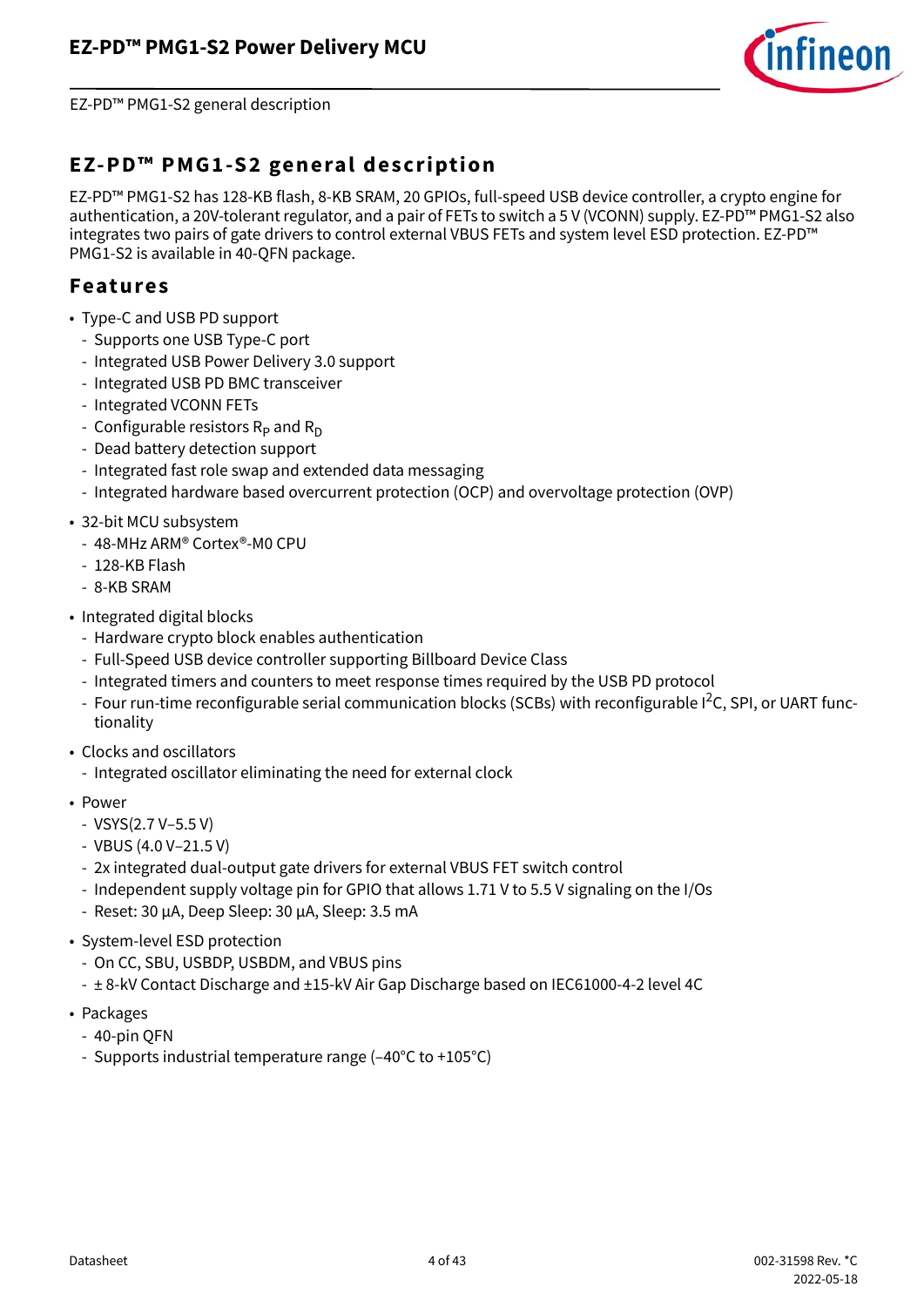

Block diagram

## <span id="page-4-0"></span>**Block diagram**

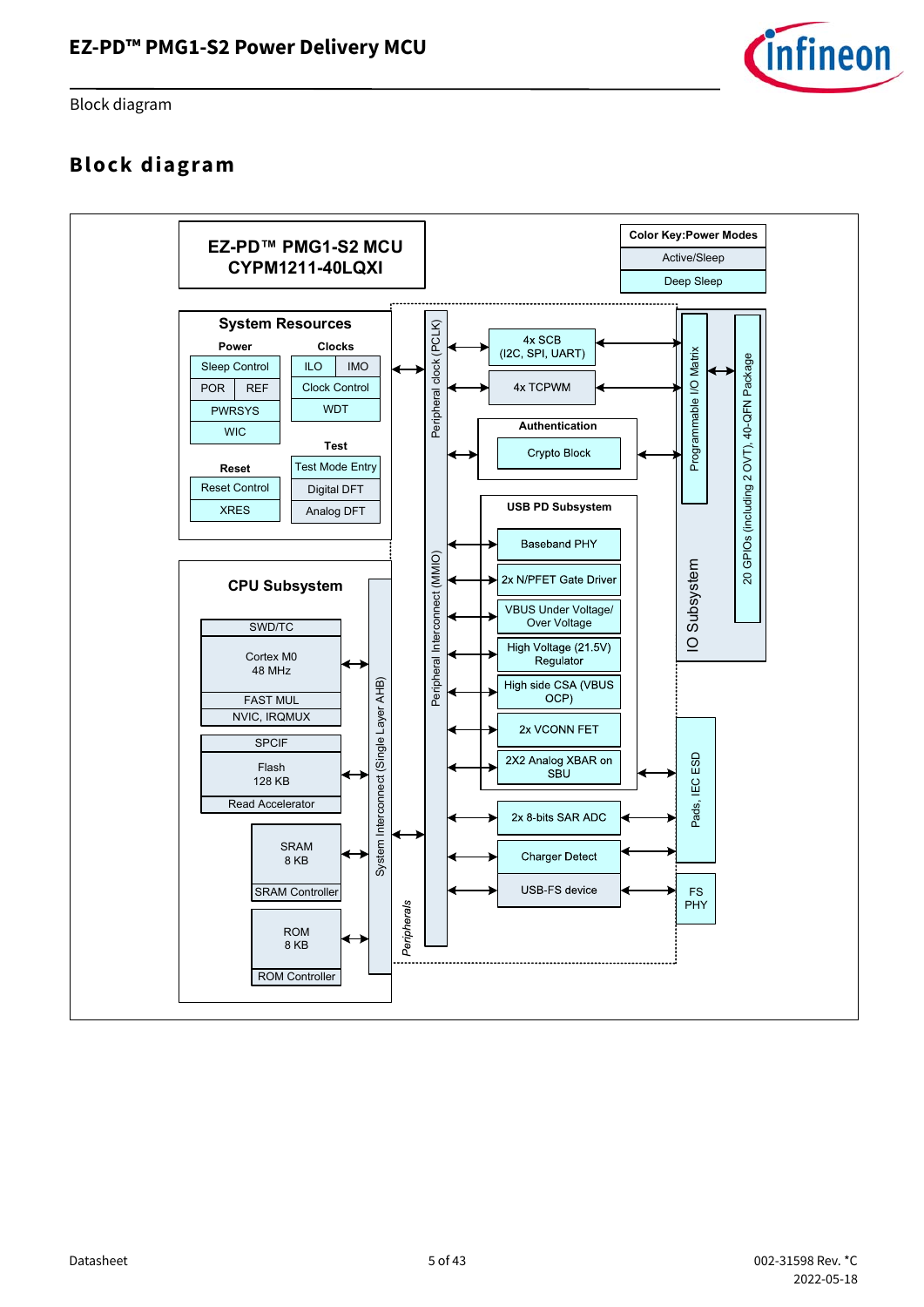

Table of contents

## <span id="page-5-0"></span>**Table of contents**

| EZ-PD™ PMG1 family general description……………………………………………………………………………………………1 |  |
|----------------------------------------------------------------------------|--|
|                                                                            |  |
|                                                                            |  |
|                                                                            |  |
|                                                                            |  |
|                                                                            |  |
|                                                                            |  |
|                                                                            |  |
|                                                                            |  |
|                                                                            |  |
|                                                                            |  |
|                                                                            |  |
|                                                                            |  |
|                                                                            |  |
|                                                                            |  |
|                                                                            |  |
|                                                                            |  |
|                                                                            |  |
|                                                                            |  |
|                                                                            |  |
|                                                                            |  |
|                                                                            |  |
|                                                                            |  |
|                                                                            |  |
|                                                                            |  |
|                                                                            |  |
|                                                                            |  |
|                                                                            |  |
|                                                                            |  |
|                                                                            |  |
|                                                                            |  |
|                                                                            |  |
|                                                                            |  |
|                                                                            |  |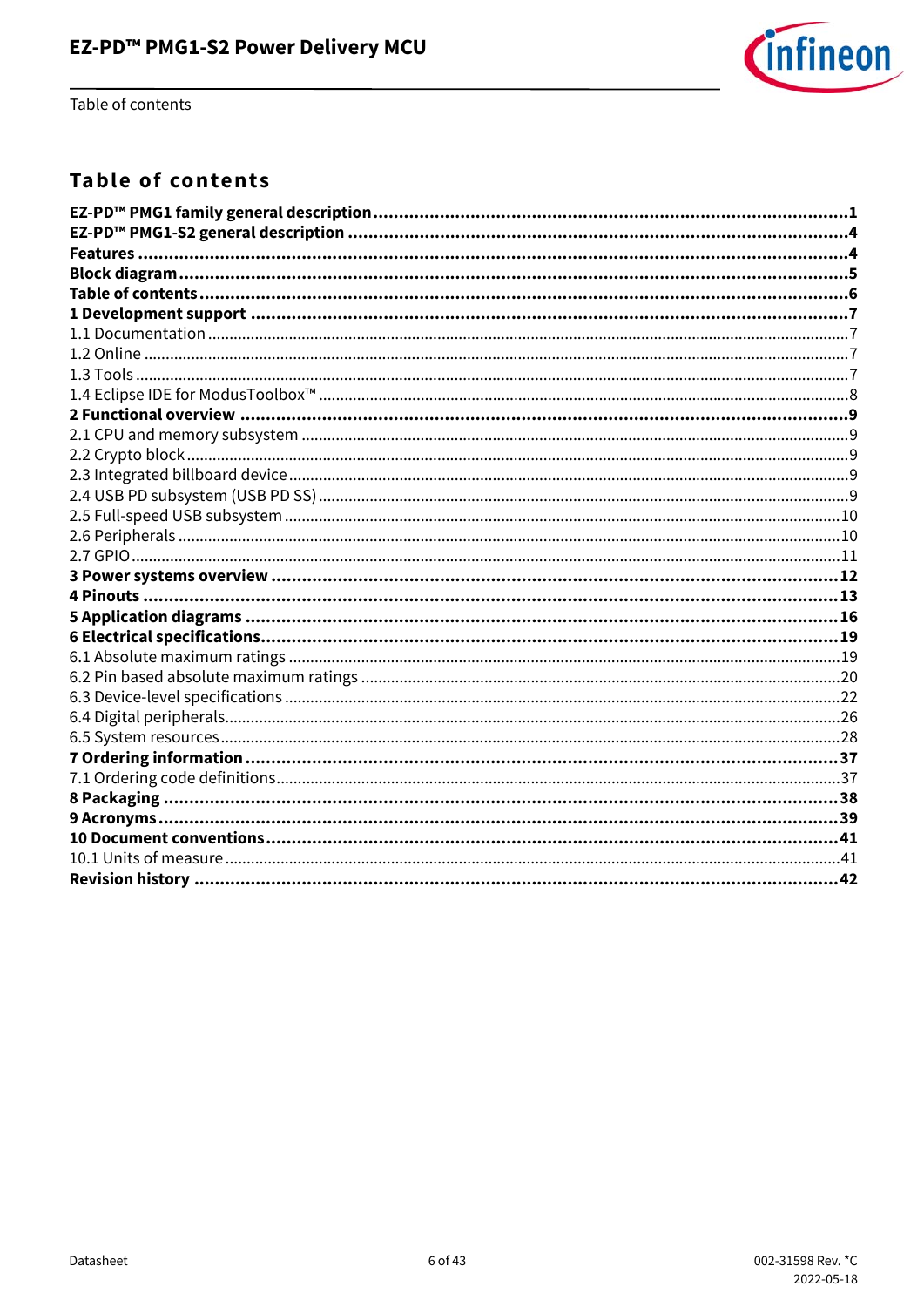

Development support

## <span id="page-6-0"></span>**1 Development support**

The EZ-PD™ PMG1 family has a rich set of documentation, development tools, and online resources to assist you during your development process. Visit **[EZ-PD™ PMG1 MCU](https://www.infineon.com/cms/en/product/universal-serial-bus-usb-power-delivery-controller/usb-c-and-power-delivery/ez-pd-pmg1-portfolio-high-voltage-mcus-usb-c-power-delivery/)** webpage to find out more.

### <span id="page-6-1"></span>**1.1 Documentation**

A suite of documentation supports the EZ-PD™ PMG1 family to ensure that you can find answers to your questions quickly. This section contains a list of some of the key documents.

**[Software user guide:](https://www.infineon.com/dgdl/Infineon-ModusToolbox_2.2_User_Guide-Software-v02_40-EN.pdf?fileId=8ac78c8c7e7124d1017e912544870cb3)** A step-by-step guide for using ModusToolbox™ software. The software user guide shows you how ModusToolbox™ software build process works in detail, how to use source control with ModusToolbox™ software, and much more.

**Component datasheets:** The flexibility of EZ-PD™ PMG1 allows the creation of new peripherals (components) long after the device has gone into production. Component data sheets provide all the information needed to select and use a particular component, including functional description, API documentation, example codes, and AC/DC specifications.

**Application notes:** This includes the getting started application note and the hardware design guidelines.

**Technical reference manual:** The technical reference manual (TRM) contains all the technical detail you need to use a EZ-PD™ PMG1 device, including a complete description of all EZ-PD™ PMG1 registers. The TRM is available in the Documentation section at **[EZ-PD™ PMG1 MCU](https://www.infineon.com/cms/en/product/universal-serial-bus-usb-power-delivery-controller/usb-c-and-power-delivery/ez-pd-pmg1-portfolio-high-voltage-mcus-usb-c-power-delivery/)** webpage.

### <span id="page-6-2"></span>**1.2 Online**

In addition to print documentation, the **[EZ-PD™ PMG1 MCU forums](https://community.infineon.com/t5/USB-EZ-PD-Type-C/bd-p/USBEZPDTypeC)** connect you with fellow users and experts in PMG1 from around the world, 24 hours a day, 7 days a week.

### <span id="page-6-3"></span>**1.3 Tools**

With industry standard cores, programming, and debugging interfaces, the EZ-PD™ PMG1 family is part of a development tool ecosystem.

Visit us at **[ModusToolbox™ software](https://www.infineon.com/cms/en/design-support/tools/sdk/modustoolbox-software/)** for the latest information on the revolutionary, easy to use Eclipse IDE for ModusToolbox™, supported third party compilers, programmers, debuggers, and development kits.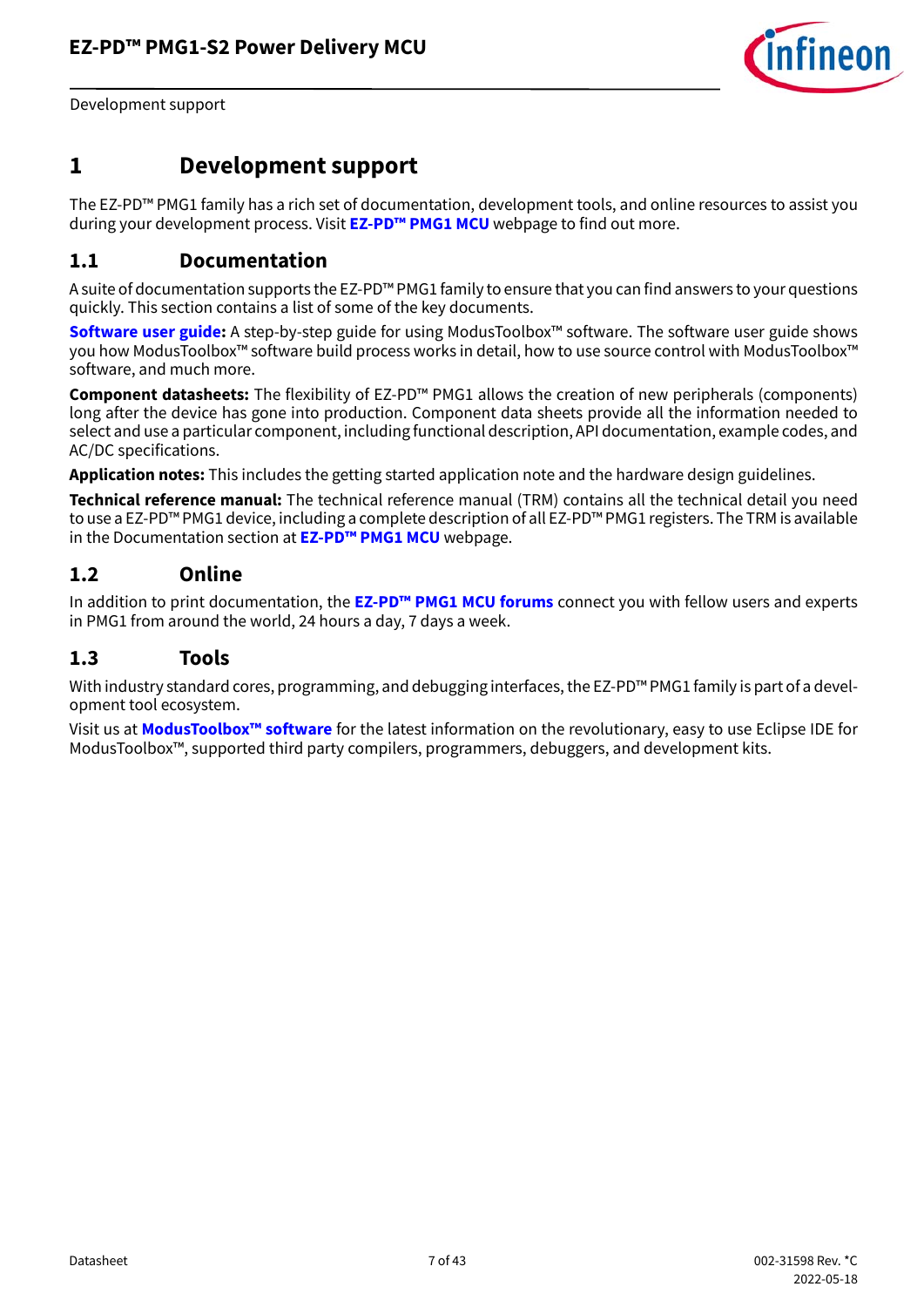

Development support

### <span id="page-7-0"></span>**1.4 Eclipse IDE for ModusToolbox™**

ModusToolbox™ is an Eclipse-based development environment on Windows, macOS, and Linux platforms that includes the Eclipse IDE for ModusToolbox™. The Eclipse IDE for ModusToolbox™ brings together several device resources, middleware, and firmware to build an application. Using ModusToolbox™ software, you can enable and configure device resources and middleware libraries, write C/C++/assembly source code, and program and debug the device.

For additional details on using the ModusToolbox™ software, refer to **[AN232553 - Getting started with EZ-PD™](https://www.infineon.com/dgdl/Infineon-AN232553_Getting_started_with_EZ-PD_PMG1_MCU_on_ModusToolbox_software-ApplicationNotes-v02_00-EN.pdf?fileId=8ac78c8c7cdc391c017d0d3e98ed67ea)  [PMG1 MCU on ModusToolbox™ software](https://www.infineon.com/dgdl/Infineon-AN232553_Getting_started_with_EZ-PD_PMG1_MCU_on_ModusToolbox_software-ApplicationNotes-v02_00-EN.pdf?fileId=8ac78c8c7cdc391c017d0d3e98ed67ea)** and the documentation and help integrated into ModusToolbox™ software. As **[Figure 2](#page-7-1)** shows, with the Eclipse IDE for ModusToolbox™, you can:

- 1. Create a new application based on a list of template applications, filtered by kit or device, or browse the collection of code examples online.
- 2. Configure device resources in Device Configurator to build your hardware system design in the workspace.
- 3. Add software components or middleware.
- 4. Develop your application firmware.

<span id="page-7-1"></span>

**Figure 2 Eclipse IDE for ModusToolbox™ and middleware**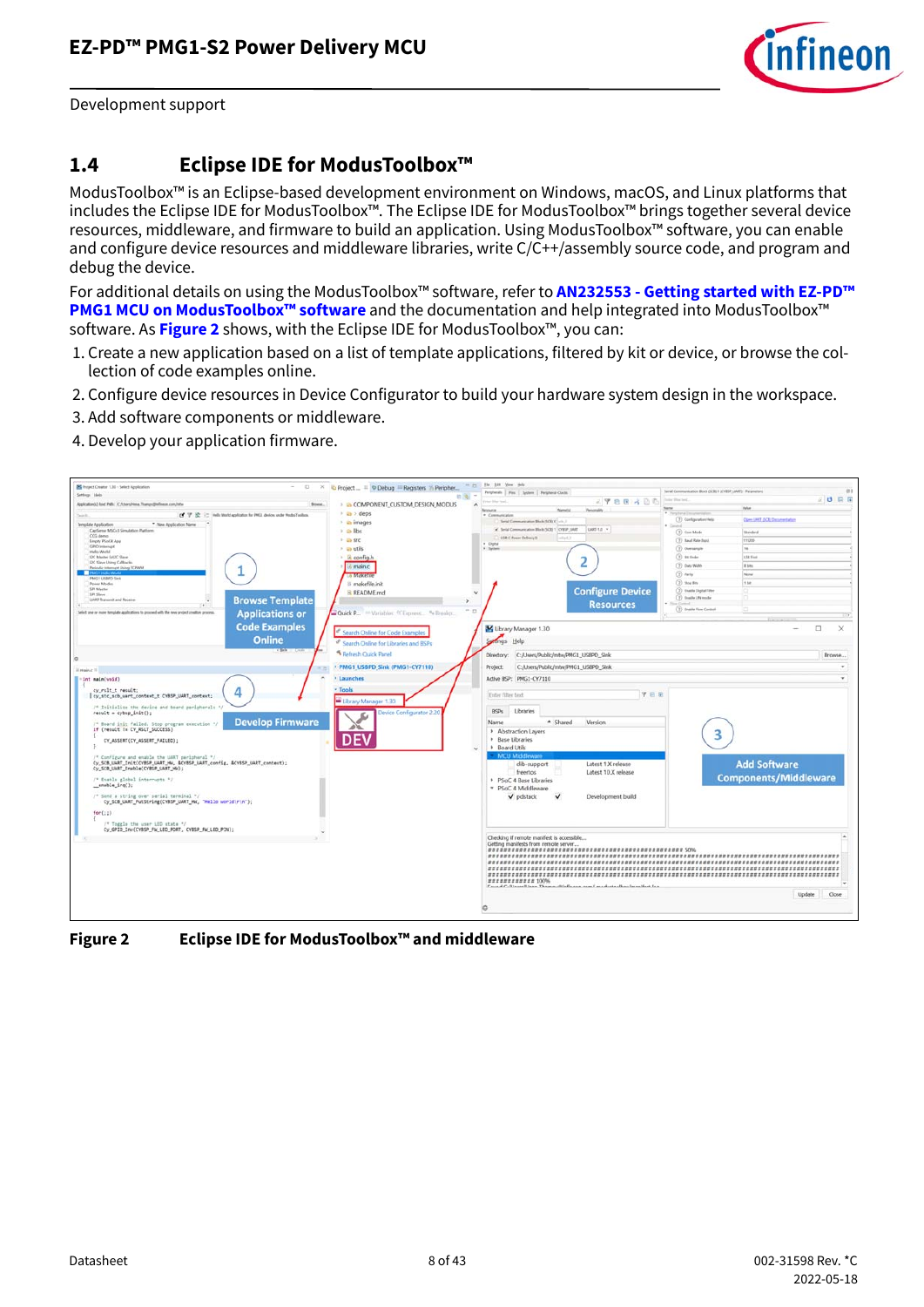

Functional overview

## <span id="page-8-0"></span>**2 Functional overview**

### <span id="page-8-1"></span>**2.1 CPU and memory subsystem**

### **2.1.1 CPU**

The Cortex®-M0 CPU in EZ-PD™ PMG1-S2 is part of the 32-bit MCU subsystem, which is optimized for low-power operation with extensive clock gating. It mostly uses 16-bit instructions and executes a subset of the Thumb-2 instruction set. The Infineon implementation includes a hardware multiplier that provides a 32-bit result in one cycle. It includes a nested vectored interrupt controller (NVIC) block with 32 interrupt inputs and also includes a Wakeup Interrupt Controller (WIC). The WIC can wake the processor up from the Deep Sleep mode, allowing power to be switched off to the main processor when the chip is in the Deep Sleep mode. The Cortex®-M0 CPU provides a nonmaskable interrupt (NMI) input, which is made available to the user when it is not in use for system functions requested by the user.

The CPU also includes a serial wire debug (SWD) interface, which is a two-wire form of JTAG. The debug configuration used for EZ-PD™ PMG1-S2 has four break-point (address) comparators and two watchpoint (data) comparators.

### **2.1.2 Flash**

The EZ-PD™ PMG1-S2 device has a flash module with two banks of 64 KB flash, a flash accelerator, tightly coupled to the CPU to improve average access times from the flash block. The flash block is designed to deliver 1 wait-state (WS) access time at 48 MHz and with 0-WS access time at 24 MHz. The flash accelerator delivers 85% of single-cycle SRAM access performance on average.

### **2.1.3 SROM**

A supervisory ROM that contains boot and configuration routines is provided.

### <span id="page-8-2"></span>**2.2 Crypto block**

EZ-PD™ PMG1-S2 integrates a crypto block for hardware assisted authentication of firmware images. It also supports field upgradeability of firmware in a trusted ecosystem. The EZ-PD™ PMG1-S2 crypto block provides cryptography functionality. It includes hardware acceleration blocks for advanced encryption standard (AES) block cipher, secure hash algorithm (SHA-1 and SHA-2), cyclic redundancy check (CRC) and pseudo random number generation.

### <span id="page-8-3"></span>**2.3 Integrated billboard device**

EZ-PD™ PMG1-S2 integrates a complete full speed USB 2.0 device controller capable of functioning as a Billboard class device. The USB 2.0 device controller can also support other device classes.

### <span id="page-8-4"></span>**2.4 USB PD subsystem (USB PD SS)**

The USB PD subsystem contains all of the blocks related to USB Type-C and Power Delivery. The subsystem consists of the following:

- Biphase marked coding (BMC) PHY: USB PD Transceiver with fast role swap (FRS) transmit and detect
- VCONN power FETs for the CC lines
- Analog crossbar to switch between the SBU1/SBU2 and AUX\_P/AUX\_N pins
- Programmable pull-up and pull-down termination on the AUX\_P/AUX\_N pins
- Hot plug detect (HPD) processor
- VBUS\_C regulator (20V LDO)
- Power switch between VSYS supply and VBUS\_C regulator output
- VBUS C overvoltage (OV) and undervoltage (UV) detectors
- Current sense amplifier (CSA) for overcurrent detection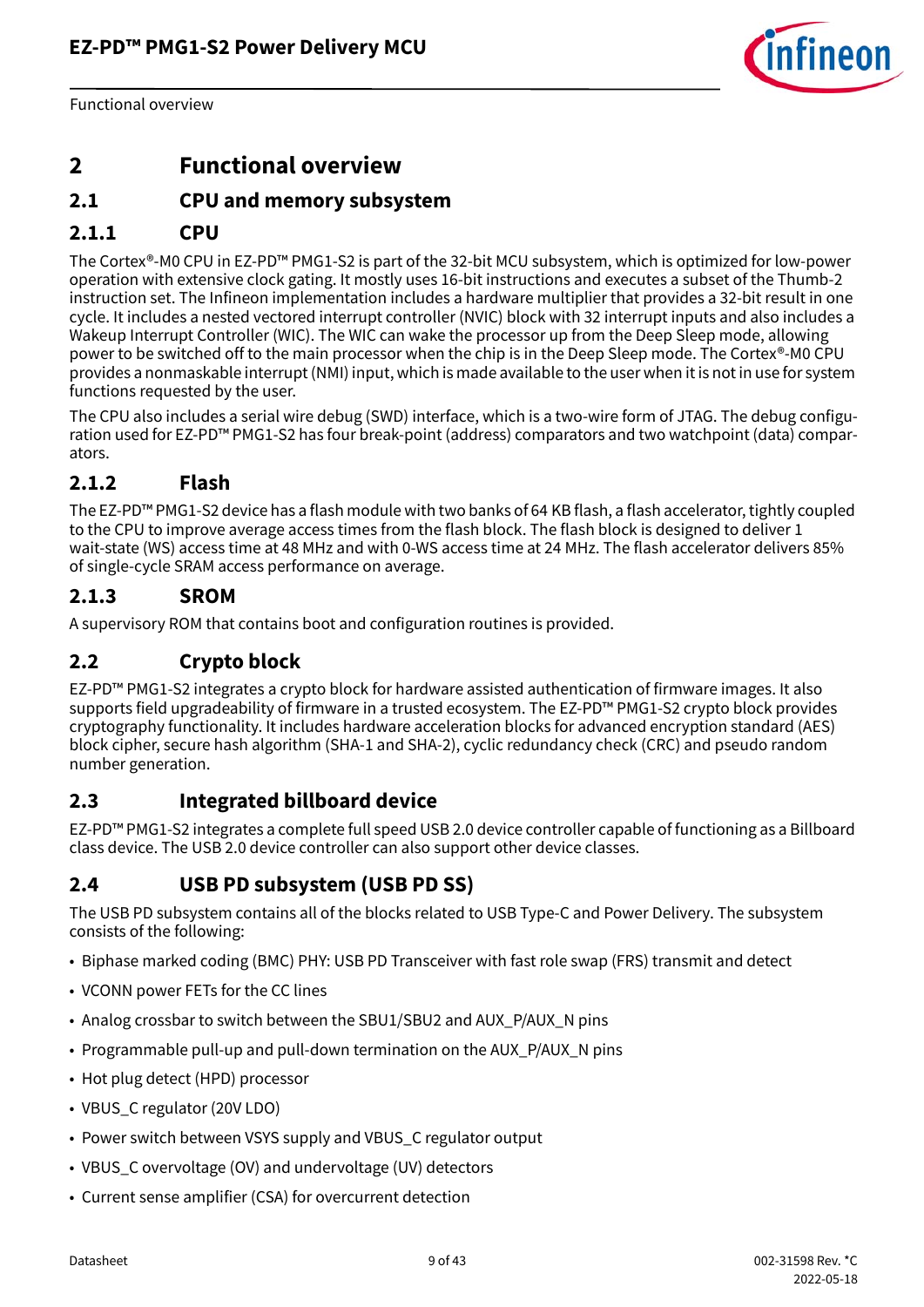

Functional overview

- Gate drivers for VBUS\_P and VBUS\_C external Power FETs
- VBUS\_C discharge switch
- Charger detection/Emulation for USB BC1.2 and other proprietary protocols
- Two instances of 8-bit SAR ADCs
- 8-kV IEC ESD Protection on the following pins: VBUS\_C, CC1, CC2, SBU1, SBU2, USBDP, USBDM

The EZ-PD™ PMG1-S2 USB PD subsystem interfaces to the pins of a USB Type-C connector. It includes a USB Type-C baseband transceiver and physical-layer logic. This transceiver performs the BMC and the 4b/5b encoding and decoding functions as well as integrating the 1.2-V analog front end (AFE). This subsystem integrates the required terminations to identify the role of the EZ-PD<sup>™</sup> PMG1-S2 device, including  $R<sub>P</sub>$  and  $R<sub>D</sub>$  for UFP/DFP roles. It also integrates power FETs for supplying VCONN power to the CC1/CC2 pins from the VCONN\_Source pin. The analog crossbar enables connecting either of the SBU1/SBU2 pins to either of the AUX\_P/AUX\_N pins to support DisplayPort sideband signaling. The integrated HPD processor can be used to control or monitor the HPD signal of a DisplayPort source or sink.

The overvoltage/undervoltage (OV/UV) block monitors the VBUS\_C supply for programmable overvoltage and undervoltage conditions. The CSA amplifies the voltage across an external sense resistor, which is proportional to the current being drawn from the external DC-DC VBUS supply converter. The CSA output can either be measured with an ADC or configured to detect an overcurrent condition. The VBUS\_P and VBUS\_C gate drivers control the gates of external power FETs for the VBUS\_C and VBUS\_P supplies. The gate drivers can be configured to support both P and N type external power FETs. The gate drivers are configured by default for nFET devices. In applications using pFETs, the gate drivers must be appropriately configured. The OV/UV and CSA blocks can generate interrupts to automatically turn off the power FETs for the programmed overvoltage and overcurrent conditions. The VBUS\_C discharge switch allows for discharging the VBUS\_C line through an external resistor.

The USB PD subsystem also contains two 8-bit 125 ksps successive approximation register (SAR) ADCs for analog to digital conversions. The voltage reference for the ADCs is generated from the VDDD supply. Each ADC includes an 8-bit DAC and a comparator. The DAC output forms the positive input of the comparator. The negative input of the comparator is from a 4-input multiplexer. The four inputs of the multiplexer are a pair of global analog multiplex buses, an internal bandgap voltage and an internal voltage proportional to the absolute temperature. Each GPIO pin can be connected to the global analog multiplex buses through a switch, which allows either ADC to sample the pin voltage. When sensing the GPIO pin voltage with an ADC, the pin voltage must not exceed the VDDIO supply value.

#### <span id="page-9-0"></span>**2.5 Full-speed USB subsystem**

The FSUSB subsystem contains a full-speed USB device controller as described in the **[Integrated billboard](#page-8-3) [device](#page-8-3)** section.

#### <span id="page-9-1"></span>**2.6 Peripherals**

### **2.6.1 Serial communication blocks (SCB)**

EZ-PD™ PMG1-S2 has four SCBs, which can be configured to implement an I<sup>2</sup>C, SPI, or UART interface. The hardware I<sup>2</sup>C blocks implement full multi-master and slave interfaces capable of multimaster arbitration. In the SPI mode, the SCB blocks can be configured to act as master or slave.

In the I<sup>2</sup>C mode, the SCB blocks are capable of operating at speeds of up to 1 Mbps (Fast Mode Plus) and have flexible buffering options to reduce interrupt overhead and latency for the CPU. These blocks also support I<sup>2</sup>C that creates a mailbox address range in the memory of EZ-PD™ PMG1-S2 and effectively reduce I<sup>2</sup>C communication to reading from and writing to an array in memory. In addition, the blocks support 128-deep FIFOs for receive and transmit which, by increasing the time given for the CPU to read data, greatly reduce the need for clock stretching caused by the CPU not having read data on time.

The I<sup>2</sup>C peripherals are compatible with the I<sup>2</sup>C Standard-mode, Fast Mode, and Fast Mode Plus devices as defined in the NXP I2 C-bus specification and user manual (**[UM10204](http://www.nxp.com/documents/user_manual/UM10204.pdf)**).

The  $I^2C$  bus I/Os are implemented with GPIO in open-drain modes.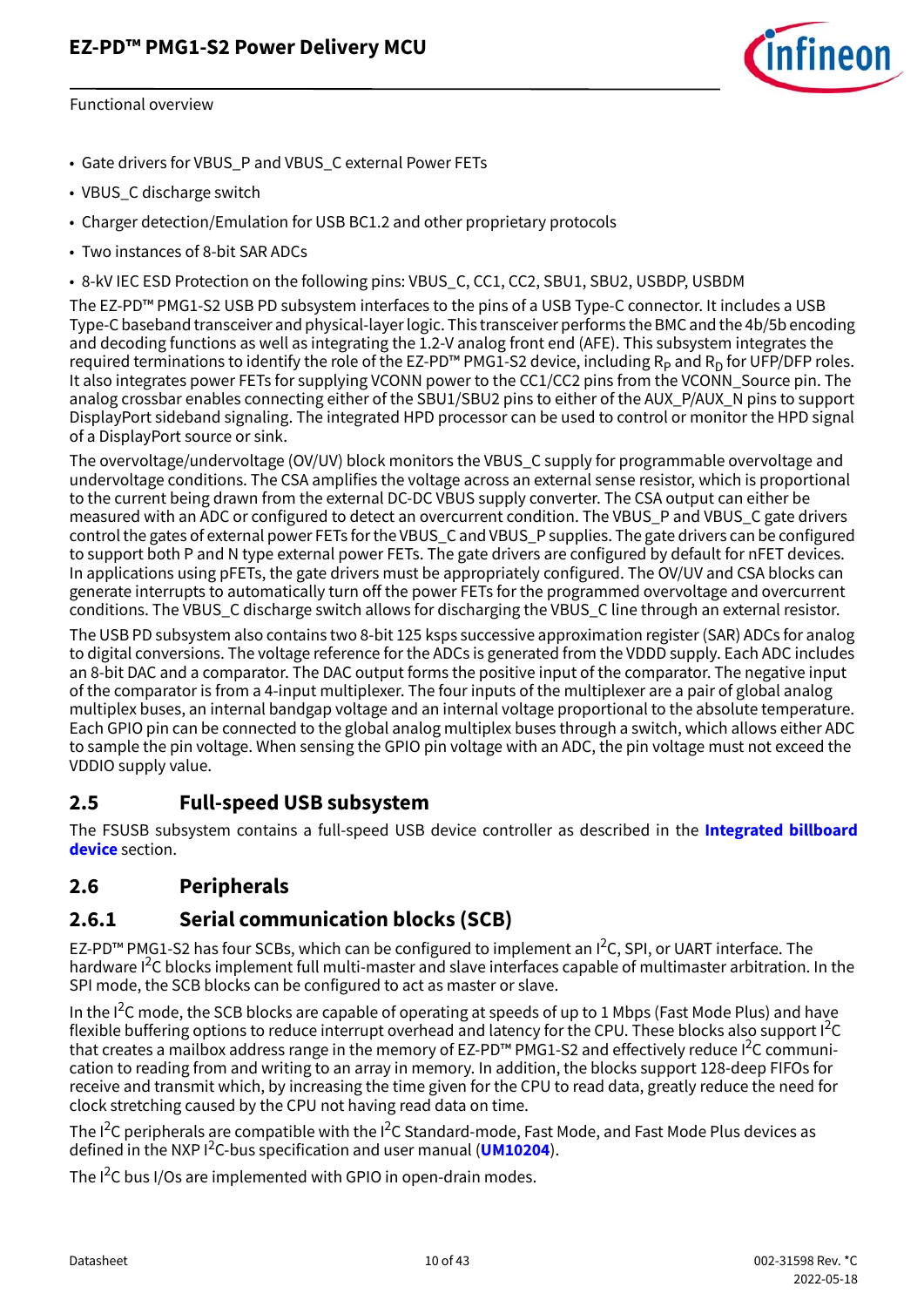

Functional overview

The I<sup>2</sup>C port on SCB 1-3 blocks of EZ-PD™ PMG1-S2 are not completely compliant with the I<sup>2</sup>C specification in the following aspects:

- The GPIO cells for SCB 1's I<sup>2</sup>C port are not overvoltage-tolerant and, therefore, cannot be hot-swapped or powered up independently of the rest of the I<sup>2</sup>C system.
- Fast Mode Plus has an  $I_{\text{O}1}$  specification of 20 mA at a  $V_{\text{O}1}$  of 0.4 V. The GPIO cells can sink a maximum of 8-mA  $I_{\Omega}$  with a V<sub>OL</sub> maximum of 0.6 V.
- Fast Mode and Fast Mode Plus specify minimum Fall times, which are not met with the GPIO cell; Slow strong mode can help meet this spec depending on the bus load.

### **2.6.2 Timer/counter/PWM block (TCPWM)**

EZ-PD™ PMG1-S2 has four TCPWM blocks. Each implements a 16-bit timer, counter, pulse-width modulator (PWM), and quadrature decoder functionality.

#### <span id="page-10-0"></span>**2.7 GPIO**

EZ-PD™ PMG1-S2 has up to 20 GPIOs (these GPIOs can be configured for GPIOs, SCB, SBU, and Aux signals) and SWD pins, which can also be used as GPIOs. The  $I^2C$  pins from SCB 0 are overvoltage-tolerant.

The GPIO block implements the following:

- Seven drive strength modes:
	- Input only
	- Weak pull-up with strong pull-down
	- Strong pull-up with weak pull-down
	- Open drain with strong pull-down
	- Open drain with strong pull-up
	- Strong pull-up with strong pull-down
	- Weak pull-up with weak pull-down
- Input threshold select (CMOS or LVTTL)
- Individual control of input and output buffer enabling/disabling in addition to the drive strength modes
- Hold mode for latching previous state (used for retaining I/O state in Deep Sleep mode)
- Selectable slew rates for dV/dt related noise control to improve EMI

During power-on and reset, the I/O pins are forced to the disable state so as not to crowbar any inputs and/or cause excess turn-on current. A multiplexing network known as a high-speed I/O matrix is used to multiplex between various signals that may connect to an I/O pin.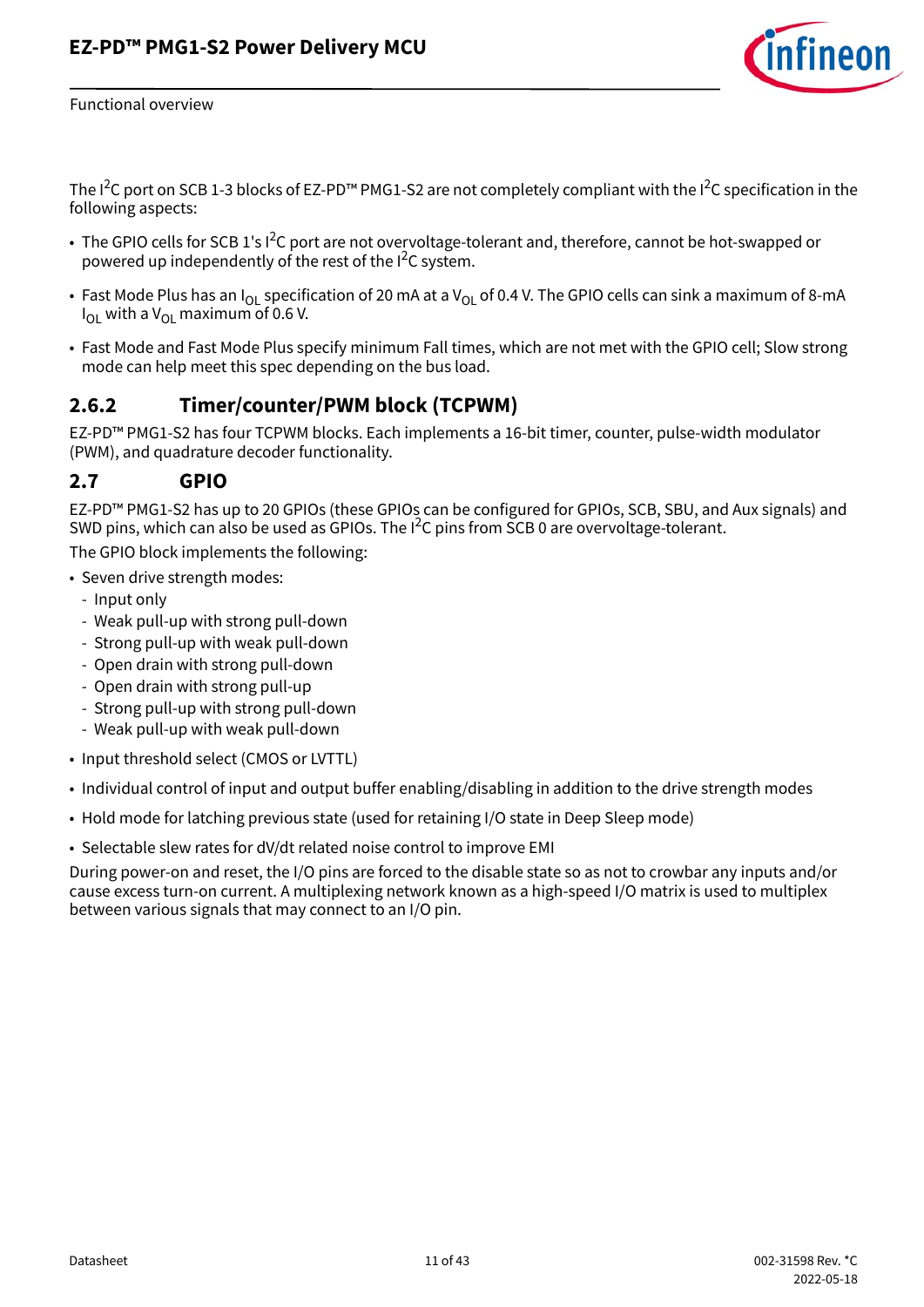

Power systems overview

## <span id="page-11-0"></span>**3 Power systems overview**

**[Figure 3](#page-11-1)** shows an overview of the EZ-PD™ PMG1-S2 power system requirement. EZ-PD™ PMG1-S2 shall be able to operate from two possible external supply sources VBUS (4.0 V–21.5 V) or VSYS (2.7 V–5.5 V). The VBUS supply is regulated inside the chip with a low-dropout regulator (LDO) down to 3.3-V level. The chip's internal VDDD rail is intelligently switched between the output of the VBUS regulator and unregulated VSYS. The switched supply, VDDD is either used directly inside some analog blocks or further regulated down to VCCD which powers majority of the core using regulators. Besides Reset mode, EZ-PD™ PMG1-S2 has three different power modes: Active, Sleep and Deep Sleep, transitions between which are managed by the Power System. A separate power domain VDDIO is provided for the GPIOs. The VDDD and VCCD pins, both the output of regulators are brought out for connecting a 1-µF capacitor for the regulator stability only. These pins are not supported as power supplies. When EZ-PD™ PMG1-S2 is powered from VSYS that is greater than 3.3 V, the dedicated USB regulator allows USB operation.



<span id="page-11-1"></span>**Figure 3 EZ-PD™ PMG1-S2 power system block diagram**

#### **Table 2 EZ-PD™ PMG1-S2 power modes**

| Mode              | <b>Description</b>                                                                                                                         |
|-------------------|--------------------------------------------------------------------------------------------------------------------------------------------|
| <b>RESET</b>      | Power is valid and XRES is not asserted. An internal reset source is asserted or<br>SleepController is sequencing the system out of reset. |
| <b>ACTIVE</b>     | Power is valid and CPU is executing instructions.                                                                                          |
| <b>SLEEP</b>      | Power is valid and CPU is not executing instructions. All logic that is not operating<br>is clock gated to save power.                     |
| <b>DEEP SLEEP</b> | Main regulator and most hard-IP are shut off. Deep Sleep regulator powers logic,<br>but only low-frequency clock is available.             |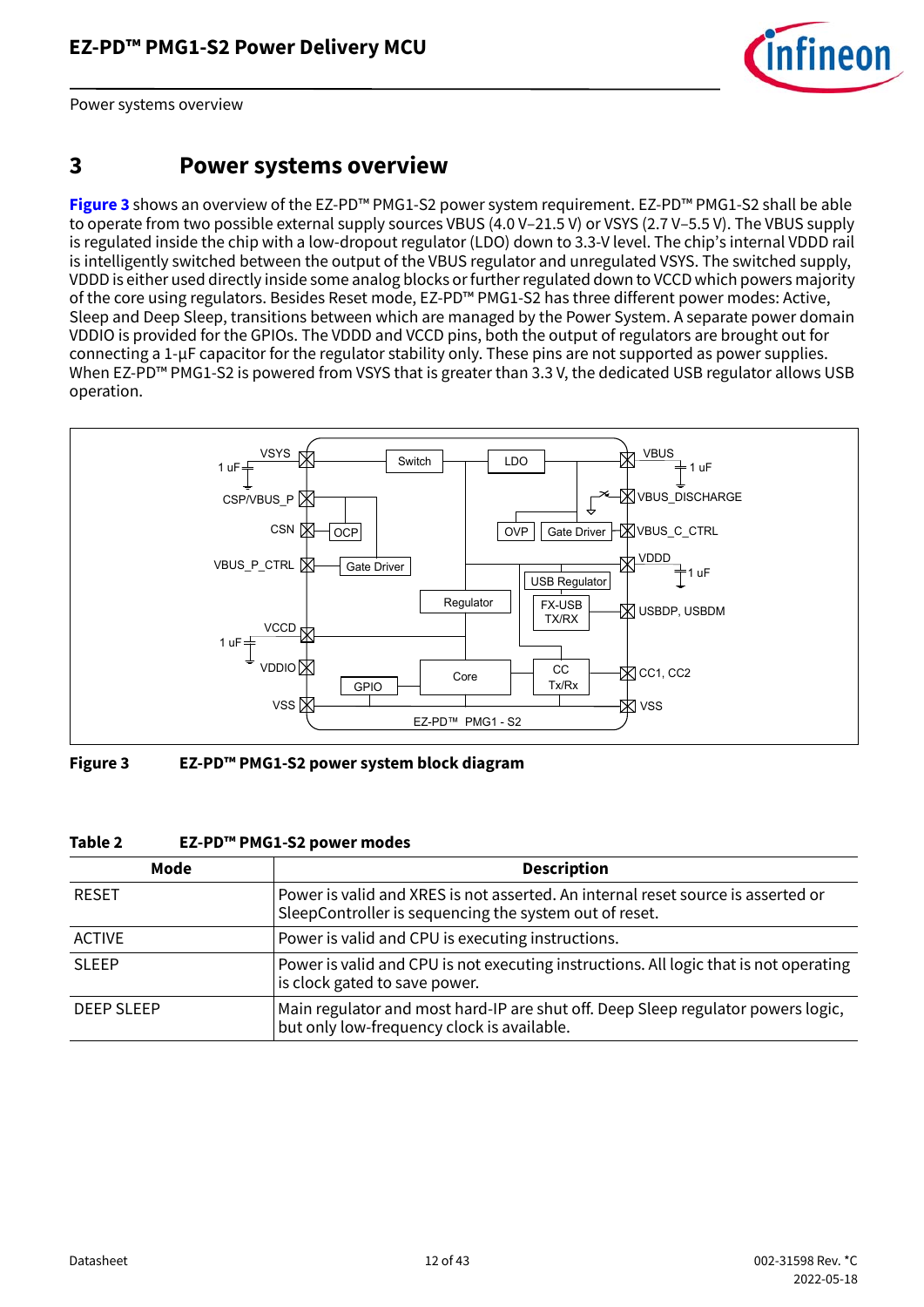

Pinouts

## <span id="page-12-0"></span>**4 Pinouts**

## <span id="page-12-1"></span>**Table 3 EZ-PD™ PMG1-S2 pin description for CYPM1211-40LQXI**

| 40-pin<br>Pin name<br><b>Description</b><br>Group<br><b>QFN</b> |                |                                                        |                                                                |  |  |
|-----------------------------------------------------------------|----------------|--------------------------------------------------------|----------------------------------------------------------------|--|--|
|                                                                 | 7              | P1.0/UART_2_TX/SPI_2_MISO                              | GPIO/UART_2_TX/SPI_2_MISO                                      |  |  |
|                                                                 | 8              | P1.1/UART_2_RX/SPI_2_SEL                               | GPIO/UART_2_RX/SPI_2_SEL                                       |  |  |
|                                                                 | 9              | P1.2/UART_0_RX/<br>UART_3_CTS/SPI_3_MOSI/<br>I2C_3_SCL | GPIO/UART_0_RX/UART_3_CTS/SPI_3_MOSI/I2C_3_SCL                 |  |  |
|                                                                 | 10             | P1.3/UART_0_TX/<br>UART_3_RTS/SPI_3_CLK/<br>I2C_3_SDA  | GPIO/UART_0_TX/UART_3_RTS/SPI_3_CLK/I2C_3_SDA                  |  |  |
|                                                                 | 11             | P1.6/AUX_P/UART_1_TX/<br>SPI_1_MISO                    | DisplayPort AUX_P signal/GPIO/UART_1_TX/SPI_1_MISO             |  |  |
|                                                                 | 12             | P1.4/SBU1/UART_3_TX/<br>SPI_3_MISO                     | USB Type-C SBU1 signal/GPIO/UART_3_TX/SPI_3_MISO               |  |  |
| <b>GPIOS</b>                                                    | 13             | P1.5/SBU2/UART_3_RX/<br>SPI_3_SEL                      | USB Type-C SBU2 signal/GPIO/UART_3_RX/SPI_3_SEL                |  |  |
|                                                                 | 14             | P1.7/AUX_N/UART_1_RX/<br>SPI_1_SEL                     | DisplayPort AUX_N signal/GPIO/UART_1_RX/SPI_1_SEL              |  |  |
|                                                                 | 15             | P2.0/SWD_IO/UART_1_CTS/<br>SPI_1_CLK/I2C_1_SCL         | GPIO / SWD_IO/UART_1_CTS/SPI_1_CLK/ I2C_1_SCL                  |  |  |
| and serial<br>interface                                         | 16             | P2.1/SWD_CLK/UART_1_RTS/<br>SPI_1_MOSI/I2C_1_SDA       | GPIO/SWD_CLK/ UART_1_RTS/SPI_1_MOSI/ I2C_1_SDA                 |  |  |
|                                                                 | 23             | P <sub>2.4</sub>                                       | GPIO                                                           |  |  |
|                                                                 | 24             | P2.5/UART_0_TX/SPI_0_MOSI                              | GPIO/UART_0_TX/SPI_0_MOSI                                      |  |  |
|                                                                 | 25             | P2.6/UART_0_RX/SPI_0_CLK                               | GPIO/UART_0_RX/SPI_0_CLK                                       |  |  |
|                                                                 | 27             | P0.0/GPIO_OVT/ UART_0_CTS/<br>SPI_0_SEL/I2C_0_SDA      | P0.0/GPIO_OVT/UART_0_CTS/SPI_0_SEL/I2C_0_SDA/TCPWM_<br>line_0  |  |  |
|                                                                 | 28             | P0.1/GPIO_OVT/<br>UART_0_RTS/SPI_0_MISO/<br>I2C_0_SCL  | P0.1/GPIO_OVT/UART_0_RTS/SPI_0_MISO/<br>I2C_0_SCL/TCPWM_line_1 |  |  |
|                                                                 | 34             | P3.2                                                   | GPIO/TCPWM_line_0                                              |  |  |
|                                                                 | 35             | P3.3                                                   | GPIO/TCPWM_line_1                                              |  |  |
|                                                                 | 36             | P3.4/UART_2_CTS/SPI_2_MOSI/<br><b>I2C_2_SDA</b>        | GPIO/UART_2_CTS/SPI_2_MOSI/I2C_2_SDA/TCPWM_line_2              |  |  |
|                                                                 | 37             | P3.5/UART_2_RTS/SPI_2_CLK/<br><b>I2C_2_SCL</b>         | GPIO/UART_2_RTS/SPI_2_CLK/I2C_2_SCL/TCPWM_line_3               |  |  |
|                                                                 | 38             | P3.6                                                   | GPIO                                                           |  |  |
| USB FS                                                          | 21             | <b>USBDP</b>                                           | <b>USB 2.0 DP</b>                                              |  |  |
|                                                                 | 22             | <b>USBDM</b>                                           | <b>USB 2.0 DM</b>                                              |  |  |
| <b>USB</b>                                                      | $\mathbf{3}$   | CC <sub>2</sub>                                        | USB PD connector detect/Configuration Channel 2                |  |  |
| Type-C                                                          | 5              | CC1                                                    | USB PD connector detect/Configuration Channel 1                |  |  |
|                                                                 | $\mathbf{1}$   | VBUS_P_CTRL1                                           | VBUS Gate Driver Control 1 for Producer Switch                 |  |  |
|                                                                 | $\overline{2}$ | VBUS_P_CTRL0                                           | VBUS Gate Driver Control 0 for Producer Switch                 |  |  |
| <b>VBUS</b>                                                     | 29             | VBUS_C_CTRL1                                           | VBUS Gate Driver Control 1 for Consumer Switch                 |  |  |
|                                                                 | 30             | VBUS_C_CTRL0                                           | VBUS Gate Driver Control 0 for Consumer Switch                 |  |  |
|                                                                 | 32             | VBUS_DISCHARGE                                         | VBUS Discharge Control output                                  |  |  |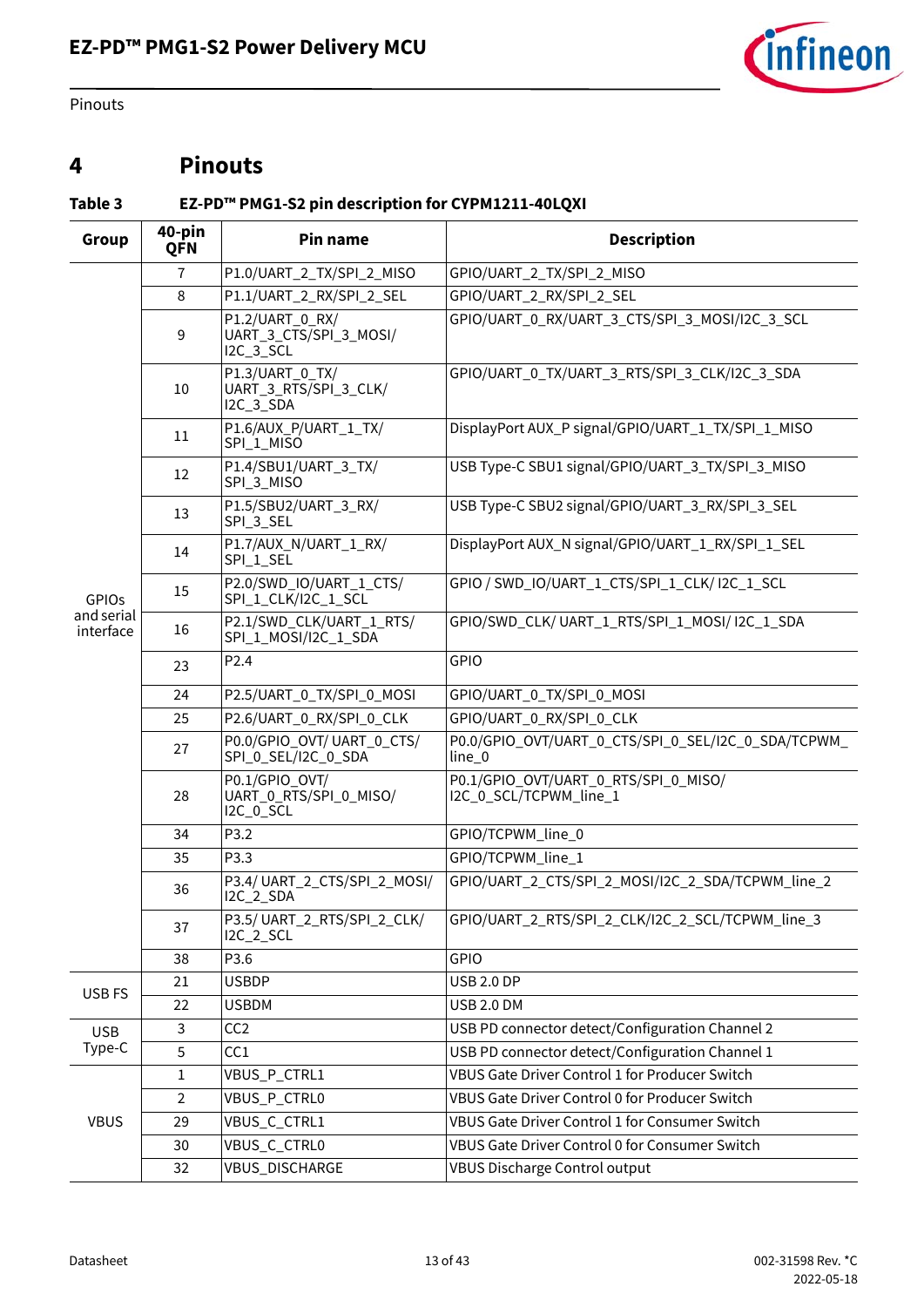

Pinouts

#### **Table 3 EZ-PD™ PMG1-S2 pin description for CYPM1211-40LQXI** *(continued)*

| Group                  | 40-pin     | Pin name     | <b>Description</b>                                                                                                                                                     |
|------------------------|------------|--------------|------------------------------------------------------------------------------------------------------------------------------------------------------------------------|
|                        | <b>QFN</b> |              |                                                                                                                                                                        |
| <b>VBUS</b>            | 39         | <b>CSN</b>   | <b>Current Sense Negative Input</b>                                                                                                                                    |
| OCP/SCP/<br><b>RCP</b> | 40         | CSP/VBUS_P   | VBUS producer input. Connect this pin to a higher potential<br>compared to CSN pin.                                                                                    |
| Reset                  | 26         | <b>XRES</b>  | External Reset Input. Internally pulled-up to VDDIO.                                                                                                                   |
|                        | 4          | VCONN_Source | Input Supply Voltage for VCONN FETs<br>VCON_Source = $5.0$ V-5.5 V to supply VCONN > 4.75 V @ 1.5W<br>VCONN_Source = $3.5$ V - $5.5$ V to supply VCONN > $3.00$ V @ 1W |
|                        | 17         | VDDD         | VDDD supply Input / Output (2.7 V-5.5 V)                                                                                                                               |
| Power                  | 18         | <b>VDDIO</b> | 1.71 V-5.5 V supply for I/Os. This supply also powers the global<br>analog multiplex buses.                                                                            |
|                        | 19         | <b>VCCD</b>  | 1.8-V regulator output for filter capacitor                                                                                                                            |
|                        | 20         | <b>VSYS</b>  | System power supply (2.7 V-5.5 V)                                                                                                                                      |
|                        | 31         | <b>VBUS</b>  | <b>VBUS Input</b>                                                                                                                                                      |
| <b>GND</b>             | 33         | <b>VSS</b>   | Ground Supply (GND)                                                                                                                                                    |
|                        | EPAD       | <b>VSS</b>   | Ground Supply (GND)                                                                                                                                                    |
| <b>NC</b>              | 6          | <b>NC</b>    | Not connected                                                                                                                                                          |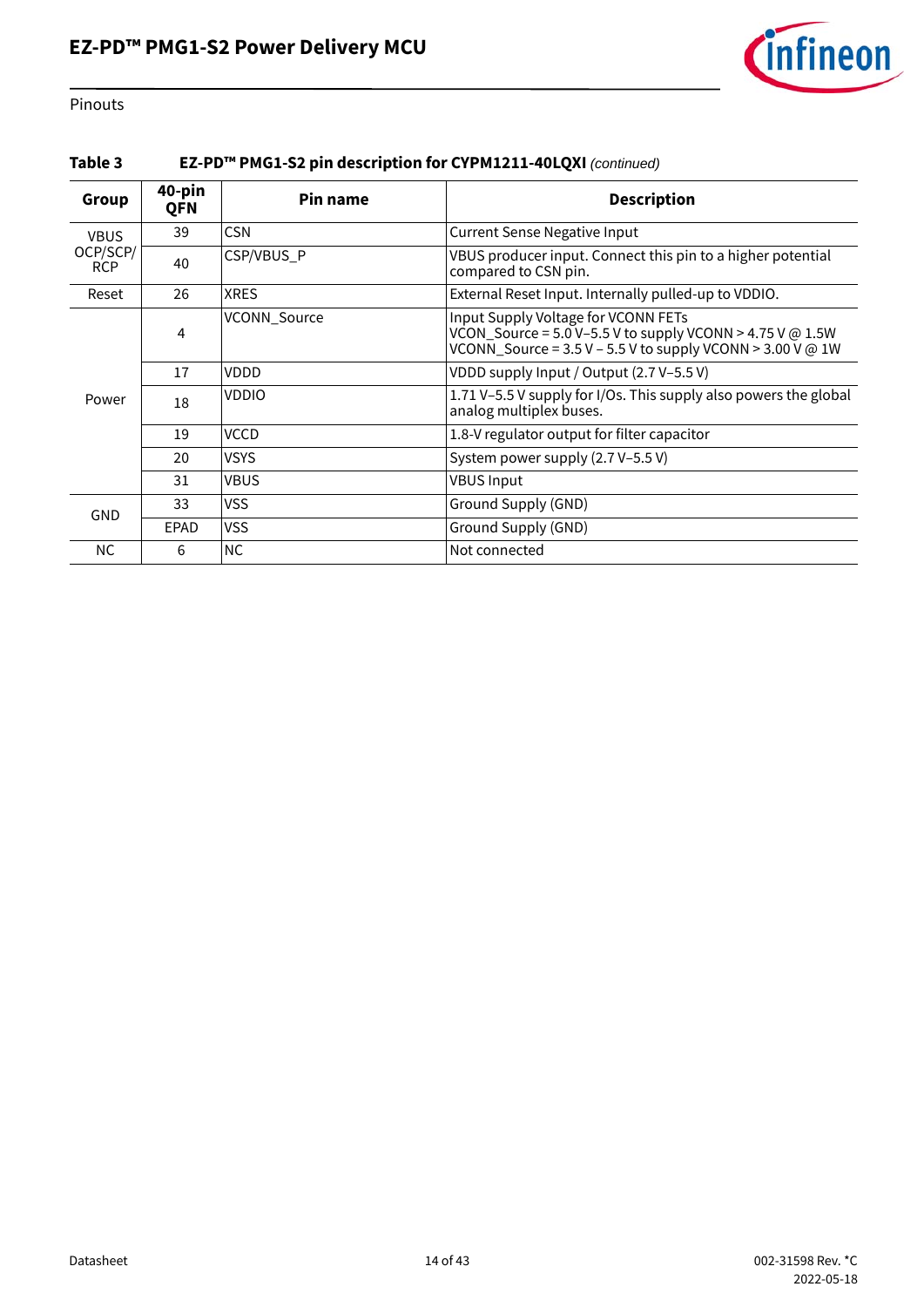

Pinouts

| Table 4 | <b>SCBs and their functionality</b> |
|---------|-------------------------------------|
|         |                                     |

| Port             | 40-pin QFN | <b>SCB function</b>     |            |                  |
|------------------|------------|-------------------------|------------|------------------|
| Pin              | Pin#       | <b>UART</b>             | <b>SPI</b> | 12C              |
| P <sub>0.0</sub> | 27         | UART_0_CTS              | SPI_0_SEL  | I2C_0_SDA        |
| P <sub>0.1</sub> | 28         | UART_0_RTS              | SPI_0_MISO | I2C_0_SCL        |
| P1.0             | 7          | UART_2_TX               | SPI_2_MISO |                  |
| P1.1             | 8          | UART_2_RX               | SPI_2_SEL  |                  |
| P1.2             | 9          | UART 0 RX<br>UART_3_CTS | SPI 3 MOSI | <b>I2C_3_SCL</b> |
| P1.3             | 10         | UART_0_TX<br>UART_3_RTS | SPI_3_CLK  | I2C_3_SDA        |
| P1.4             | 12         | UART_3_TX               | SPI_3_MISO |                  |
| P1.5             | 13         | UART_3_RX               | SPI_3_SEL  |                  |
| P1.6             | 11         | SPI_1_MISO<br>UART_1_TX |            |                  |
| P1.7             | 14         | UART_1_RX<br>SPI_1_SEL  |            |                  |
| P <sub>2.0</sub> | 15         | UART_1_CTS              | SPI_1_CLK  | I2C_1_SCL        |
| P2.1             | 16         | UART_1_RTS              | SPI_1_MOSI | I2C_1_SDA        |
| P <sub>2.5</sub> | 24         | UART_0_TX<br>SPI_0_MOSI |            |                  |
| P <sub>2.6</sub> | 25         | UART_0_RX               | SPI_0_CLK  |                  |
| P3.4             | 36         | UART_2_CTS              | SPI_2_MOSI | <b>I2C_2_SDA</b> |
| P3.5             | 37         | UART_2_RTS              | SPI_2_CLK  | <b>I2C_2_SCL</b> |



**Figure 4 Pinout of 40-QFN package (top view)**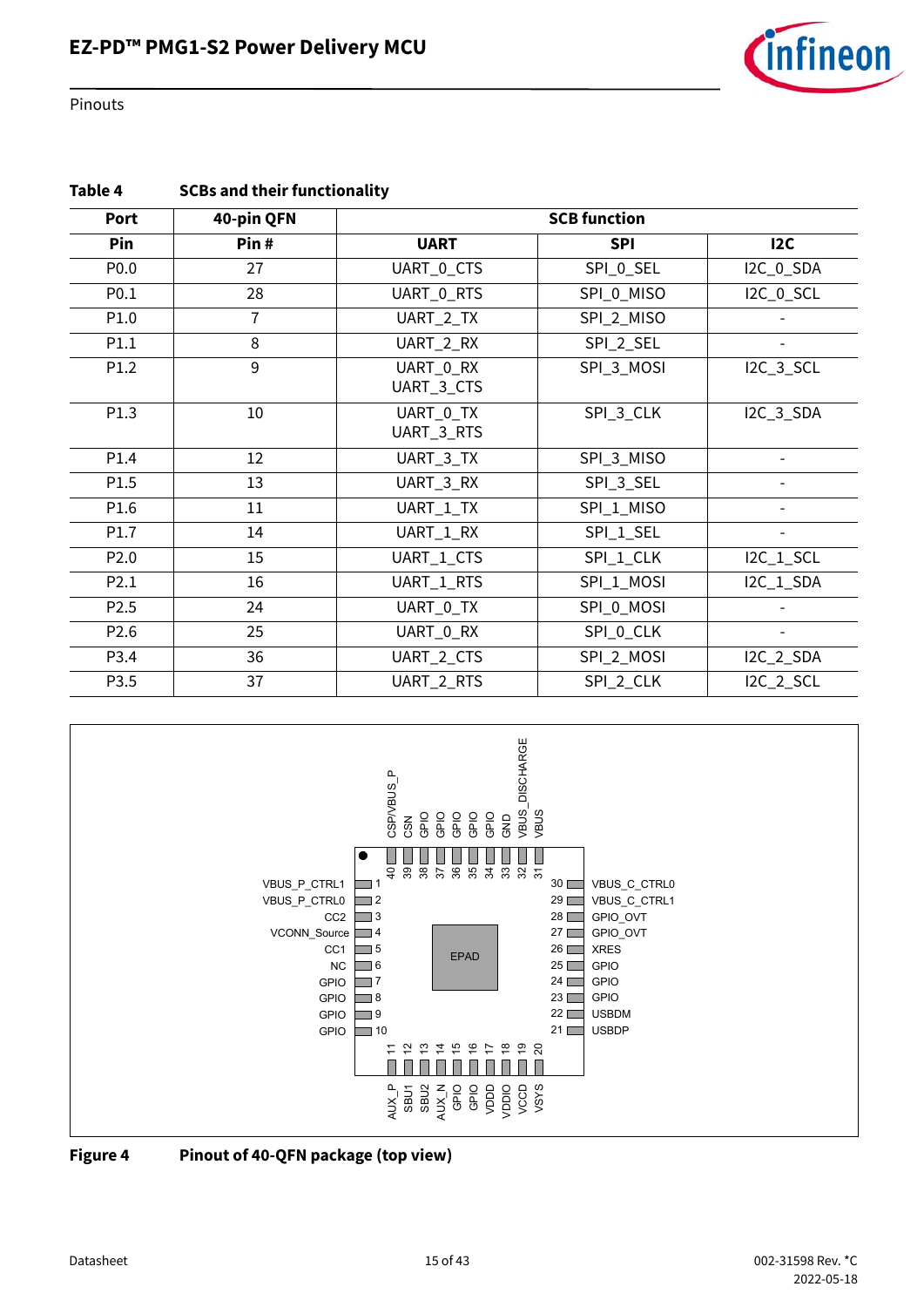

Application diagrams

## <span id="page-15-0"></span>**5 Application diagrams**

**[Figure 5](#page-15-1)** shows a Power Sink application using EZ-PD™ PMG1-S2. In this application, the Type-C receptacle is used for consuming power. The EZ-PD™ PMG1-S2 device negotiates power contracts with the source device connected to the Type-C receptacle. The device also controls and drives the consumer path FETs and monitors overvoltage/undervoltage conditions on the Type-C VBUS line.



<span id="page-15-1"></span>**Figure 5 EZ-PD™ PMG1-S2 based sink application diagram**

**[Figure 6](#page-16-0)** illustrates the application diagram of a power source using EZ-PD™ PMG1-S2 device. In this application, EZ-PD™ PMG1-S2 is used as DFP (power provider) only. The maximum power profile that can be supported in power source applications is up to 20 V, 100 W. EZ-PD™ PMG1-S2 can drive both types of FETs and the state of GPIO P1.0 (floating or grounded) indicates the type of FET (N-MOS or P-MOS FET) being used in the power provider path. To ensure quick discharge of VBUS when the power adapter cable is detached, a discharge path is provided with a resistor connected to the VBUS\_DISCHARGE pin of the EZ-PD™ PMG1-S2 device.

The VBUS voltage on the Type-C port is monitored using internal circuits to detect under-voltage and overvoltage conditions. VBUS overcurrent can also be detected by sensing the current through the 10-mΩ sense resistor connected between "CSN" and "CSP/VBUS\_P" pins. Any of these faults on the VBUS line can further be used to turn off the VBUS provider path using the provider path FETs which are controlled by high-voltage gate driver outputs (VBUS\_P\_CTRL0 and VBUS\_P\_CTRL1 pins).

The EZ-PD™ PMG1-S2 device is also capable of supporting proprietary charging protocols over the D+ and D- lines of the Type-C receptacle. By providing a 5-V source at the VCONN\_Source pin of the EZ-PD™ PMG1-S2 device, the device also becomes capable of delivering VCONN supply over either the CC1 or CC2 pins of the Type-C connector.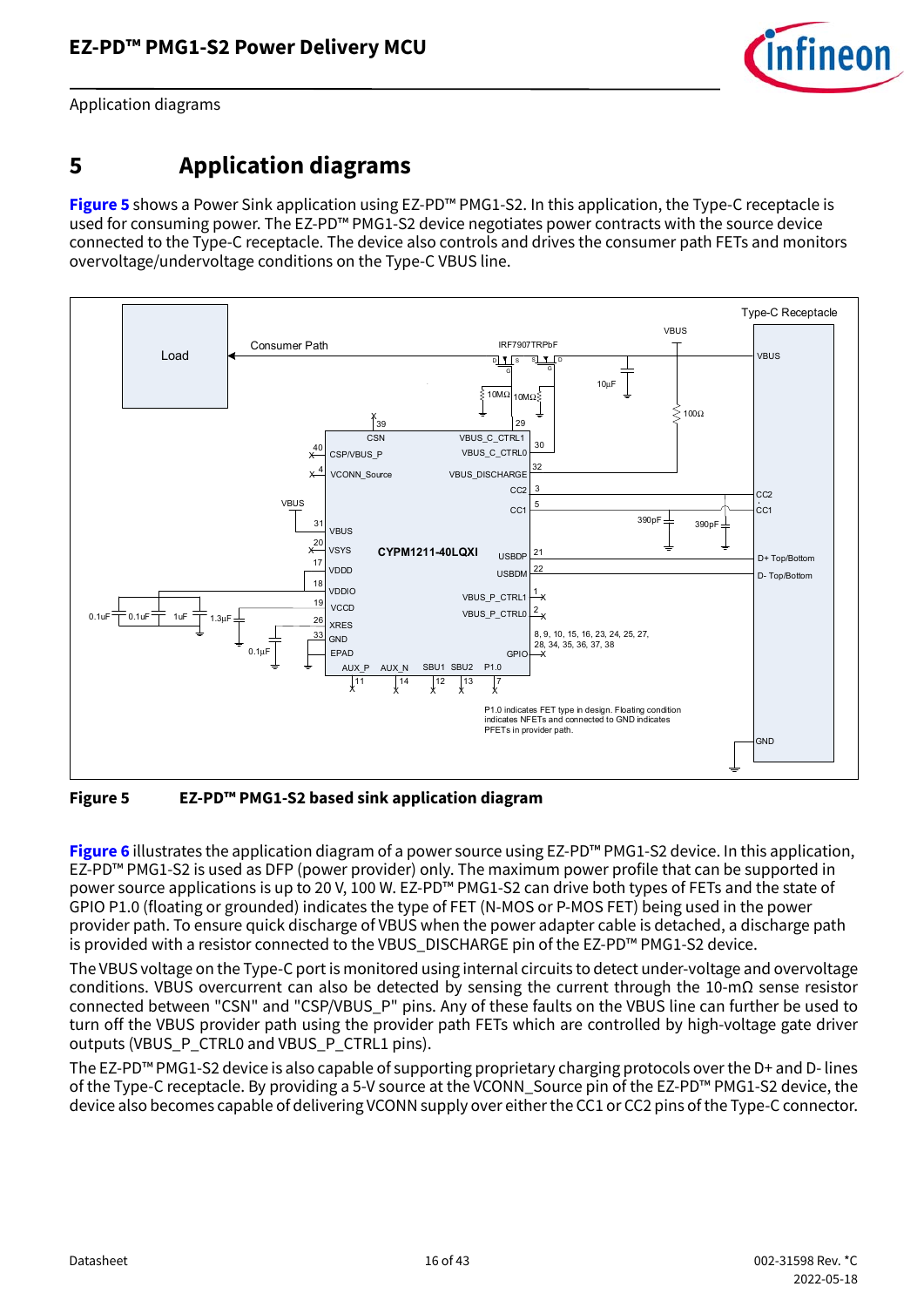

Application diagrams



<span id="page-16-0"></span>**Figure 6 EZ-PD™ PMG1-S2 based source application diagram**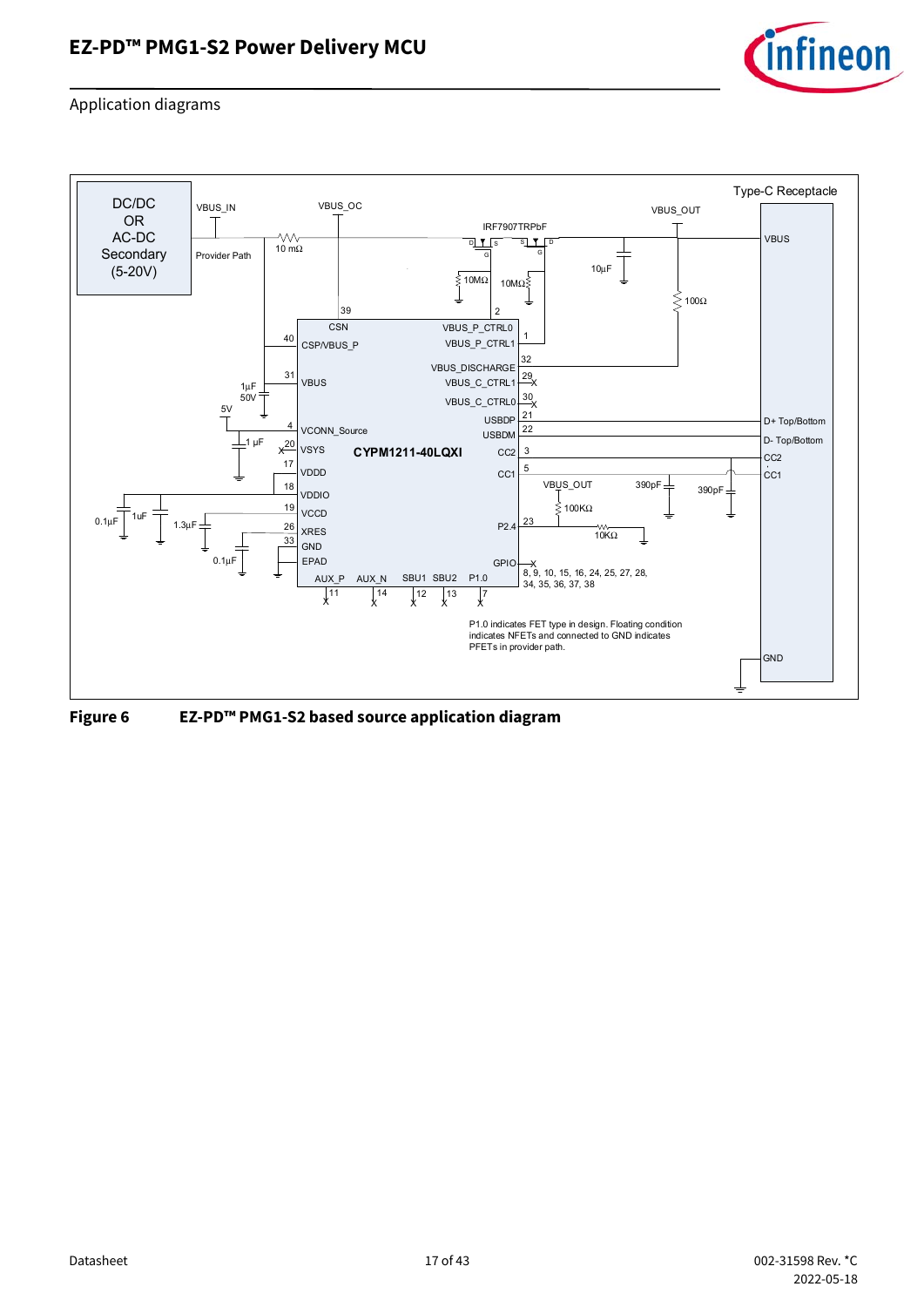

Application diagrams

**[Figure 7](#page-17-0)** illustrates a DRP application diagram using EZ-PD™ PMG1-S2 device. The Type-C port can be used as a power provider or a power consumer.



<span id="page-17-0"></span>**Figure 7 EZ-PD™ PMG1-S2 based DRP application diagram**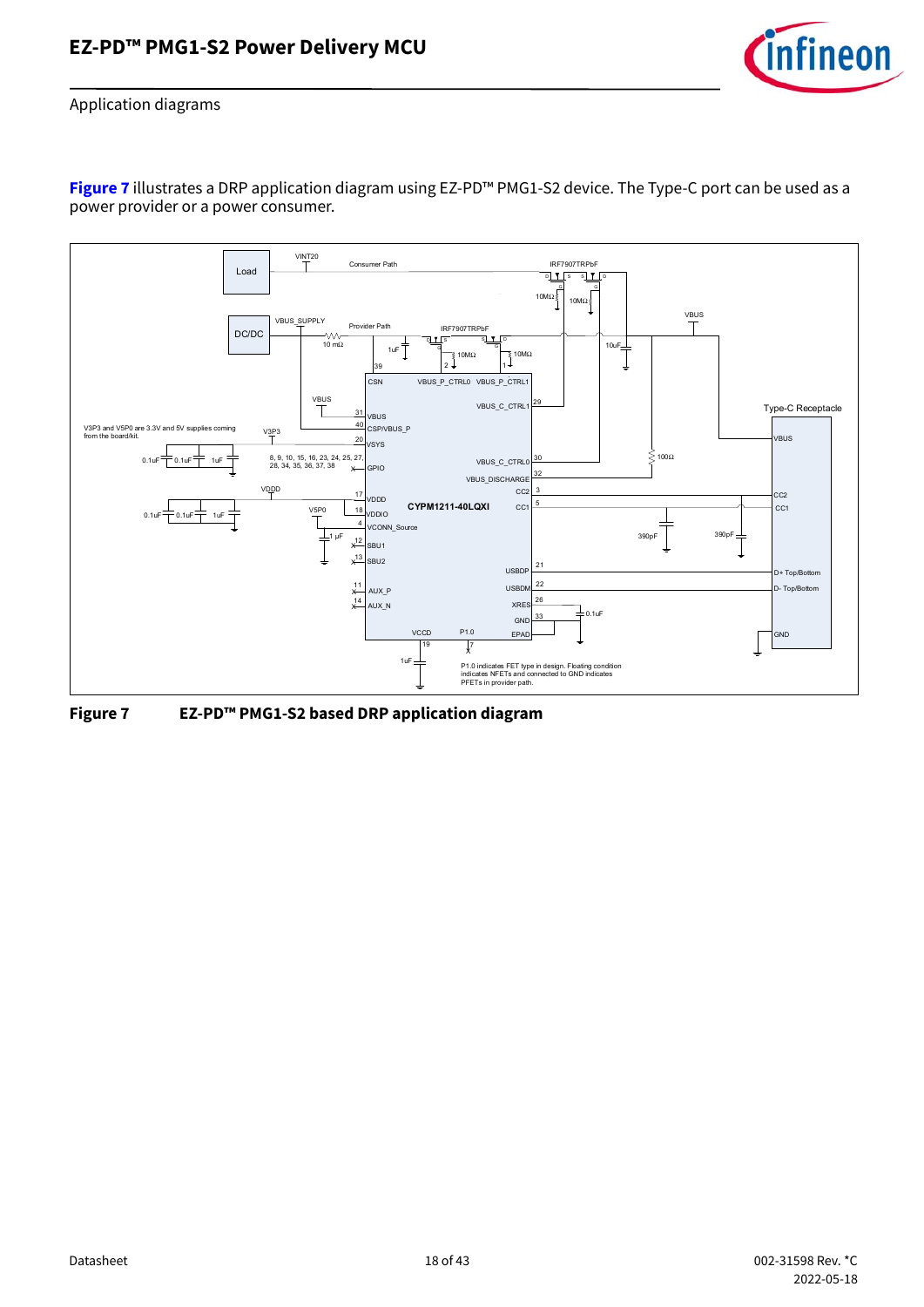

## <span id="page-18-0"></span>**6 Electrical specifications**

### <span id="page-18-1"></span>**6.1 Absolute maximum ratings**

<span id="page-18-5"></span>**Table 5 Absolute maximum ratings**[\[1](#page-18-2)]

| <b>Parameter</b>          | <b>Description</b>                                                                                         | Min                      | <b>Typ</b>               | <b>Max</b>        | <b>Units</b>   | <b>Details/conditions</b>                                                      |
|---------------------------|------------------------------------------------------------------------------------------------------------|--------------------------|--------------------------|-------------------|----------------|--------------------------------------------------------------------------------|
| $V_{\text{SYS\_MAX}}$     | Digital supply relative to $V_{SS}$                                                                        | $\overline{a}$           |                          | 6                 | $V^{[2]}$      | Absolute max                                                                   |
| VCONN_SOURCE_MAX          | Max supply voltage relative to<br>$V_{SS}$                                                                 |                          |                          | 6                 | $\vee$         |                                                                                |
| $V_{\text{BUS\_MAX\_ON}}$ | Max supply voltage relative to<br>V <sub>SS</sub> , V <sub>BUS</sub> regulator enabled                     | $\overline{\phantom{0}}$ |                          | 26                | $\vee$         |                                                                                |
| VBUS_MAX_OFF              | Max supply voltage relative to<br>V <sub>SS</sub> , V <sub>BUS</sub> regulator enabled<br>100% of the time | $\overline{a}$           |                          | 24.5              | $\vee$         |                                                                                |
|                           | Max supply voltage relative to<br>V <sub>SS</sub> , V <sub>BUS</sub> regulator enabled 25%<br>of the time  |                          |                          | 26                | $\overline{V}$ |                                                                                |
| V <sub>DDIO_MAX</sub>     | Max supply voltage relative to<br>$V_{SS}$                                                                 | $\overline{\phantom{0}}$ | $\overline{\phantom{0}}$ | 6                 | $\vee$         |                                                                                |
| $V_{GPIO\_ABS}$           | GPIO voltage                                                                                               | $-0.5^{[3]}$             | $\overline{\phantom{0}}$ | $VDDIO + 0.5$     | $\mathsf{V}$   |                                                                                |
| $V_{GPIO\_OVT\_ABS}$      | OVT GPIO voltage                                                                                           | $-0.5$                   | $\overline{\phantom{0}}$ | 6                 | V              |                                                                                |
| GPIO_ABS                  | Maximum current per GPIO                                                                                   | $-25$                    |                          | 25                | mA             |                                                                                |
| $V_{CC\_ABS}$             | Max voltage on CC1 and CC2<br>pins                                                                         |                          |                          | 6                 | V              |                                                                                |
| GPIO_INJECTION            | GPIO injection current, Max for<br>$V_{\text{IH}}$ > VDDD, and Min for $V_{\text{IL}}$ < $V_{SS}$          | $-0.5$                   |                          | 0.5               | mA             | Absolute max, current<br>injected per pin                                      |
| ESD_HBM                   | Electrostatic discharge human<br>body model (ESD-HBM)                                                      | 2200                     | $\overline{\phantom{a}}$ | $\qquad \qquad -$ | v              |                                                                                |
| ESD_CDM                   | 500<br>$\vee$<br>Electrostatic discharge charged<br>$\overline{\phantom{0}}$<br>device model (ESD-CDM)     |                          |                          |                   |                |                                                                                |
| LU                        | Pin current for latch-up                                                                                   | $-100$                   | $\overline{\phantom{0}}$ | 100               | mA             | Tested at 125°C                                                                |
| ESD_IEC_CON               | Electrostatic discharge<br>IEC61000-4-2                                                                    | 8000                     |                          |                   | $\mathsf{V}$   | Contact discharge on CC1,<br>CC2, VBUS, USBDP,<br>USBDM, SBU1 and SBU2<br>pins |
| ESD_IEC_AIR               | Electrostatic discharge<br>IEC61000-4-2                                                                    | 15000                    |                          |                   | V              | Air discharge for CC1, CC2,<br>VBUS, USBDP, USBDM,<br>SBU1 and SBU2 pins       |

#### **Notes**

- <span id="page-18-2"></span>1. Usage above the absolute maximum conditions listed in **[Table 5](#page-18-5)** may cause permanent damage to the device. Exposure to absolute maximum conditions for extended periods of time may affect device reliability. The maximum storage temperature is 150°C in compliance with JEDEC Standard JESD22-A103, High Temperature Storage Life. When used below absolute maximum conditions but above normal operating conditions, the device may not operate to specification.
- <span id="page-18-3"></span>2. All voltages are relative to Ground unless otherwise specified.
- <span id="page-18-4"></span>3. In a system, if the negative spike exceeds the minimum voltage specified here, it is recommended to add Schottky diode to clamp the negative spike.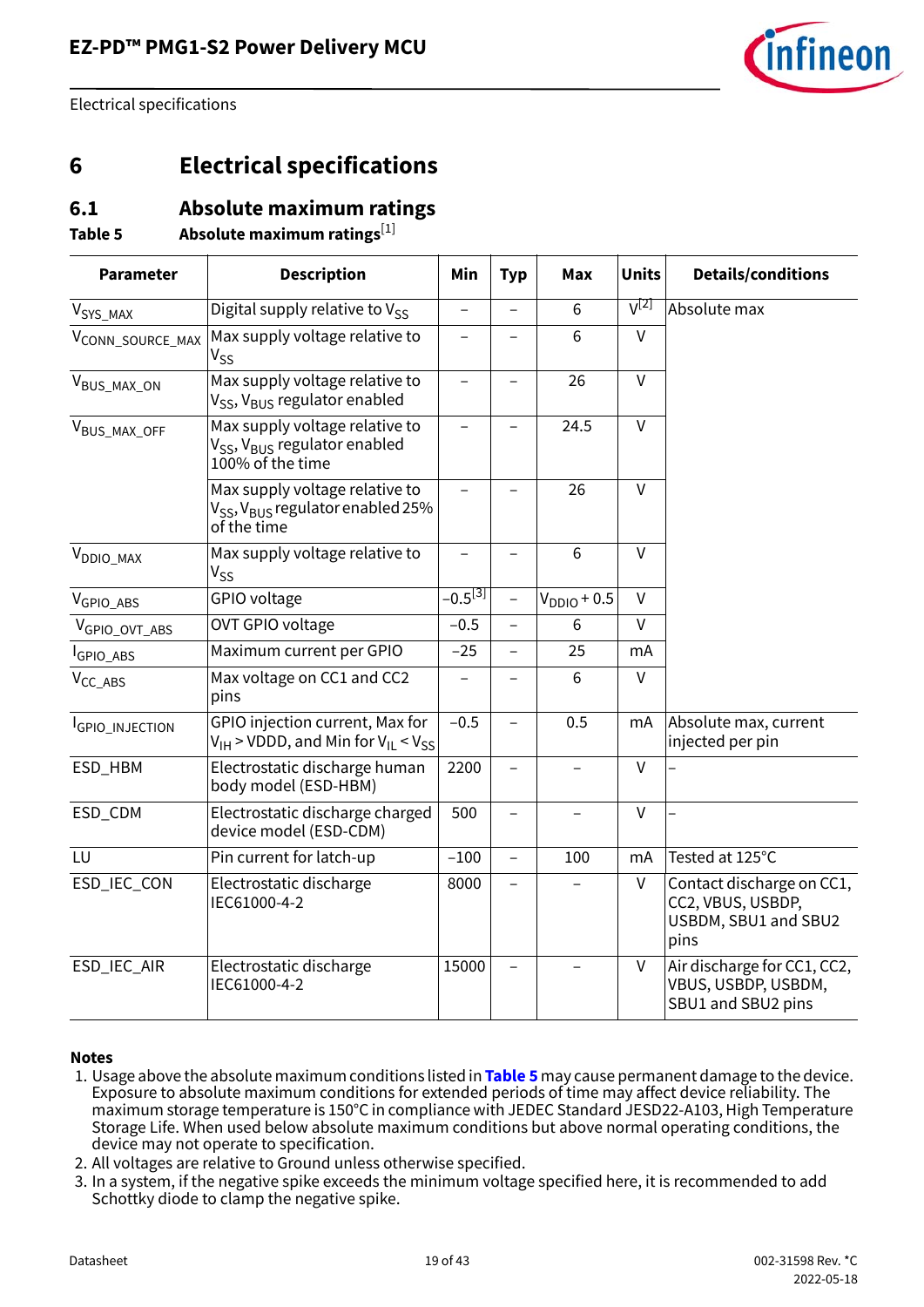

## <span id="page-19-0"></span>**6.2 Pin based absolute maximum ratings**

| Table 6        |                 | Pin based absolute maximum ratings |                                   |                                   |                                           |
|----------------|-----------------|------------------------------------|-----------------------------------|-----------------------------------|-------------------------------------------|
| S. No.         | Pin<br>(40 QFN) | <b>Name</b>                        | <b>Absolute</b><br>minimum<br>(V) | <b>Absolute</b><br>maximum<br>(V) | <b>Remarks</b>                            |
| $\mathbf{1}$   | 7               | P1.0                               | $-0.5$                            | 6                                 | Maximum voltage cannot exceed VDDIO + 0.5 |
| $\overline{2}$ | 8               | P1.1                               | $-0.5$                            | 6                                 | Maximum voltage cannot exceed VDDIO + 0.5 |
| 3              | 9               | P1.2                               | $-0.5$                            | 6                                 | Maximum voltage cannot exceed VDDIO + 0.5 |
| 4              | 10              | P1.3                               | $-0.5$                            | $6\phantom{1}6$                   | Maximum voltage cannot exceed VDDIO + 0.5 |
| 5              | 11              | P1.6                               | $-0.5$                            | $6\phantom{1}6$                   | Maximum voltage cannot exceed VDDIO + 0.5 |
| 6              | 12              | P1.4                               | $-0.5$                            | 6                                 | Maximum voltage cannot exceed VDDIO + 0.5 |
| 7              | 13              | P1.5                               | $-0.5$                            | $\,6\,$                           | Maximum voltage cannot exceed VDDIO + 0.5 |
| 8              | 14              | P1.7                               | $-0.5$                            | $6\,$                             | Maximum voltage cannot exceed VDDIO + 0.5 |
| 9              | 15              | P <sub>2.0</sub>                   | $-0.5$                            | $6\phantom{1}6$                   | Maximum voltage cannot exceed VDDIO + 0.5 |
| 10             | 16              | P2.1                               | $-0.5$                            | $\,6$                             | Maximum voltage cannot exceed VDDIO + 0.5 |
| 11             | 23              | P <sub>2.4</sub>                   | $-0.5$                            | 6                                 | Maximum voltage cannot exceed VDDIO + 0.5 |
| 12             | 24              | P <sub>2.5</sub>                   | $-0.5$                            | $6\phantom{1}6$                   | Maximum voltage cannot exceed VDDIO + 0.5 |
| 13             | 25              | P2.6                               | $-0.5$                            | $\,6\,$                           | Maximum voltage cannot exceed VDDIO + 0.5 |
| 14             | 27              | P0.0                               | $-0.5$                            | 6                                 | Maximum voltage cannot exceed VDDIO + 0.5 |
| 15             | 28              | P0.1                               | $-0.5$                            | $6\phantom{1}6$                   | Maximum voltage cannot exceed VDDIO + 0.5 |
| 16             | 34              | P3.2                               | $-0.5$                            | $6\,$                             | Maximum voltage cannot exceed VDDIO + 0.5 |
| 17             | 35              | P3.3                               | $-0.5$                            | $6\phantom{1}6$                   | Maximum voltage cannot exceed VDDIO + 0.5 |
| 18             | 36              | P3.4                               | $-0.5$                            | $\,6$                             | Maximum voltage cannot exceed VDDIO + 0.5 |
| 19             | 37              | P3.5                               | $-0.5$                            | 6                                 | Maximum voltage cannot exceed VDDIO + 0.5 |
| 20             | 38              | P3.6                               | $-0.5$                            | $\,6\,$                           | Maximum voltage cannot exceed VDDIO + 0.5 |
| 21             | 21              | <b>USBDP</b>                       | $-0.5$                            | $\,6\,$                           | Maximum voltage cannot exceed VDDIO + 0.5 |
| 22             | 22              | <b>USBDM</b>                       | $-0.5$                            | $6\,$                             | Maximum voltage cannot exceed VDDIO + 0.5 |
| 23             | 3               | CC <sub>2</sub>                    | $-0.5$                            | $\,6$                             | $\overline{\phantom{0}}$                  |
| 24             | 5               | CC1                                | $-0.5$                            | $6\,$                             | $\overline{\phantom{0}}$                  |
| 25             | $\mathbf 1$     | VBUS_P_CTRL1                       | $-0.5$                            | 26                                |                                           |
| 26             | $\overline{2}$  | VBUS_P_CTRL0                       | $-0.5$                            | 26                                | $\overline{a}$                            |
| 27             | 29              | VBUS_C_CTRL1                       | $-0.5$                            | 26                                | $\overline{\phantom{0}}$                  |
| 28             | 30              | VBUS_C_CTRL0                       | $-0.5$                            | 26                                | $\qquad \qquad -$                         |
| 29             | 32              | <b>VBUS DISCHARGE</b>              | $-0.5$                            | 26                                | $\overline{\phantom{0}}$                  |
| 30             | 39              | <b>CSN</b>                         | $-0.5$                            | 26                                | $\overline{a}$                            |
| 31             | 40              | CSP/VBUS_P                         | $-0.5$                            | 26                                |                                           |
| 32             | 26              | <b>XRES</b>                        | $-0.5$                            | 6                                 | Maximum voltage cannot exceed VDDIO + 0.5 |
| 33             | 4               | VCONN_Source                       | -                                 | $6\,$                             |                                           |
| 34             | 17              | <b>VDDD</b>                        | $\qquad \qquad -$                 | 6                                 | This is an output only pin                |
| 35             | 18              | <b>VDDIO</b>                       | -                                 | VDDD                              | $\qquad \qquad -$                         |
| 36             | 19              | <b>VCCD</b>                        | -                                 | 1.95                              | This is an output only pin                |
| 37             | 20              | <b>VSYS</b>                        | -                                 | 6                                 | $\overline{\phantom{0}}$                  |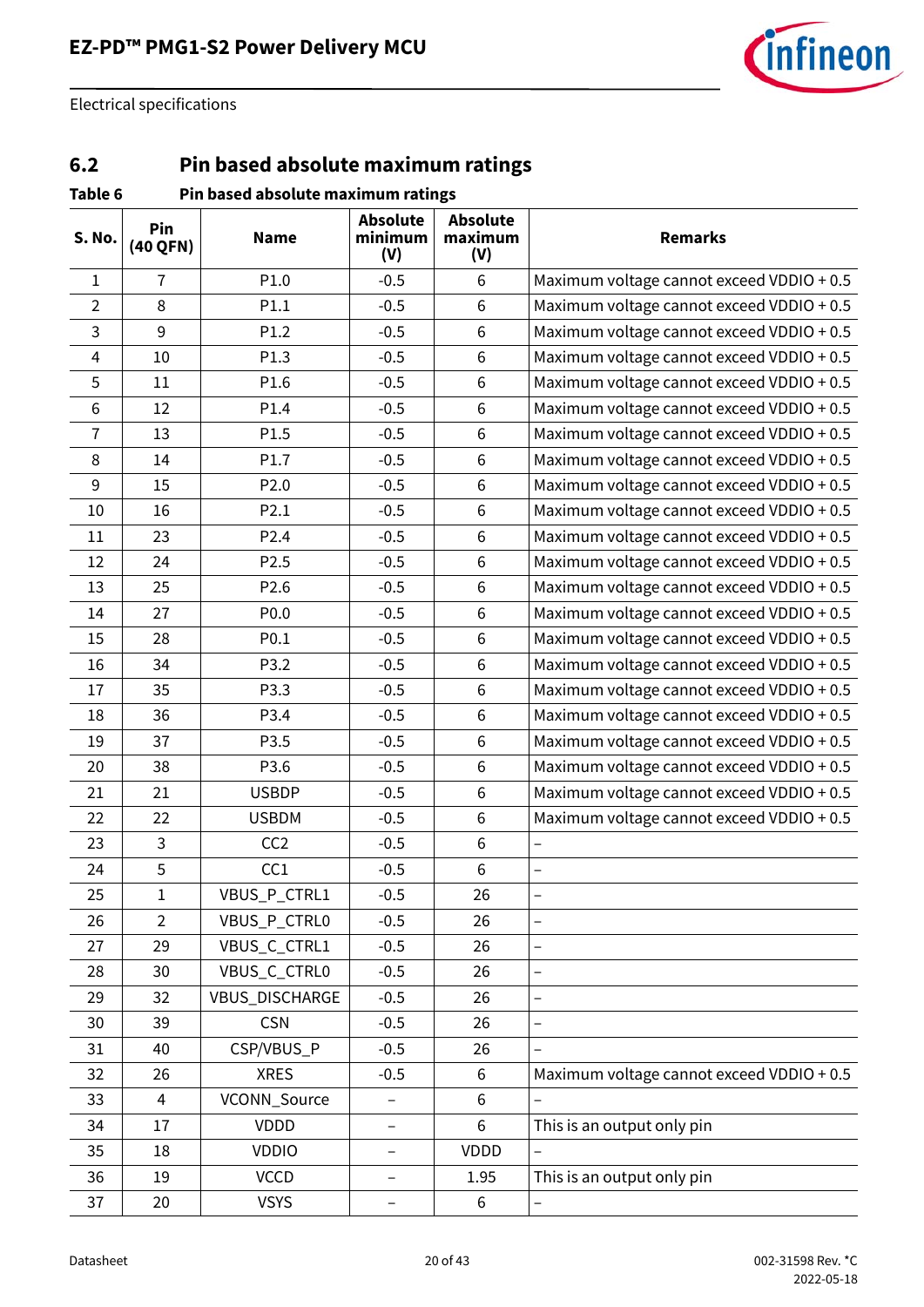

| --    |                 |             |                                   |                                   |                          |
|-------|-----------------|-------------|-----------------------------------|-----------------------------------|--------------------------|
| S.No. | Pin<br>(40 QFN) | <b>Name</b> | <b>Absolute</b><br>minimum<br>(V) | <b>Absolute</b><br>maximum<br>(V) | <b>Remarks</b>           |
| 38    | 31              | <b>VBUS</b> |                                   | 26                                | $\overline{\phantom{0}}$ |
| 39    | 33              | <b>VSS</b>  |                                   |                                   | $\overline{\phantom{m}}$ |
| 40    | <b>EPAD</b>     | <b>VSS</b>  |                                   |                                   | $\overline{\phantom{m}}$ |
| 41    | 6               | <b>NC</b>   |                                   |                                   | $\overline{\phantom{0}}$ |

**Table 6 Pin based absolute maximum ratings**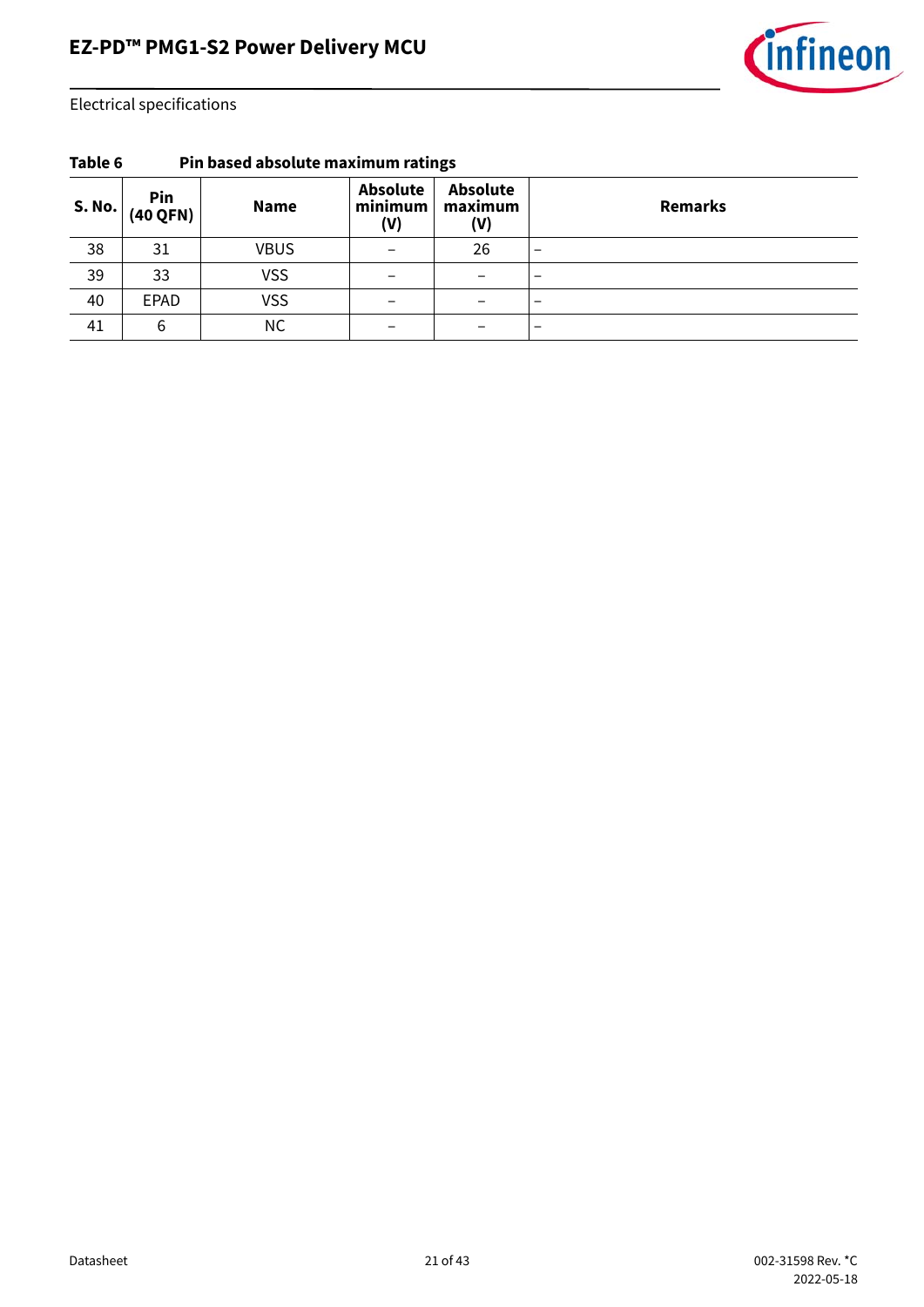

## <span id="page-21-0"></span>**6.3 Device-level specifications**

All specifications are valid for –40°C  $\leq$  T<sub>A</sub> $\leq$  105°C and T<sub>J</sub> $\leq$  120°C, except where noted.

### **Table 7 DC specifications**

| <b>Spec ID</b>  | <b>Parameter</b> | <b>Description</b>                                                                            | Min         | <b>Typ</b>               | Max         | <b>Units</b> | <b>Details/conditions</b>                                                                                                                                                              |
|-----------------|------------------|-----------------------------------------------------------------------------------------------|-------------|--------------------------|-------------|--------------|----------------------------------------------------------------------------------------------------------------------------------------------------------------------------------------|
| SID.PWR#1       | <b>VSYS</b>      |                                                                                               | 2.7         |                          | 5.5         | $\vee$       | UFP Mode.                                                                                                                                                                              |
| SID.PWR#1_A     | <b>VSYS</b>      |                                                                                               | 3           | $\overline{\phantom{0}}$ | 5.5         | $\vee$       | DFP/DRP or Gate Driver Modes                                                                                                                                                           |
| SID.PWR#23      | <b>VCONN</b>     | Power supply<br>input voltage                                                                 | 2.7         |                          | 5.5         | $\mathsf{V}$ |                                                                                                                                                                                        |
| SID.PWR#13      | <b>VDDIO</b>     | IO supply voltage                                                                             | 1.71        |                          | $5.5^{[4]}$ | $\vee$       | 2.7 V < VDDD < 5.5 V                                                                                                                                                                   |
| SID.PWR24       | <b>VCCD</b>      | Output voltage for<br>core logic                                                              |             | 1.8                      |             | $\vee$       |                                                                                                                                                                                        |
| SID.PWR#4       | <b>IDD</b>       | Supply current                                                                                |             | 25                       |             | mA           | From VSYS or VBUS<br>$VBUS = 5 V,$<br>$T_A = 25^{\circ}C / VSYS = 5 V, TA = 25^{\circ}C$<br>FS USB, CC IO in Tx or Rx, no I/O<br>sourcing current, 2 SCBs at 1<br>Mbps, CPU at 24 MHz. |
| SID.PWR#1_B     | <b>VSYS</b>      | Power supply for<br><b>USB</b> operation                                                      | 4.5         |                          | 5.5         | $\mathsf{V}$ | USB configured, USB Regulator<br>enabled                                                                                                                                               |
| SID.PWR#1_C     | <b>VSYS</b>      | Power supply for<br><b>USB</b> operation                                                      | 3.15        |                          | 3.45        | $\mathsf{V}$ | USB configured, USB Regulator<br>disabled                                                                                                                                              |
| SID.PWR#1_D     | <b>VSYS</b>      | Power supply for<br>charger<br>detect/emulation<br>operation                                  | 3.15        |                          | 5.5         | $\mathsf{V}$ | $-40^{\circ}$ C to +85 $^{\circ}$ C T <sub>A</sub>                                                                                                                                     |
| SID.PWR#27      | <b>VBUS</b>      | Power supply<br>input voltage                                                                 | 3.5         |                          | 21.5        | $\vee$       | FS USB disabled. Total current<br>consumption from VBUS <15 mA.                                                                                                                        |
| SID.PwR#28      | <b>VBUS</b>      | Power supply<br>input voltage for<br><b>USB</b> operation                                     | 4.5         |                          | 21.5        | $\mathsf{V}$ | FS USB configured, USB Regulator<br>disabled                                                                                                                                           |
| SID.PWR#30      | VBUS_P           | Power supply<br>input voltage                                                                 | 4.00        |                          | 21.5        | $\mathsf{V}$ | $\overline{a}$                                                                                                                                                                         |
| SID.PWR#15      | $C_{\text{efc}}$ | External regulator<br>voltage bypass for<br><b>VCCD</b>                                       | $\mathbf 1$ | 1.3                      | 1.6         | μF           | X5R ceramic or better                                                                                                                                                                  |
| SID.PWR#16      | $C_{\text{exc}}$ | Power supply<br>decoupling<br>capacitor for VSYS                                              | 0.8         | 1                        |             | μF           | X5R ceramic or better                                                                                                                                                                  |
|                 |                  | Sleep Mode. VSYS = 2.7 V to 5.5 V. Typical values measured at $V_{DD}$ = 3.3 V and TA = 25°C. |             |                          |             |              |                                                                                                                                                                                        |
| SID25A          | <b>DD20A</b>     | CC, $I^2C$ , WDT<br>wakeup on.<br>IMO at 48 MHz.                                              |             | 3.5                      |             | mA           | VSYS = 3.3 V, $T_A$ = 25°C, All blocks<br>except CPU are on, CC IO on, USB<br>in Suspend Mode, no I/O sourcing<br>current                                                              |
| Deep Sleep Mode |                  |                                                                                               |             |                          |             |              |                                                                                                                                                                                        |

#### **Note**

<span id="page-21-1"></span>4. If VDDIO > VDDD, GPIO P2.4 cannot be used. It must be left unconnected. See **[Table 3](#page-12-1)** for pin numbers.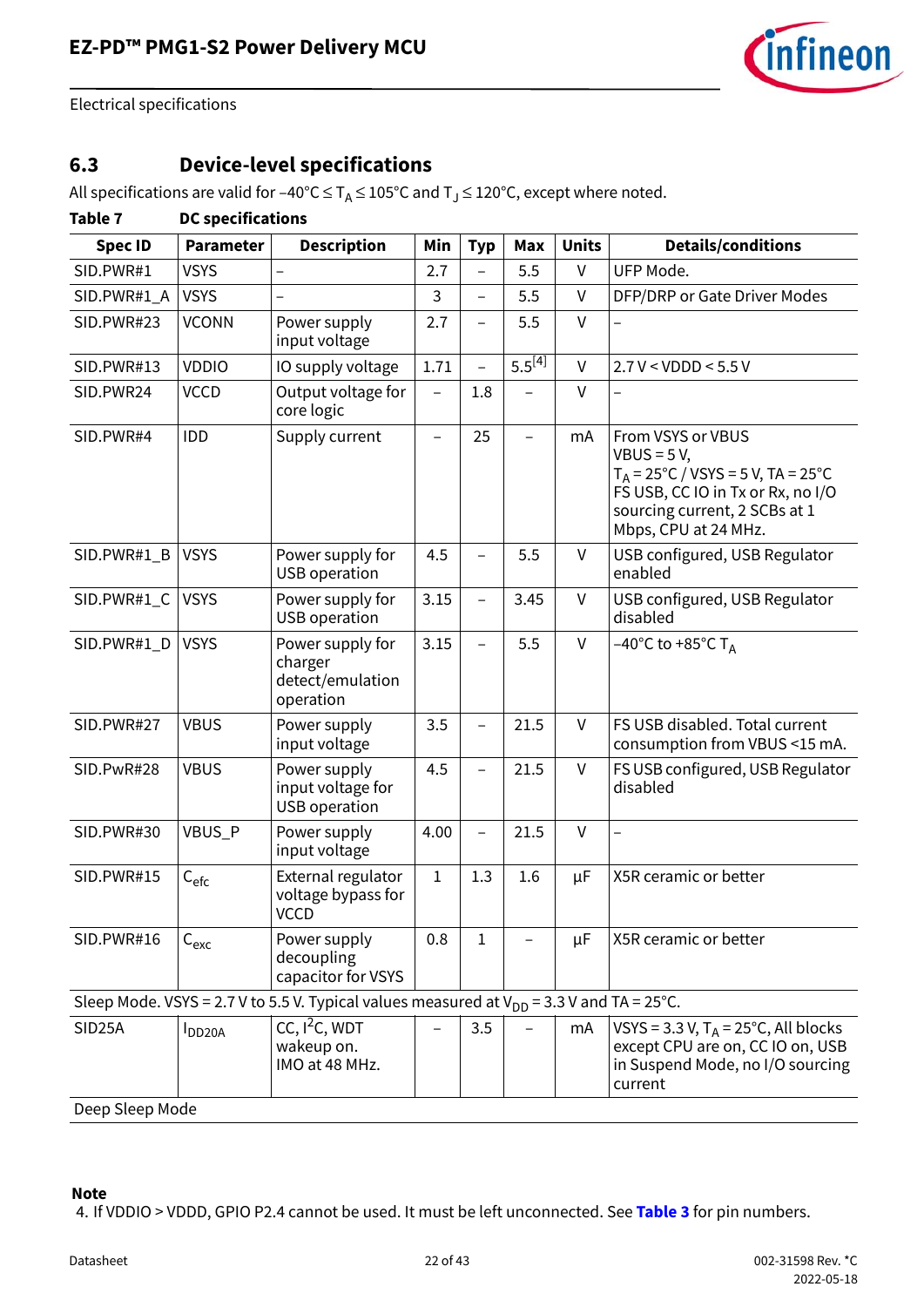

| Table 7 | <b>DC specifications</b> (continued) |  |
|---------|--------------------------------------|--|
|---------|--------------------------------------|--|

| <b>Spec ID</b>      | <b>Parameter</b> | <b>Description</b>                                                                                                                             | Min | <b>Typ</b> | Max | <b>Units</b> | <b>Details/conditions</b>                                                                                         |
|---------------------|------------------|------------------------------------------------------------------------------------------------------------------------------------------------|-----|------------|-----|--------------|-------------------------------------------------------------------------------------------------------------------|
| SID_DS              | $I_{DD\_DS}$     | VSYS = $3.0$ to $3.6$ V.<br>CC Attach, $I^2C$ ,<br>WDT Wakeup on.                                                                              |     | 30         |     | μA           | Power Source = VSYS, DFP Mode,<br>Type-C Not Attached. CC Attach,<br>I <sup>2</sup> C and WDT enabled for Wakeup. |
| <b>XRES Current</b> |                  |                                                                                                                                                |     |            |     |              |                                                                                                                   |
| SID307              | $I_{DD\_XR}$     | Supply current<br>while XRES<br>asserted.<br>This does not<br>include current<br>drawn due to the<br><b>XRES</b> internal<br>pull-up resistor. |     | 30         |     | μA           | Power Source = VSYS = 3.3 V,<br>Type-C device not attached,<br>$T_A = 25^{\circ}C$                                |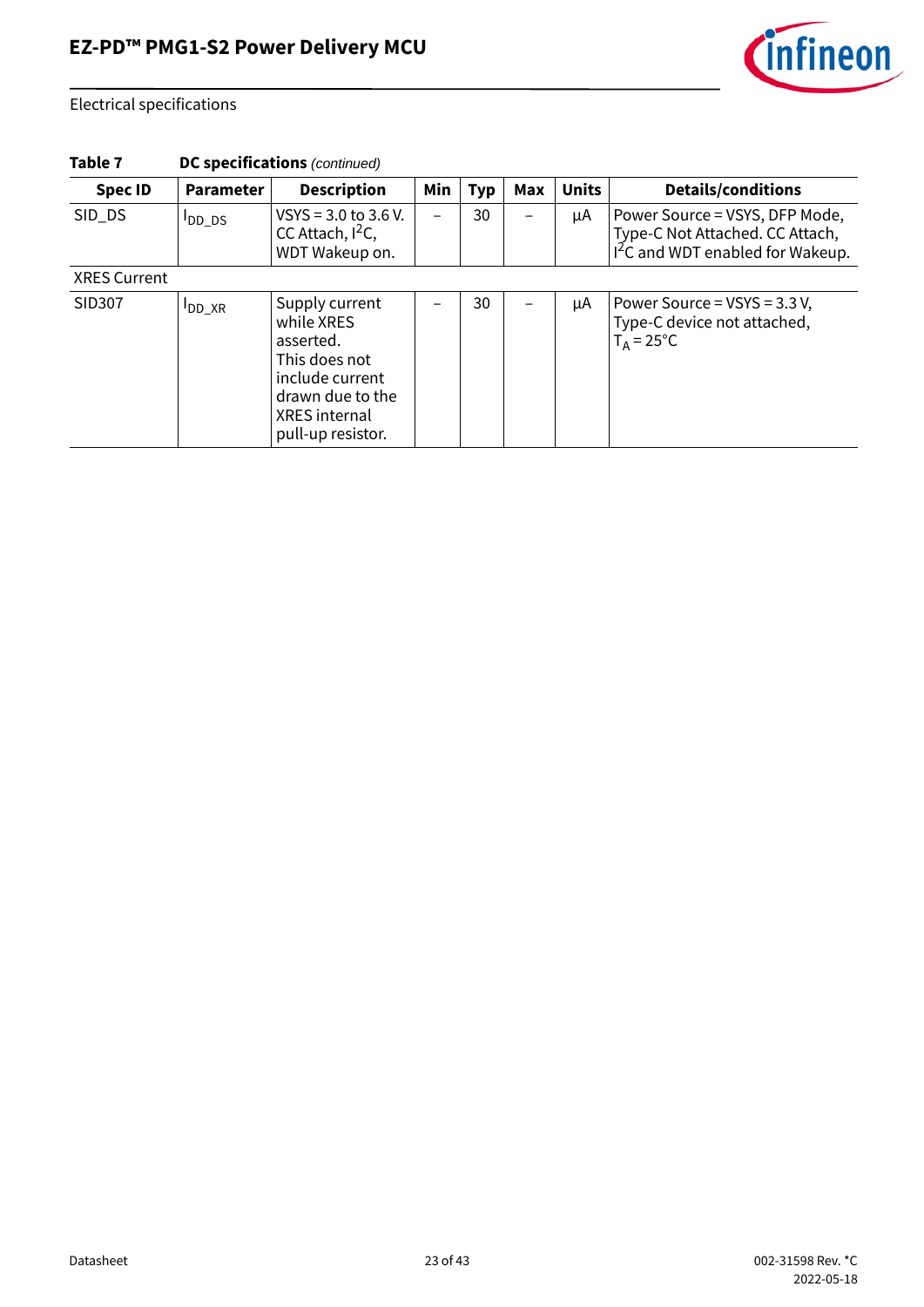

### **Table 8 AC specifications (guaranteed by characterization)**

| <b>Spec ID</b> | <b>Parameter</b>       | <b>Description</b>                                | Min | <b>Typ</b>               | Max                      | <b>Units</b> | <b>Details/conditions</b> |
|----------------|------------------------|---------------------------------------------------|-----|--------------------------|--------------------------|--------------|---------------------------|
| SID.CLK#4      | <b>FCPU</b>            | CPU input frequency                               | DC  | $\overline{\phantom{m}}$ | 48                       | MHz          | All VDDD                  |
| SID.PWR#20     | SLEEP                  | Wakeup from sleep mode                            |     | 0                        | -                        | μs           | $\overline{\phantom{0}}$  |
| SID.PWR#21     | <sup>I</sup> DEEPSLEEP | Wakeup from Deep Sleep mode                       | —   |                          | 35                       | <b>US</b>    | $\overline{\phantom{0}}$  |
| SID.XRES#5     | <b>XRES</b>            | External reset pulse width                        | 5   |                          | $\overline{\phantom{0}}$ | us           | All VDDIO                 |
| SYS.FES#1      | PWR_RDY                | Power-up to "Ready to accept<br>$I2C/CC$ command" |     |                          | 25                       | ms           | $\overline{\phantom{0}}$  |

## **6.3.1 I/O**

### **Table 9 I/O DC specifications**

| <b>Spec ID</b>    | <b>Parameter</b>          | <b>Description</b>                        | Min                          | <b>Typ</b>               | <b>Max</b>                   | <b>Units</b> | Details/<br>conditions                                                                               |
|-------------------|---------------------------|-------------------------------------------|------------------------------|--------------------------|------------------------------|--------------|------------------------------------------------------------------------------------------------------|
| <b>SID.GIO#37</b> | V <sub>IH_CMOS</sub>      | Input voltage HIGH<br>threshold           | $0.7 \times$<br><b>VDDIO</b> | $\overline{\phantom{0}}$ |                              | V            | <b>CMOS input</b>                                                                                    |
| <b>SID.GIO#38</b> | V <sub>IL_CMOS</sub>      | Input voltage LOW<br>threshold            |                              | $\overline{\phantom{0}}$ | $0.3 \times$<br><b>VDDIO</b> | $\mathsf{V}$ | <b>CMOS input</b>                                                                                    |
| SID.GIO#39        | V <sub>IH_VDDIO2.7-</sub> | LVTTL input,<br>VDDIO < 2.7 V             | $0.7 \times$<br><b>VDDIO</b> | $\overline{\phantom{0}}$ |                              | $\vee$       |                                                                                                      |
| SID.GIO#40        | V <sub>IL_VDDIO2.7-</sub> | LVTTL input,<br>VDDIO < 2.7 V             |                              | $\overline{\phantom{0}}$ | $0.3 \times$<br><b>VDDIO</b> | $\vee$       | $\qquad \qquad -$                                                                                    |
| SID.GIO#41        | V <sub>IH_VDDIO2.7+</sub> | LVTTL input,<br>VDDIO $\geq$ 2.7 V        | 2.0                          | $\overline{\phantom{0}}$ |                              | $\vee$       |                                                                                                      |
| <b>SID.GIO#42</b> | VIL_VDDIO2.7+             | LVTTL input,<br>VDDIO $\geq$ 2.7 V        |                              | $\overline{\phantom{0}}$ | 0.8                          | $\sf V$      | $\overline{\phantom{0}}$                                                                             |
| SID.GIO#33        | V <sub>OH_3V</sub>        | Output voltage HIGH level                 | VDDIO-<br>0.6                | $\overline{\phantom{0}}$ | $\overline{\phantom{0}}$     | $\vee$       | $I_{OH} = 4$ mA at<br>3 V VDDIO                                                                      |
| <b>SID.GIO#34</b> | $V_{OH\_1.8V}$            | Output voltage HIGH level                 | VDDIO-<br>0.5                | $\overline{\phantom{0}}$ |                              | $\mathsf{V}$ | $I_{OH} = 1$ mA at<br>1.8 V VDDIO                                                                    |
| <b>SID.GIO#35</b> | $V_{OL\_1.8V}$            | Output voltage LOW level                  |                              | $\overline{\phantom{0}}$ | 0.6                          | $\vee$       | $I_{OI}$ = 4 mA at<br>1.8 V VDDIO                                                                    |
| SID.GIO#36        | $V_{OL_3V}$               | Output voltage LOW level                  |                              | $\overline{\phantom{0}}$ | 0.6                          | V            | $I_{OL}$ = 4 mA at<br>3 V VDDIO for SBU<br>and AUX pins                                              |
| SID.GIO#5         | $R_{PU}$                  | Pull-up resistor value                    | 3.5                          | 5.6                      | 8.5                          | kΩ           | +25°C $T_A$ , all VDDIO                                                                              |
| SID.GIO#6         | $R_{PD}$                  | Pull-down resistor value                  | 3.5                          | 5.6                      | 8.5                          | $k\Omega$    | +25°C $T_A$ , all VDDIO                                                                              |
| SID.GIO#16        | Ι'n.                      | Input leakage current<br>(absolute value) |                              | $\overline{\phantom{0}}$ | $\overline{2}$               | nA           | +25 $^{\circ}$ C T <sub>A</sub> , all<br>VDDIO.<br>Guaranteed by<br>characterization.                |
| <b>SID.GIO#17</b> | $C_{\text{PIN}}$          | Max pin capacitance                       |                              | 3.0                      | $\overline{1}$               | pF           | All VDDIO, all<br>packages, all I/Os<br>except SBU and<br>AUX.<br>Guaranteed by<br>characterization. |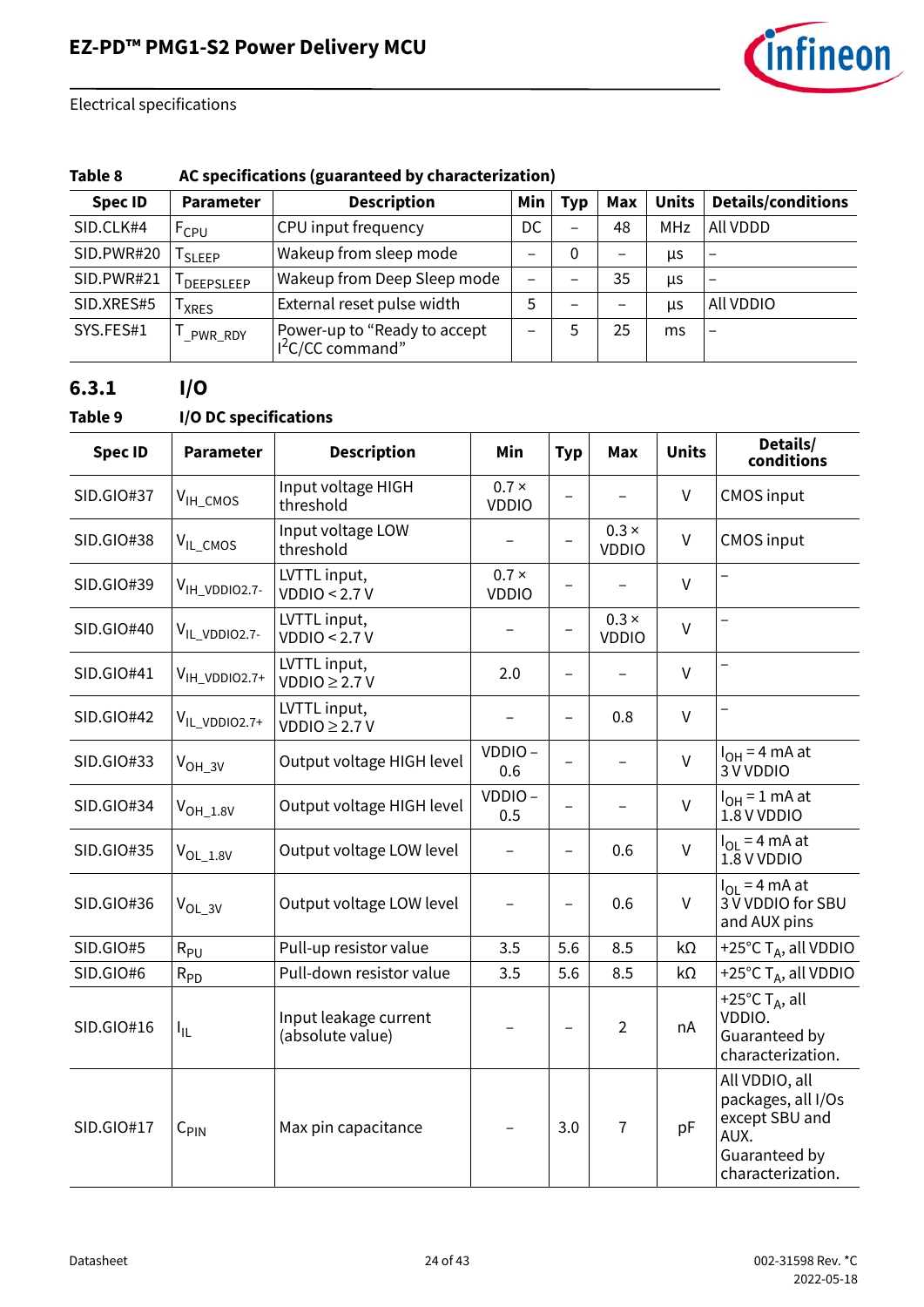

| Table 9 | I/O DC specifications (continued) |  |
|---------|-----------------------------------|--|
|---------|-----------------------------------|--|

| <b>Spec ID</b>    | <b>Parameter</b>             | <b>Description</b>                                         | Min                           | <b>Typ</b> | <b>Max</b> | <b>Units</b> | Details/<br>conditions                                                              |
|-------------------|------------------------------|------------------------------------------------------------|-------------------------------|------------|------------|--------------|-------------------------------------------------------------------------------------|
| SID.GIO#17A       | $C_{\text{PIN\_SBU}}$        | Max pin capacitance                                        |                               | 16         | 18         | pF           | All VDDIO, all<br>packages, SBU<br>pins only.<br>Guaranteed by<br>characterization. |
| SID.GIO#17B       | $C_{\text{PIN}\_\text{AUX}}$ | Max pin capacitance                                        |                               | 12         | 14         | pF           | All VDDIO, all<br>packages, AUX<br>pins only.<br>Guaranteed by<br>characterization. |
| SID.GIO#43        | V <sub>HYSTTL</sub>          | Input hysteresis, LVTTL<br>VDDIO > 2.7V                    | 15                            | 40         |            | mV           | Guaranteed by<br>characterization                                                   |
| SID.GIO#44        | V <sub>HYSCMOS</sub>         | Input hysteresis CMOS                                      | $0.05 \times$<br><b>VDDIO</b> |            |            | mV           | VDDIO < 4.5 V.<br>Guaranteed by<br>characterization.                                |
| SID <sub>69</sub> | <b>I</b> DIODE               | Current through<br>protection diode to<br><b>VDDIO/Vss</b> |                               |            | 100        | μA           | Guaranteed by<br>characterization                                                   |
| SID.GIO#45        | <b>ITOT_GPIO</b>             | Maximum total sink chip<br>current                         |                               |            | 85         | mA           | Guaranteed by<br>characterization                                                   |
| <b>OVT</b>        |                              |                                                            |                               |            |            |              |                                                                                     |
| SID.GIO#46        | $I_{\text{IHS}}$             | Input current when Pad ><br>VDDIO for OVT inputs           |                               |            | 10.00      | μA           | Per $I^2C$<br>specification                                                         |

### **Table 10 I/O AC specifications**

| <b>Spec ID</b>    | <b>Parameter</b> | <b>Description</b>            | <b>Min</b> | Typ |    | Max Units | <b>Details/conditions</b>                |
|-------------------|------------------|-------------------------------|------------|-----|----|-----------|------------------------------------------|
| SID <sub>70</sub> | RISEF            | Rise time in Fast Strong mode |            |     | 12 | ns        | $3.3$ V VDDIO, C <sub>load</sub> = 25 pF |
| SID71             | <b>FALLF</b>     | Fall time in Fast Strong mode |            |     | 12 | ns        | 3.3 V VDDIO, C <sub>load</sub> = 25 pF   |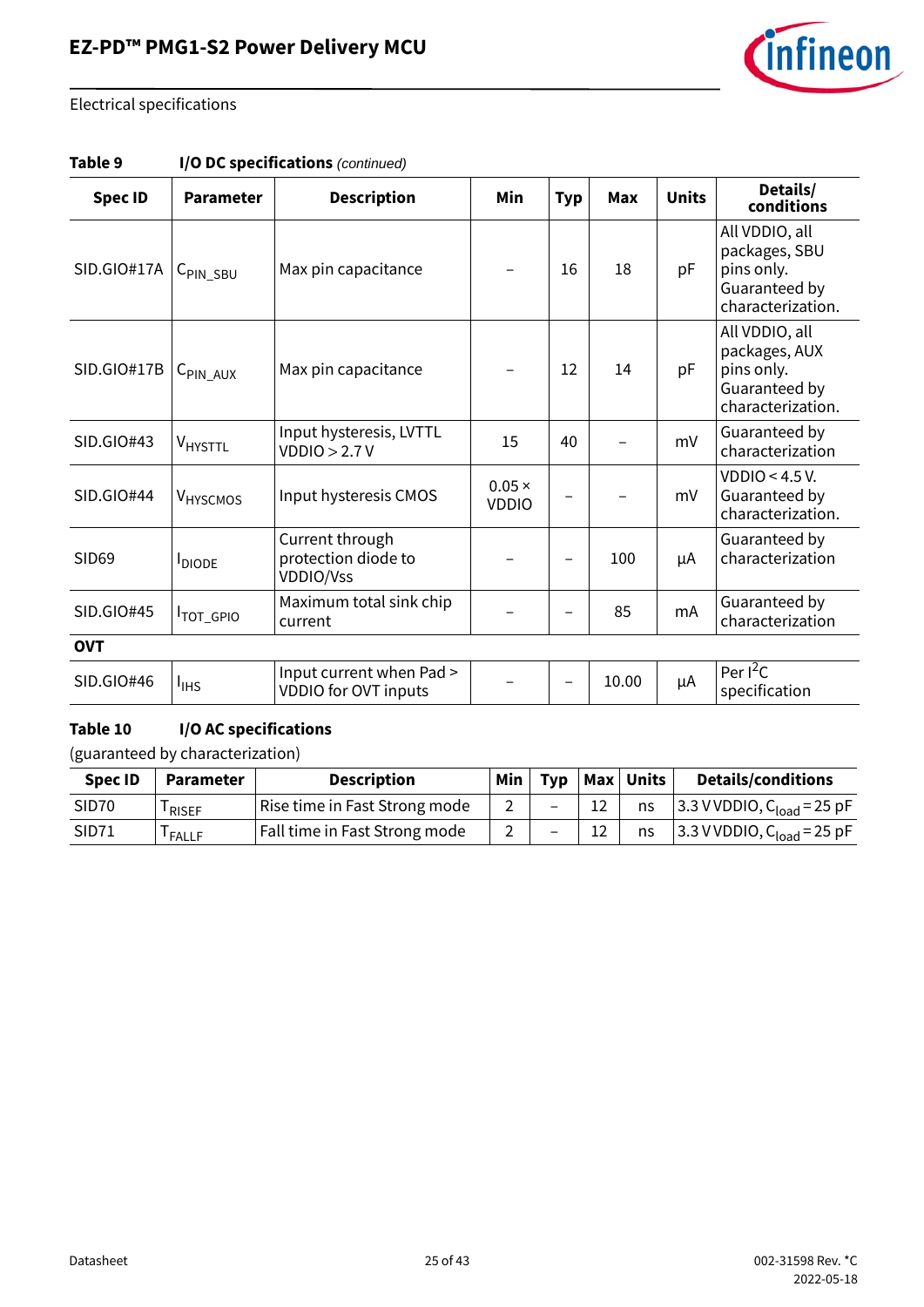

### **6.3.2 XRES**

#### **Table 11 XRES DC specifications**

| <b>Spec ID</b> | <b>Parameter</b>        | <b>Description</b>                          | Min                          | <b>Typ</b>                    | Max                          | <b>Units</b> | Details/<br>conditions            |
|----------------|-------------------------|---------------------------------------------|------------------------------|-------------------------------|------------------------------|--------------|-----------------------------------|
| SID.XRES#1     | $V_{\mathsf{IH\_XRES}}$ | Input voltage HIGH<br>threshold on XRES pin | $0.7 \times$<br><b>VDDIO</b> |                               |                              | ٧            | <b>CMOS input</b>                 |
| SID.XRES#2     | VIL XRES                | Input voltage LOW<br>threshold on XRES pin  |                              |                               | $0.3 \times$<br><b>VDDIO</b> | ٧            | <b>CMOS input</b>                 |
| SID.XRES#3     | $C_{IN,XRES}$           | Input capacitance on<br>XRES pin            |                              |                               |                              | рF           | Guaranteed by<br>characterization |
| SID.XRES#4     | VHYSXRES                | Input voltage hysteresis<br>on XRES pin     |                              | $0.05 \times$<br><b>VDDIO</b> |                              | mV           | Guaranteed by<br>characterization |

## <span id="page-25-0"></span>**6.4 Digital peripherals**

The following specifications apply to the timer/counter/PWM peripherals in the timer mode.

## **6.4.1 Pulse width modulation (PWM) for GPIO pins**

### **Table 12 PWM AC specifications**

| <b>Spec ID</b> | <b>Parameter</b>              | <b>Description</b>              | Min  | <b>Typ</b>               | Max       | <b>Units</b> | <b>Details/conditions</b>                                                                             |
|----------------|-------------------------------|---------------------------------|------|--------------------------|-----------|--------------|-------------------------------------------------------------------------------------------------------|
| SID.TCPWM.3    | <b>I</b> CPWMFREO             | Operating frequency             |      |                          | <b>Fc</b> | <b>MHz</b>   | Fc max = CLK_SYS.<br>Maximum = $48$ MHz.                                                              |
| SID.TCPWM.4    | <b>I</b> PWMENEXT             | Input trigger pulse width       | 2/Fc | $\overline{\phantom{0}}$ |           | ns           | For all trigger events                                                                                |
| SID.TCPWM.5    | <b>I</b> PWMEXT               | Output trigger pulse width      | 2/Fc | $\overline{\phantom{0}}$ |           | ns           | Minimum possible width<br>of Overflow, Underflow,<br>and CC (Counter equals<br>Compare value) outputs |
| SID.TCPWM.5A   | <sup>I</sup> CRES             | Resolution of counter           | 1/Fc |                          |           | ns           | Minimum time between<br>successive counts                                                             |
| SID.TCPWM.5B   | $PWM_{RFS}$                   | <b>PWM</b> resolution           | 1/Fc |                          |           | ns           | Minimum pulse width of<br>PWM output                                                                  |
| SID.TCPWM.5C   | <sub>I</sub> Q <sub>res</sub> | Quadrature inputs<br>resolution | 1/Fc | <b>-</b>                 |           | ns           | Minimum pulse width<br>between<br>quadrature-phase inputs                                             |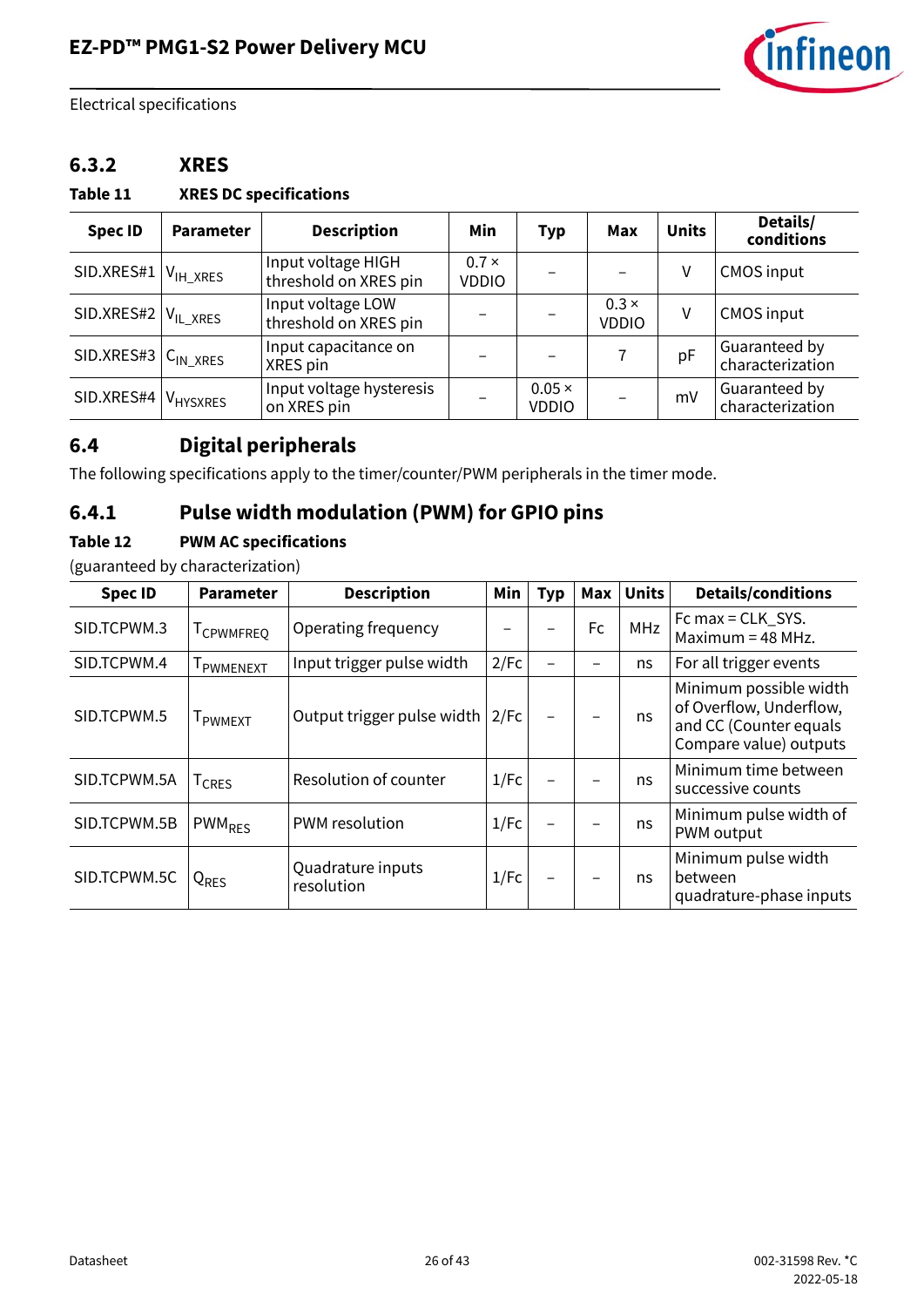

## $6.4.2$   $1^2C$

#### **Table 13 Fixed I2C DC specifications**

(guaranteed by characterization)

| <b>Spec ID</b> | <b>Parameter</b>    | <b>Description</b>                   | <b>Min</b> | Typ | Max | <b>Units</b> | Details/<br>conditions |
|----------------|---------------------|--------------------------------------|------------|-----|-----|--------------|------------------------|
| SID149         | I <sub>12C1</sub>   | Block current consumption at 100 kHz |            |     | 60  | μA           |                        |
| SID150         | 12C2                | Block current consumption at 400 kHz | -          |     | 185 | μA           |                        |
| SID151         | $I$ <sub>12C3</sub> | Block current consumption at 1 Mbps  |            |     | 390 | uA           |                        |
| SID152         | $I_{12}$ C4         | $I2C$ enabled in Deep Sleep mode     |            |     | 1.4 | uA           |                        |

### **Table 14 Fixed I2C AC specifications**

(guaranteed by characterization)

|        | Spec ID   Parameter | <b>Description</b> | Min l |   |   | Typ   Max   Units | Details/<br>conditions   |
|--------|---------------------|--------------------|-------|---|---|-------------------|--------------------------|
| SID153 | $r_{12C1}$          | Bit rate           |       | - | - | Mbps              | $\overline{\phantom{0}}$ |

#### **Table 15 Fixed UART DC specifications**

(guaranteed by characterization)

| Spec ID | Parameter         | <b>Description</b>                     | Min |                          |     | Typ   Max   Units | Details/<br>conditions   |
|---------|-------------------|----------------------------------------|-----|--------------------------|-----|-------------------|--------------------------|
| SID160  | <b>UART1</b>      | Block current consumption at 100 Kb/s  | -   | $\overline{\phantom{0}}$ | 125 | uΑ                | -                        |
| SID161  | UART <sub>2</sub> | Block current consumption at 1000 Kb/s | -   | $\qquad \qquad$          | 312 | uA                | $\overline{\phantom{0}}$ |

#### **Table 16 Fixed UART AC specifications**

(guaranteed by characterization)

| <b>Spec ID</b> | Parameter    | <b>Description</b> | Min | <b>Typ</b>      | Max | <b>Units</b> | Details/<br>conditions   |
|----------------|--------------|--------------------|-----|-----------------|-----|--------------|--------------------------|
| SID162         | <b>LUART</b> | Bit rate           | -   | $\qquad \qquad$ |     | Mbps         | $\overline{\phantom{0}}$ |

#### **Table 17 Fixed SPI DC specifications**

(guaranteed by characterization)

| <b>Spec ID</b> | <b>Parameter</b>              | <b>Description</b>                  | Min | <b>Typ</b> | Max | <b>Units</b> | Details/<br>conditions   |
|----------------|-------------------------------|-------------------------------------|-----|------------|-----|--------------|--------------------------|
| SID163         | I <sub>SP11</sub>             | Block current consumption at 1 Mb/s |     |            | 360 | μA           |                          |
| SID164         | <sup>I</sup> SPI <sub>2</sub> | Block current consumption at 4 Mb/s |     |            | 560 | μA           | $\overline{\phantom{0}}$ |
| SID165         | <sup>I</sup> SPI3             | Block current consumption at 8 Mb/s | -   |            | 600 | μA           | $\overline{\phantom{0}}$ |

#### **Table 18 Fixed SPI AC specifications**

| Spec ID | Parameter | <b>Description</b>                                   | Min | Typ | Max | <b>Units</b> | Details/<br>conditions   |
|---------|-----------|------------------------------------------------------|-----|-----|-----|--------------|--------------------------|
| SID166  | $r_{SPI}$ | SPI operating frequency<br>(Master; 6X oversampling) |     | -   |     | MHz          | $\overline{\phantom{0}}$ |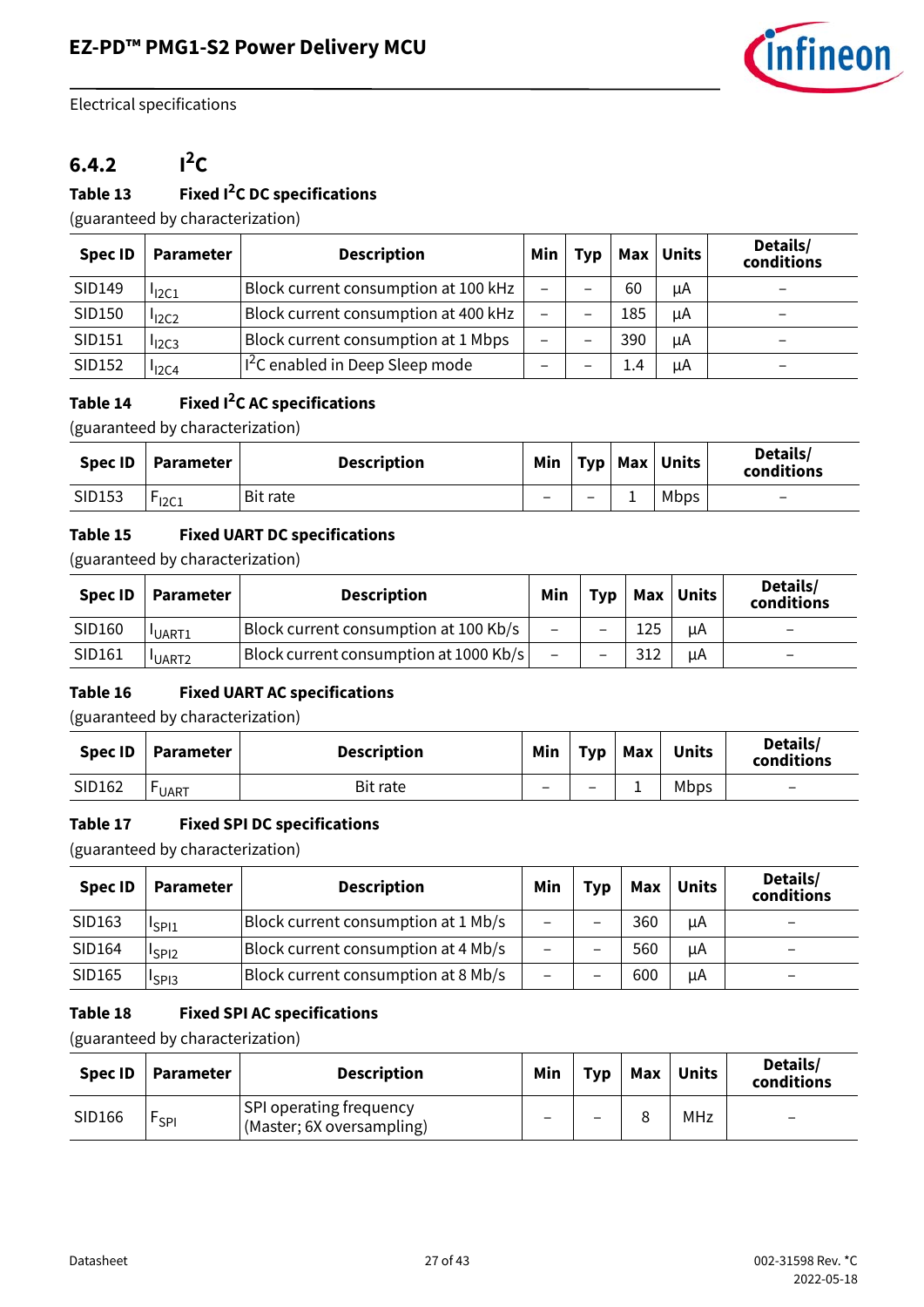

#### **Table 19 Fixed SPI master mode AC specifications**

(guaranteed by characterization)

| <b>Spec ID</b> | <b>Parameter</b> | <b>Description</b>                         | Min                      | Typ | Max                      | <b>Units</b> | Details/<br>conditions              |
|----------------|------------------|--------------------------------------------|--------------------------|-----|--------------------------|--------------|-------------------------------------|
| SID167         | <b>DMO</b>       | MOSI Valid after SClock driving edge       | $\overline{\phantom{0}}$ |     | 15                       | ns           | $\overline{\phantom{0}}$            |
| SID168         | l dsi            | MISO Valid before SClock capturing<br>edge | 20                       | -   | $\overline{\phantom{0}}$ | ns           | Full clock, late MISO<br>sampling   |
| SID169         | <b>HMO</b>       | Previous MOSI data hold time               | 0                        |     | -                        | ns           | Referred to slave<br>capturing edge |

#### **Table 20 Fixed SPI slave mode AC specifications**

(guaranteed by characterization)

| <b>Spec ID</b> | Parameter        | <b>Description</b>                                      | Min | Typ | Max                          | <b>Units</b> | Details/<br>conditions   |
|----------------|------------------|---------------------------------------------------------|-----|-----|------------------------------|--------------|--------------------------|
| SID170         | Т <sub>рмі</sub> | MOSI valid before Sclock capturing<br>edge              | 40  |     |                              | ns           | $\overline{\phantom{0}}$ |
| SID171         | T <sub>DSO</sub> | MISO valid after Sclock driving edge                    |     |     | $42 + 3 \times$<br>$T_{CPU}$ | ns           | $T_{CPU} = 1/F_{CPU}$    |
| <b>SID171A</b> | <b>I</b> DSO_EXT | MISO valid after Sclock driving edge<br>in Ext Clk mode |     |     | 48                           | ns           |                          |
| SID172         | <sup>I</sup> HSO | Previous MISO data hold time                            | 0   |     |                              | ns           | $\overline{\phantom{0}}$ |
| <b>SID172A</b> | <b>SSELSCK</b>   | SSEL valid to first SCK Valid edge                      | 100 |     |                              | ns           | $\overline{\phantom{0}}$ |

### <span id="page-27-0"></span>**6.5 System resources**

### **6.5.1 Power-on reset (POR) with brown out SWD interface**

#### **Table 21 Imprecise power-on reset (IPOR)**

(guaranteed by characterization)

| <b>Spec ID</b> | Parameter             | <b>Description</b>                          | Min  | <b>Tvp</b> | Max  | Units | <b>Details/conditions</b> |
|----------------|-----------------------|---------------------------------------------|------|------------|------|-------|---------------------------|
| SID185         | <sup>V</sup> RISEIPOR | Power-on Reset (POR) rising trip<br>voltage | 0.80 |            | 1.50 |       | -                         |
| SID186         | V <sub>FALLIPOR</sub> | <b>POR falling trip voltage</b>             | 0.70 |            | 1.4  |       | -                         |

#### **Table 22 Precise power-on reset (POR)**

| <b>Spec ID</b> | <b>Parameter</b>       | <b>Description</b>                                           | Min  | Tvp | Max  | <b>Units</b> | <b>Details/conditions</b> |
|----------------|------------------------|--------------------------------------------------------------|------|-----|------|--------------|---------------------------|
| SID190         | V <sub>FALLPPOR</sub>  | Brown-out detect (BOD) trip<br>voltage in active/sleep modes | 1.48 |     | 1.62 |              | -                         |
| SID192         | V <sub>FALLDPSLP</sub> | BOD trip voltage in Deep Sleep<br>mode                       |      |     |      |              | -                         |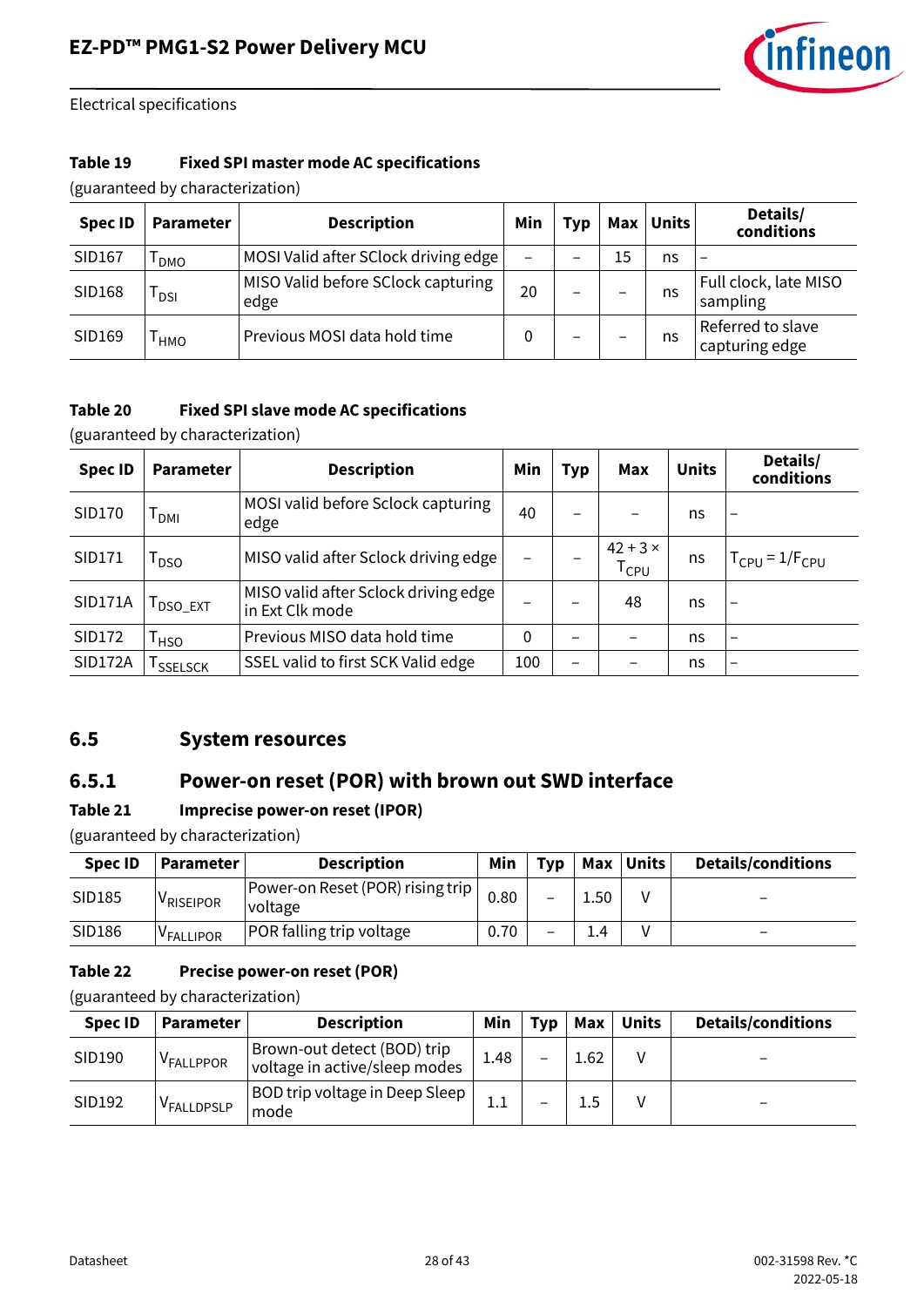

| Table 23 | <b>SWD interface specifications</b> |  |
|----------|-------------------------------------|--|
|----------|-------------------------------------|--|

| <b>Spec ID</b> | <b>Parameter</b> | <b>Description</b>                | Min             | <b>Typ</b> | <b>Max</b>      | <b>Units</b> | <b>Details/conditions</b>                |
|----------------|------------------|-----------------------------------|-----------------|------------|-----------------|--------------|------------------------------------------|
| SID.SWD#1      | F SWDCLK1        | $3.3 V \leq VDDIO \leq 5.5 V$     |                 |            | 14              | <b>MHz</b>   | SWDCLK $\leq 1/3$ CPU<br>clock frequency |
| SID.SWD#2      | F_SWDCLK2        | $1.8$ V $\leq$ VDDIO $\leq$ 3.3 V |                 |            | 7               | MHz          | SWDCLK $\leq$ 1/3 CPU<br>clock frequency |
| SID.SWD#3      | T_SWDI_SETUP     | $T = 1/f$ SWDCLK                  | $0.25 \times T$ |            |                 | ns           | Guaranteed by<br>characterization        |
| SID.SWD#4      | T_SWDI_HOLD      | $T = 1/f$ SWDCLK                  | $0.25 \times T$ |            |                 | ns           | Guaranteed by<br>characterization        |
| SID.SWD#5      | T_SWDO_VALID     | $T = 1/f$ SWDCLK                  |                 |            | $0.50 \times T$ | ns           | Guaranteed by<br>characterization        |
| SID.SWD#6      | T_SWDO_HOLD      | $T = 1/f$ SWDCLK                  | 1               |            |                 | ns           | Guaranteed by<br>characterization        |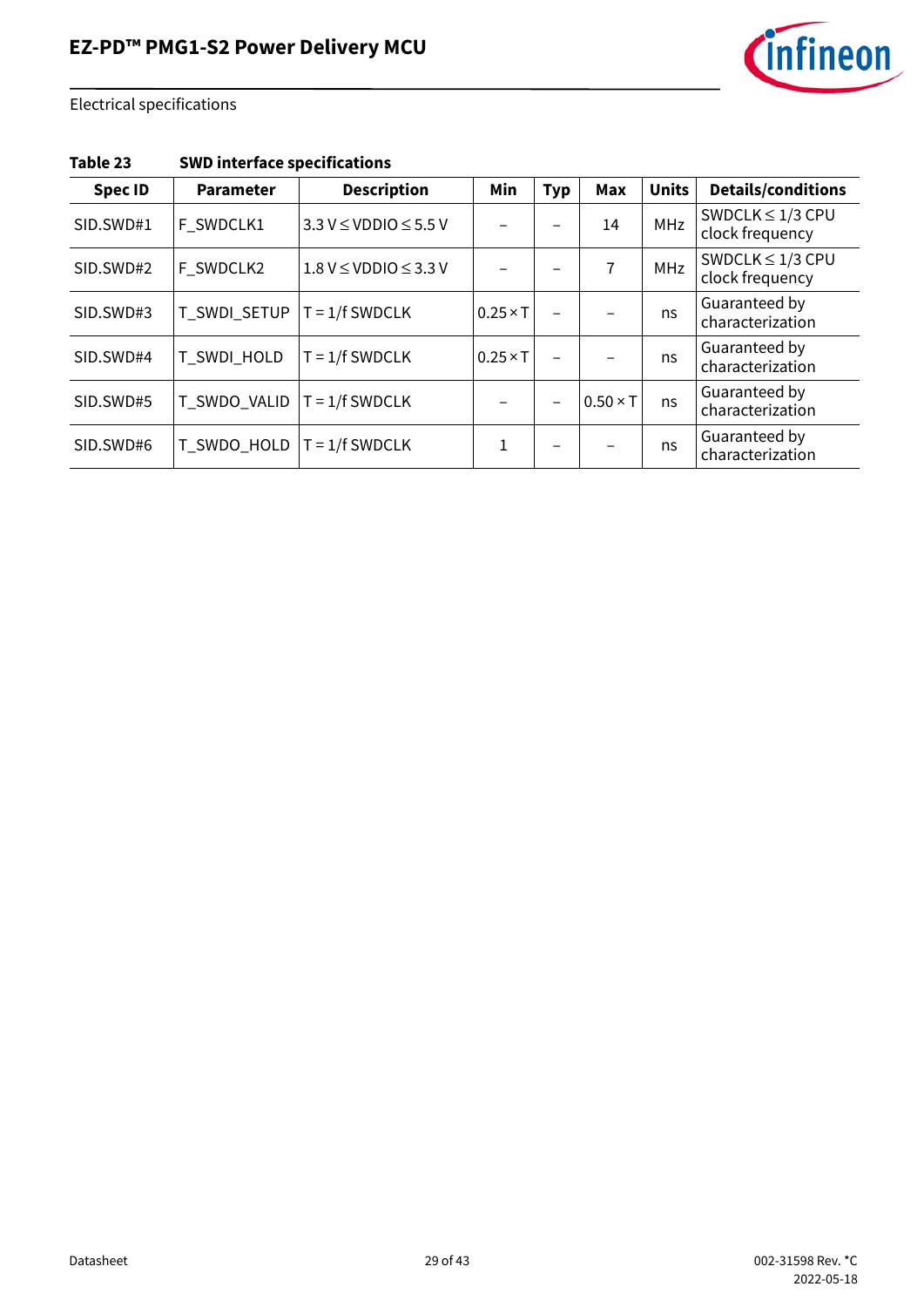

### **6.5.2 Internal main oscillator**

### **Table 24 IMO DC specifications**

(guaranteed by design)

| Spec ID | <b>Parameter</b>  | <b>Description</b>              | Min                      |                          |      | Typ   Max   Units | <b>Details/conditions</b> |
|---------|-------------------|---------------------------------|--------------------------|--------------------------|------|-------------------|---------------------------|
| SID218  | <sup>I</sup> IMO1 | IMO operating current at 48 MHz | $\overline{\phantom{0}}$ | $\overline{\phantom{0}}$ | 1000 | uA                | $\overline{\phantom{0}}$  |

### **Table 25 IMO AC specifications**

| <b>Spec ID</b> | <b>Parameter</b>      | <b>Description</b>                                     | Min                      | <b>Typ</b>               | Max | <b>Units</b> | <b>Details/conditions</b>                                      |
|----------------|-----------------------|--------------------------------------------------------|--------------------------|--------------------------|-----|--------------|----------------------------------------------------------------|
| SID.CLK#13     | FIMOTOL               | Frequency variation at 24, 36,<br>and 48 MHz (trimmed) |                          |                          | ±2  | $\%$         | $-25^{\circ}$ C $\leq$ T <sub>A</sub> $\leq$ 85°C,<br>all VDDD |
| SID226         | <sup>I</sup> STARTIMO | IMO start-up time                                      | $\overline{\phantom{0}}$ |                          |     | μs           | Guaranteed by<br>characterization                              |
| SID229         | JITRMSIMO2            | RMS jitter at 24 MHz                                   |                          | 145                      |     | ps           | Guaranteed by<br>characterization                              |
| SID.CLK#1      | $F_{IMO}$             | IMO frequency                                          | 24                       | $\overline{\phantom{0}}$ | 48  | MHz          | All VDDD                                                       |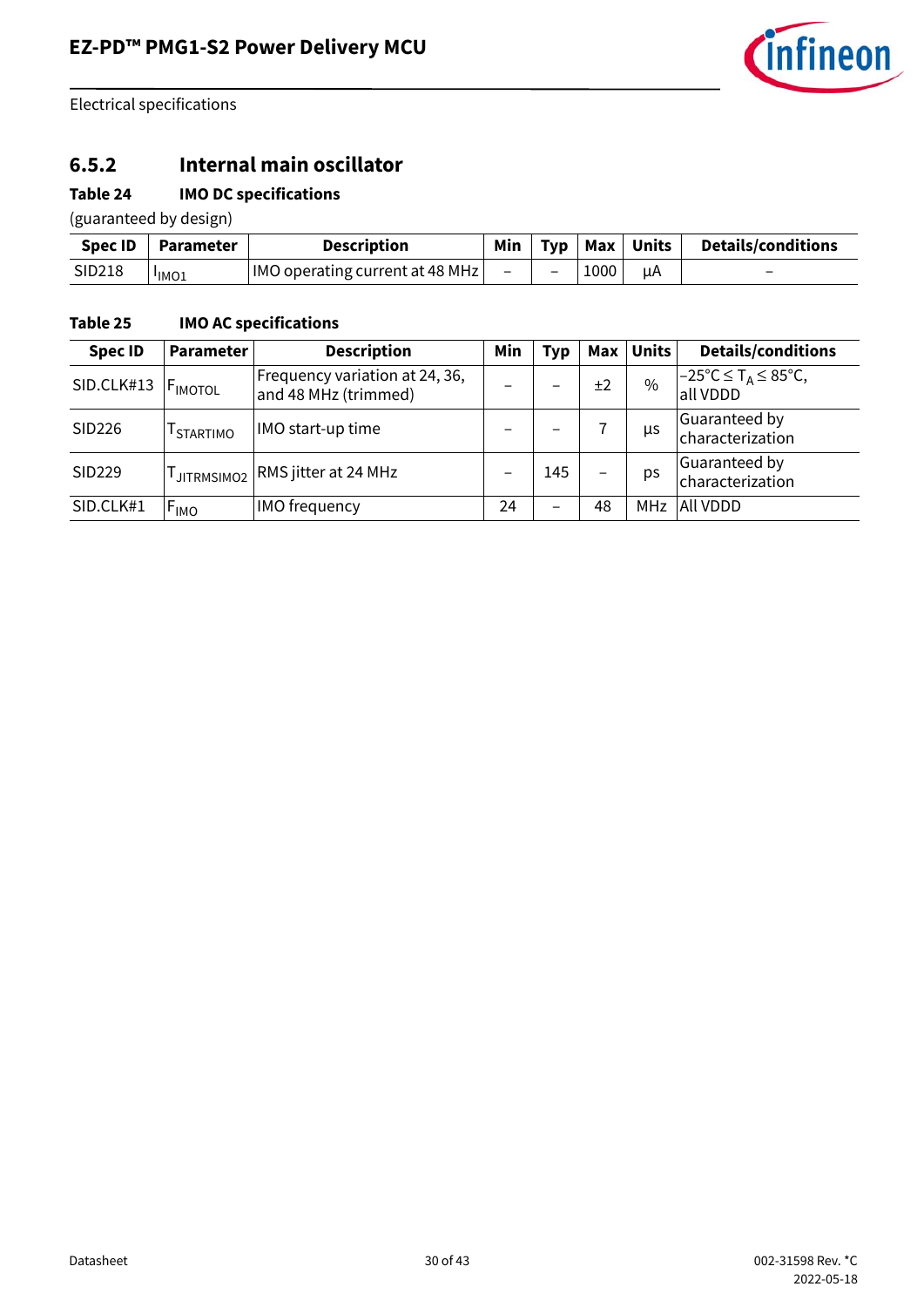

## **6.5.3 Internal low-speed oscillatorpower down**

#### **Table 26 ILO DC specifications**

(guaranteed by design)

| <b>Spec ID</b> | <b>Parameter</b> I | <b>Description</b>              | Min | Typ | Max  | <b>Units</b> | <b>Details/conditions</b> |
|----------------|--------------------|---------------------------------|-----|-----|------|--------------|---------------------------|
| SID231         | <sup>I</sup> ILO1  | $I_{10}$ operating current      | -   | U.3 | 1.05 | цA           | -                         |
| SID233         | <b>ILOLEAK</b>     | $I_{\text{LO}}$ leakage current | -   | -   |      | nA           | $\overline{\phantom{0}}$  |

### **Table 27 ILO AC specifications**

| <b>Spec ID</b> | <b>Parameter</b>       | <b>Description</b>          | Min | Tvp | Max | <b>Units</b> | <b>Details/conditions</b>         |
|----------------|------------------------|-----------------------------|-----|-----|-----|--------------|-----------------------------------|
| SID234         | <sup>I</sup> STARTILO1 | $ILO$ start-up time         |     |     |     | ms           | Guaranteed by<br>characterization |
| SID238         | <sup>I</sup> ILODUTY   | II <sub>LO</sub> duty cycle | 40  | 50  | 60  | $\%$         | Guaranteed by<br>characterization |
| SID.CLK#5      | $F_{ILO}$              | I <sub>LO</sub> frequency   | 20  | 40  | 80  | kHz          | $\overline{\phantom{m}}$          |

#### **Table 28 PD DC specifications**

| <b>Spec ID</b> | <b>Parameter</b>       | <b>Description</b>                                                                                                    | Min    | <b>Typ</b> | Max   | <b>Units</b> | <b>Details/conditions</b>                                                                                                                                       |
|----------------|------------------------|-----------------------------------------------------------------------------------------------------------------------|--------|------------|-------|--------------|-----------------------------------------------------------------------------------------------------------------------------------------------------------------|
| SID.PD.1       | $R_{p}\_std$           | DFP CC termination for<br>default USB Power                                                                           | 64     | 80         | 96    | μA           |                                                                                                                                                                 |
| SID.PD.2       | $R_{P-}1.5A$           | DFP CC termination for 1.5 A<br>power                                                                                 | 166    | 180        | 194.4 | μA           | $\qquad \qquad -$                                                                                                                                               |
| SID.PD.3       | $R_{p}$ _3.0A          | DFP CC termination for 3.0 A<br>power                                                                                 | 304    | 330        | 356.4 | μA           | $\overline{\phantom{0}}$                                                                                                                                        |
| SID.PD.4       | $R_D$                  | <b>UFP CC termination</b>                                                                                             | 4.59   | 5.1        | 5.61  | kΩ           | $\overline{\phantom{0}}$                                                                                                                                        |
| SID.PD.5       | $R_{D}$ DB             | <b>UFP Dead Battery CC termi-</b><br>nation on CC1 and CC2, valid<br>for 1.5 A and 3.0 A $Rp$ termi-<br>nation values | 4.08   | 5.1        | 6.12  | kΩ           | UFP Dead Battery CC<br>termination on CC1 and<br>CC2. For Default $R_{\rm p}$<br>termination, the<br>voltage on CC1 and CC2<br>is guaranteed to be<br>< 1.32 V. |
| SID.PD.15      | V <sub>gndoffset</sub> | Ground offset tolerated by<br><b>BMC</b> receiver                                                                     | $-400$ |            | 400   | mV           | Relative to the remote<br><b>BMC</b> transmitter.<br>Guaranteed by<br>characterization.                                                                         |

#### **Table 29 CSA specifications**

| <b>Spec ID</b> | <b>Parameter</b> | <b>Description</b>                                                             | Min      | Typ | Max   | Units | <b>Details/conditions</b>          |
|----------------|------------------|--------------------------------------------------------------------------------|----------|-----|-------|-------|------------------------------------|
| SID.CSA.1      | Out_E_Trim_15_DS | Overall error at $Av = 15$<br>using deep sleep<br>reference                    | $-7.00$  |     | 7.00  | $\%$  | Guaranteed by<br>characterization. |
| SID.CSA.2      | Out_E_Trim_15_BG | Overall error at $Av = 15$<br>using bandgap reference                          | $-4.50$  |     | 4.50  | $\%$  | Guaranteed by<br>characterization. |
| SID.CSA.3      | Out_E_Trim_100   | Overall error at $Av = 100$<br>using either bandgap or<br>deep sleep reference | $-24.50$ |     | 24.50 | $\%$  |                                    |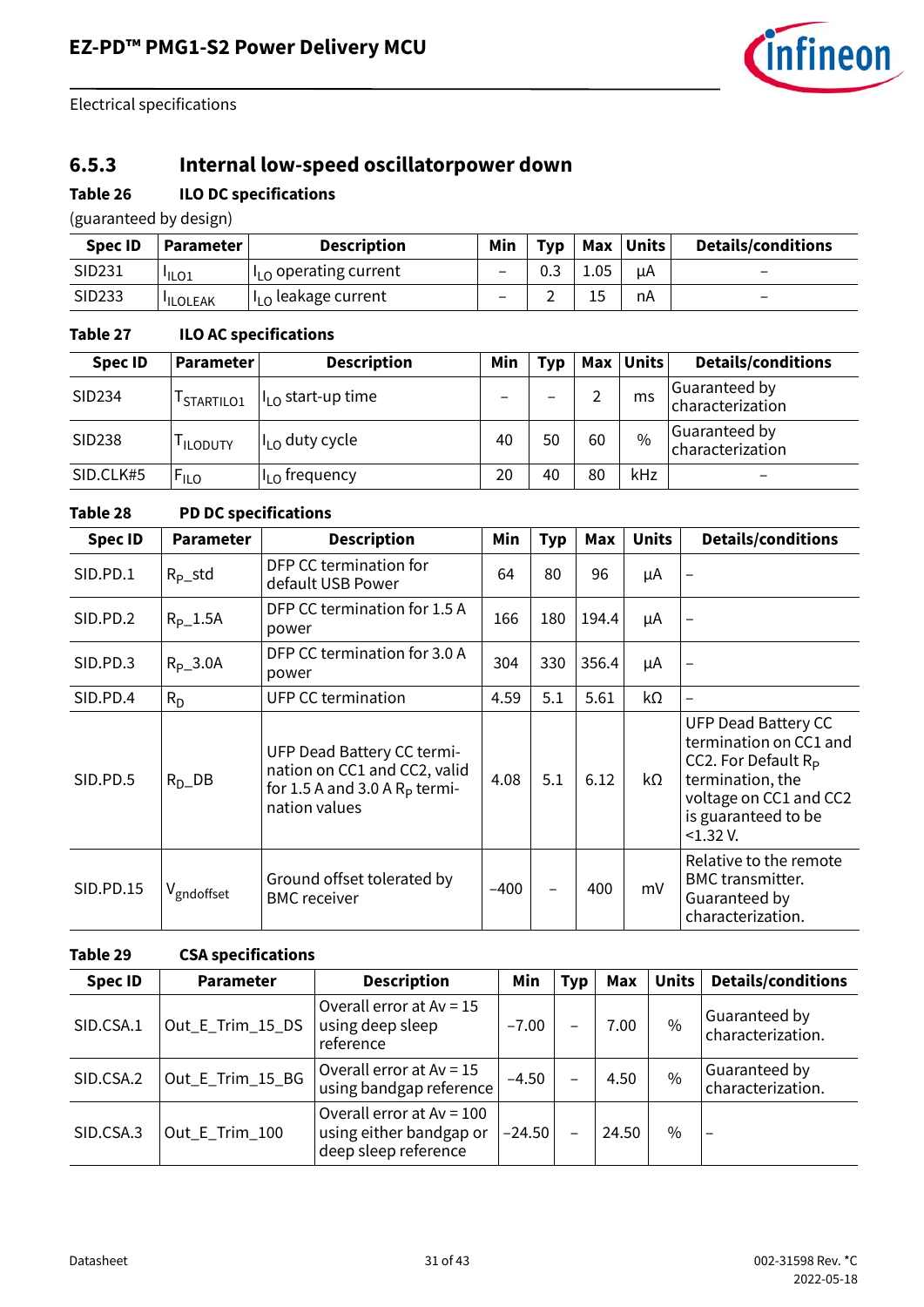

#### **Table 30 UV/OV specifications**

| <b>Spec ID</b> | Parameter            | <b>Description</b>                                       | Min   | Tvp | Max | <b>Units</b>  | <b>Details/conditions</b>                               |
|----------------|----------------------|----------------------------------------------------------|-------|-----|-----|---------------|---------------------------------------------------------|
| SID.UVOV.1     | V <sub>THUVOV1</sub> | Voltage threshold accuracy,<br>$V_{\rm RUS}$ $\leq$ 16 V | -6    |     | 6   | $\%$          | Tested at VBUS = $3.75$ V,<br>4.5 V, 5.25 V, 12 V, 16 V |
| SID.UVOV.2     | V <sub>THUVOV2</sub> | Voltage threshold accuracy,<br>$V_{\rm BUS}$ > 16 V      | $-10$ |     | 10  | $\frac{0}{0}$ | Tested at VBUS = 20 V                                   |

## **6.5.4 Gate driver specifications**

| <b>Spec ID</b> | <b>Parameter</b> | <b>Description</b>                     | Min  | <b>Typ</b> | Max  | <b>Units</b> | <b>Details/conditions</b>                                                                                                                                                                                                                                                                             |
|----------------|------------------|----------------------------------------|------|------------|------|--------------|-------------------------------------------------------------------------------------------------------------------------------------------------------------------------------------------------------------------------------------------------------------------------------------------------------|
| DC.NGDO.1      | VGS1             | Gate to source<br>overdrive            | 5    |            | 16.5 | $\vee$       | 1. Gate driver supply voltage $\geq$<br>5 V, where gate driver supply<br>voltage = VBUS _P for<br>VBUS_P_CTRL_outputs, and<br>VBUS_C for VBUS_C_CTRL_<br>outputs.<br>2. Gate driver current = $0$<br>3. Gate driver configuration =<br><b>NFET</b><br>4. Gate driver pump clock<br>$divider = 1$      |
| DC.NGDO.2      | VGS <sub>2</sub> | Gate to source<br>overdrive            | 3.75 |            | 16.5 | $\vee$       | 1. Gate driver supply voltage $\geq$<br>3.75 V, where Gate driver<br>supply voltage = VBUS _P for<br>VBUS_P_CTRL_outputs, and<br>VBUS_C for VBUS_C_CTRL_<br>outputs.<br>2. Gate driver current = $0$<br>3. Gate driver configuration $=$<br><b>NFET</b><br>4. Gate driver pump clock<br>$divider = 1$ |
| DC.NGDO.6      | $R_{PD}$         | Resistance when<br>"pull down" enabled |      |            | 5    | $k\Omega$    |                                                                                                                                                                                                                                                                                                       |

### **Table 31 Gate driver DC specifications**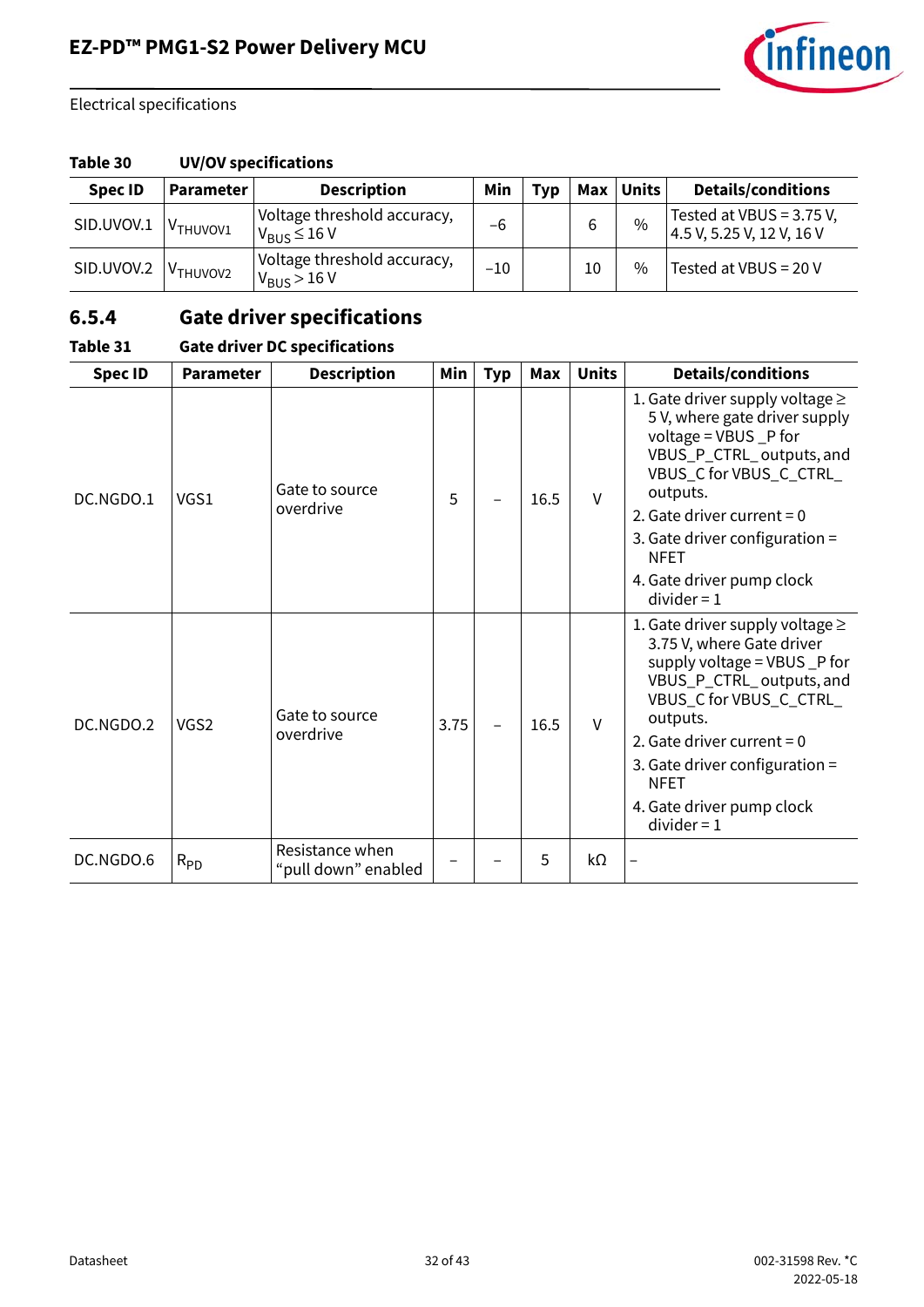

#### **Table 32 Gate driver AC specifications**

| <b>Spec ID</b> | <b>Parameter</b> | <b>Description</b>                                                                                                                       | Min | <b>Typ</b> | <b>Max</b> | Units | <b>Details/conditions</b>                                                              |
|----------------|------------------|------------------------------------------------------------------------------------------------------------------------------------------|-----|------------|------------|-------|----------------------------------------------------------------------------------------|
| AC.NGDO.1      | $T_{ON}$         | Gate turn-on time to<br>gate_driver_supply_voltage +<br>$5$ V for supply voltage $\geq 5$ V and<br>VBUS $*$ 2 for supply voltage $<$ 5 V | -   | -          |            | ms    | 1. Gate driver configura-<br>$tion = NFET$<br>2. Load = The gate of a<br>SI9936 MOSFET |

#### **6.5.5 SBU**

### **Table 33 Analog crossbar switch specifications**

| <b>Spec ID</b> | <b>Parameter</b> | <b>Description</b>                  | Min  | <b>Typ</b>               | Max  | <b>Units</b> | Details/<br>conditions             |
|----------------|------------------|-------------------------------------|------|--------------------------|------|--------------|------------------------------------|
| SID.SBU.1      | Ron_sw           | Switch ON resistance                |      | -                        | 10   | Ω            | Voltage input<br>from 0 V to 3.6 V |
| SID.SBU.2      | Rpu_aux_1        | AUX_P/N pull-up resistance - 100k   | 80   | -                        | 120  | kΩ           |                                    |
| SID.SBU.3      | Rpu_aux_2        | AUX_P/N pull-up resistance - 1M     | 0.8  | -                        | 1.2  | МΩ           |                                    |
| SID.SBU.4      | Rpd_aux_1        | AUX_P/N pull-down resistance - 100k | 80   | -                        | 120  | kΩ           |                                    |
| SID.SBU.5      | Rpd_aux_2        | AUX_P/N pull-down resistance - 1M   | 0.8  | -                        | 1.2  | MΩ           |                                    |
| SID.SBU.6      | Rpd_aux_3        | AUX_P/N pull-down resistance - 470k | 329  | $\overline{\phantom{0}}$ | 611  | kΩ           | $\overline{\phantom{0}}$           |
| SID.SBU.7      | Rpd_aux_4        | AUX_P/N pull-down resistance - 4.7M | 3.29 | -                        | 6.11 | MΩ           |                                    |

## **6.5.6 Charger detect**

#### **Table 34 Charger detect specifications**

| <b>Spec ID</b>   | <b>Parameter</b> | <b>Description</b>                             | Min            | <b>Typ</b>               | <b>Max</b> | <b>Units</b> | Details/<br>conditions                                                 |
|------------------|------------------|------------------------------------------------|----------------|--------------------------|------------|--------------|------------------------------------------------------------------------|
| SID.CD.1         | VDAT_REF         | BC1.2 Data detect voltage<br>threshold         | 250            | $\overline{\phantom{0}}$ | 400        | mV           |                                                                        |
| SID.CD.2         | VDM_SRC          | BC1.2 DM voltage source                        | 500            | —                        | 700        | mV           | With current sink of<br>25 µA-175 µA                                   |
| SID.CD.3         | VDP_SRC          | BC1.2 DP voltage source                        | 500            | $\overline{\phantom{0}}$ | 700        | mV           | With current sink of<br>25 µA-175 µA                                   |
| SID.CD.4         | IDM_SINK         | BC1.2 DM current sink                          | 25             | $\overline{\phantom{0}}$ | 175        | μA           |                                                                        |
| SID.CD.5         | IDP_SINK         | BC1.2 DP current sink                          | 25             | $\overline{\phantom{0}}$ | 175        | μA           | $\overline{\phantom{0}}$                                               |
| SID.CD.6         | IDP_SRC          | BC1.2 DP DCD current source                    | $\overline{1}$ | $\overline{\phantom{0}}$ | 13         | μA           | $\overline{\phantom{0}}$                                               |
| SID.CD.7         | RDP_UP           | USB FS DP pull-up termination                  | 0.9            | $\overline{\phantom{0}}$ | 1.575      | kΩ           |                                                                        |
| SID.CD.8         | RDM_UP           | USB FS DM pull-up termination                  | 0.9            | $\overline{\phantom{0}}$ | 1.575      | kΩ           | $\overline{\phantom{0}}$                                               |
| SID.CD.9         | RDP_DWN          | USB FS DP pull-down termination                | 14.25          | $\overline{\phantom{0}}$ | 24.8       | kΩ           |                                                                        |
| <b>SID.CD.10</b> | RDM_DWN          | USB FS DM pull-down termination                | 14.25          | $\overline{\phantom{0}}$ | 24.8       | kΩ           | $\overline{\phantom{0}}$                                               |
| SID.CD.11        | RDAT_LKG         | DP/DM data line leakage<br>termination         | 300            | -                        | 500        | kΩ           | The charger detect<br>function and data<br>line leakage is<br>enabled. |
| <b>SID.CD.12</b> | RDCP_DAT         | BC1.2 DCP port resistance between<br>DP and DM |                |                          | 40         | Ω            |                                                                        |
| <b>SID.CD.13</b> | <b>VSETH</b>     | USB FS logic threshold                         | 1.26           | -                        | 1.54       | V            |                                                                        |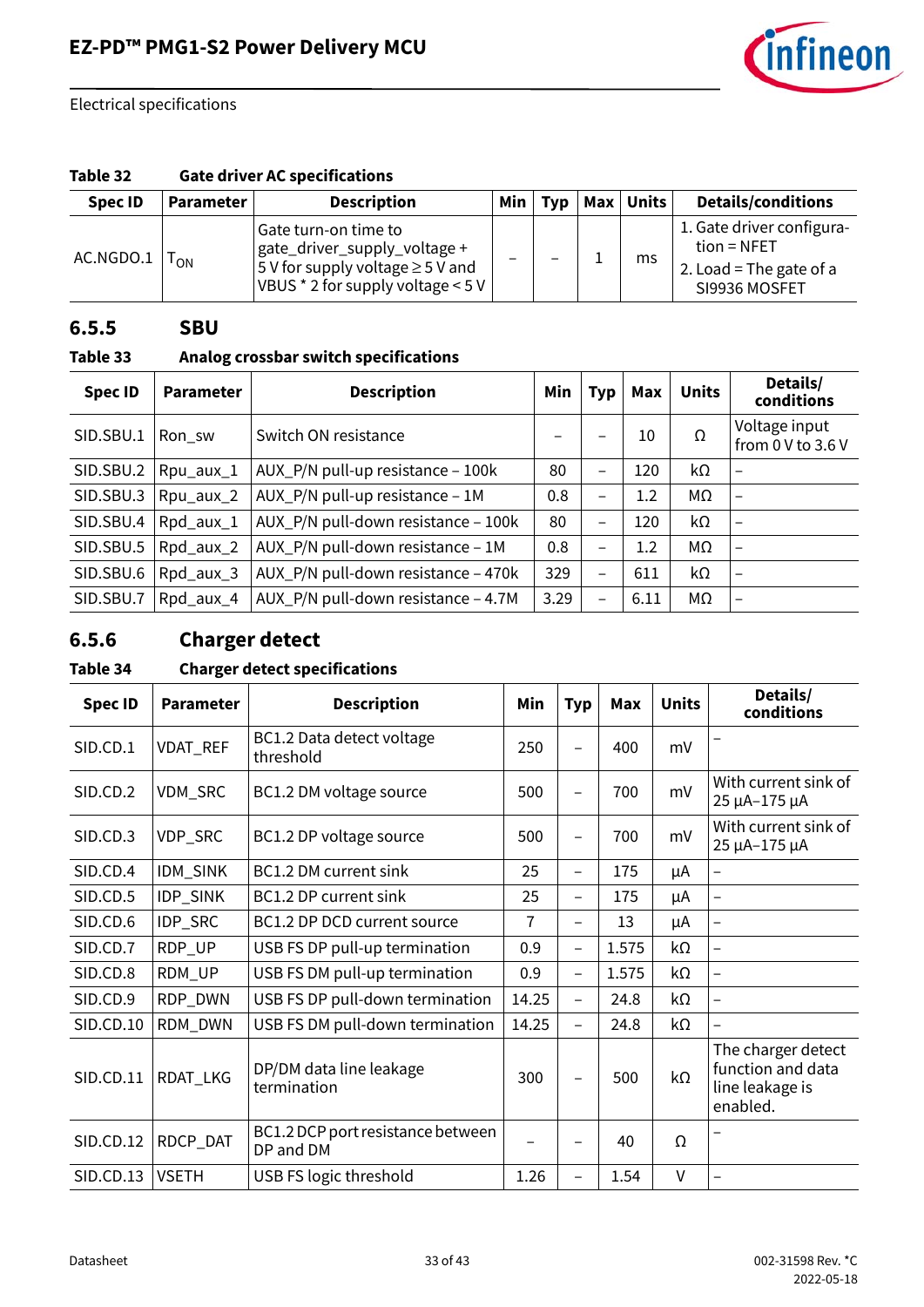

## **6.5.7 Analog to digital converter**

#### **Table 35 ADC DC specifications**

(guaranteed by characterization)

| <b>Spec ID</b> | <b>Parameter</b>  | <b>Description</b>         | Min                      | <b>Typ</b>               | Max | <b>Units</b> | <b>Details/conditions</b> |
|----------------|-------------------|----------------------------|--------------------------|--------------------------|-----|--------------|---------------------------|
| SID.ADC.1      | Resolution        | ADC resolution             | $\overline{\phantom{m}}$ |                          | -   | <b>Bits</b>  | $\overline{\phantom{0}}$  |
| SID.ADC.2      | INL               | Integral non-linearity     | $-1.5$                   | $\overline{\phantom{0}}$ | 1.5 | LSB          | $\overline{\phantom{0}}$  |
| SID.ADC.3      | <b>DNL</b>        | Differential non-linearity | $-2.5$                   | $\qquad \qquad$          | 2.5 | LSB          | $\qquad \qquad$           |
| SID.ADC.4      | <b>Gain Error</b> | Gain error                 | — I                      | -                        |     | LSB          | $\overline{\phantom{0}}$  |

#### **Table 36 ADC AC specifications**

(guaranteed by design)

| <b>Spec ID</b> | <b>Parameter</b> | <b>Description</b>                          | Min | Typ | Max | <b>Units</b> | <b>Details/conditions</b> |
|----------------|------------------|---------------------------------------------|-----|-----|-----|--------------|---------------------------|
| SID.ADC.5      | SLEW Max         | Rate of change of sampled<br>voltage signal |     | -   |     | V/ms         | $\overline{\phantom{0}}$  |

#### **Table 37 VBUS\_C regulator DC specifications**

| <b>Spec ID</b> | <b>Parameter</b>   | <b>Description</b>                                                                   | Min | <b>Typ</b> | Max | <b>Units</b>  | <b>Details/conditions</b>                                                                                                                                              |
|----------------|--------------------|--------------------------------------------------------------------------------------|-----|------------|-----|---------------|------------------------------------------------------------------------------------------------------------------------------------------------------------------------|
| SID.20vreg.1   | <b>VBUSREG</b>     | VBUS regulator output<br>voltage measured at<br>VDDD for VBUS = $4.5$ V<br>to 21.5 V | 3   |            | 3.6 | $\vee$        | VBUS = $4.5$ V - 21.5 V range.<br>VDDD voltage measured<br>with no load and a load of<br>30 mA.                                                                        |
| SID.20vreg.2   | <b>VBUSREG2</b>    | VBUS regulator output<br>voltage measured at<br>VDDD for VBUS = 3.5 V<br>to 21.5 V   | 3   |            | 3.6 | $\vee$        | VBUS = 4.5 V - 21.5 V range.<br>VDDD voltage measured<br>with no load and a load of<br>15 mA.                                                                          |
| SID.20vreg.6   | <b>VBUSLINREG</b>  | VBUS regulator line<br>regulation for VBUS<br>from 4.5 V to 21.5 V                   |     |            | 0.5 | $\frac{0}{0}$ | VBUS supply varied from<br>4.5 V to 21.5 V and the<br>change in the VDDD<br>measured.<br>Guaranteed by<br>characterization.                                            |
| SID.20vreg.8   | <b>VBUSLOADREG</b> | VBUS regulator load<br>regulation for VBUS<br>from 4.5 V to 21.5 V                   |     |            | 0.2 | $%$ /mA       | Supply of 4.5 V - 21.5 V<br>applied on VBUS and the<br>load current swept from 0<br>to 30 mA. The change in<br>VDDD is measured.<br>Guaranteed by<br>characterization. |

#### **Table 38 VBUS\_C regulator AC specifications**

| <b>Spec ID</b> | <b>Parameter</b> | <b>Description</b>           | Min | Typ | Max | Units | <b>Details/conditions</b>                                                                                               |
|----------------|------------------|------------------------------|-----|-----|-----|-------|-------------------------------------------------------------------------------------------------------------------------|
| AC.20vreg.1    | <b>START</b>     | Regulator start-up time      |     |     | 120 | μs    | Apply VBUS and measure start<br>time on VDDD pin.                                                                       |
| AC.20vreg.2    | <b>STOP</b>      | Regulator power down<br>time |     |     |     | us    | Time from assertion of an<br>internal disable signal to for<br>load current on VDDD to<br>decrease from 30 mA to 10 µA. |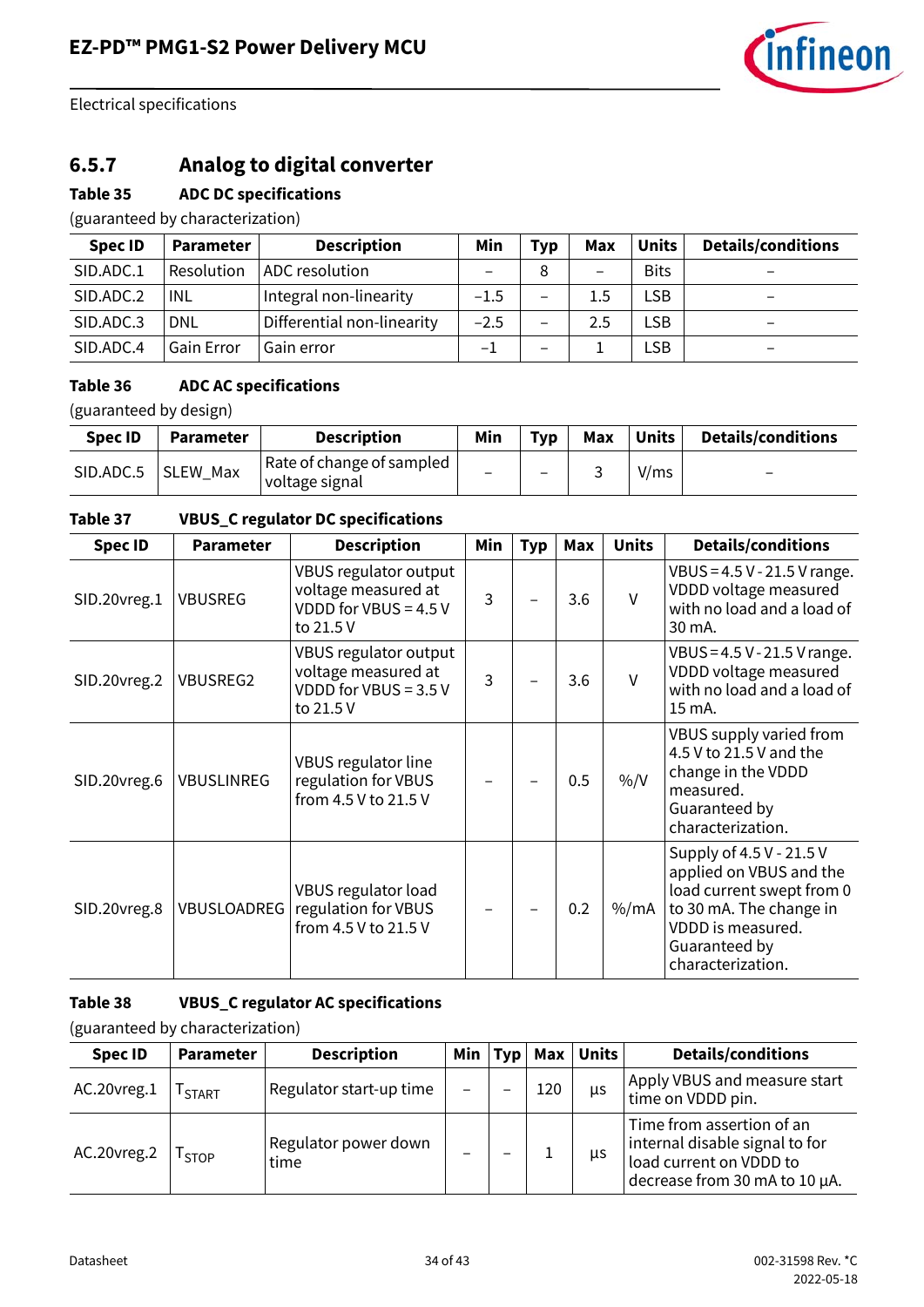

#### **Table 39 VSYS switch specification**

| Spec ID     | Parameter | <b>Description</b>                                                        |                          |         | Min Typ Max Units | <b>Details/conditions</b>                                |
|-------------|-----------|---------------------------------------------------------------------------|--------------------------|---------|-------------------|----------------------------------------------------------|
| SID.vddsw.1 | Res sw    | Resistance from VSYS<br>$ $ supply input to the output $ $<br>supply VDDD | $\overline{\phantom{0}}$ | $1.5\,$ | 77                | Measured with a load current of<br>5 mA - 10 mA on VDDD. |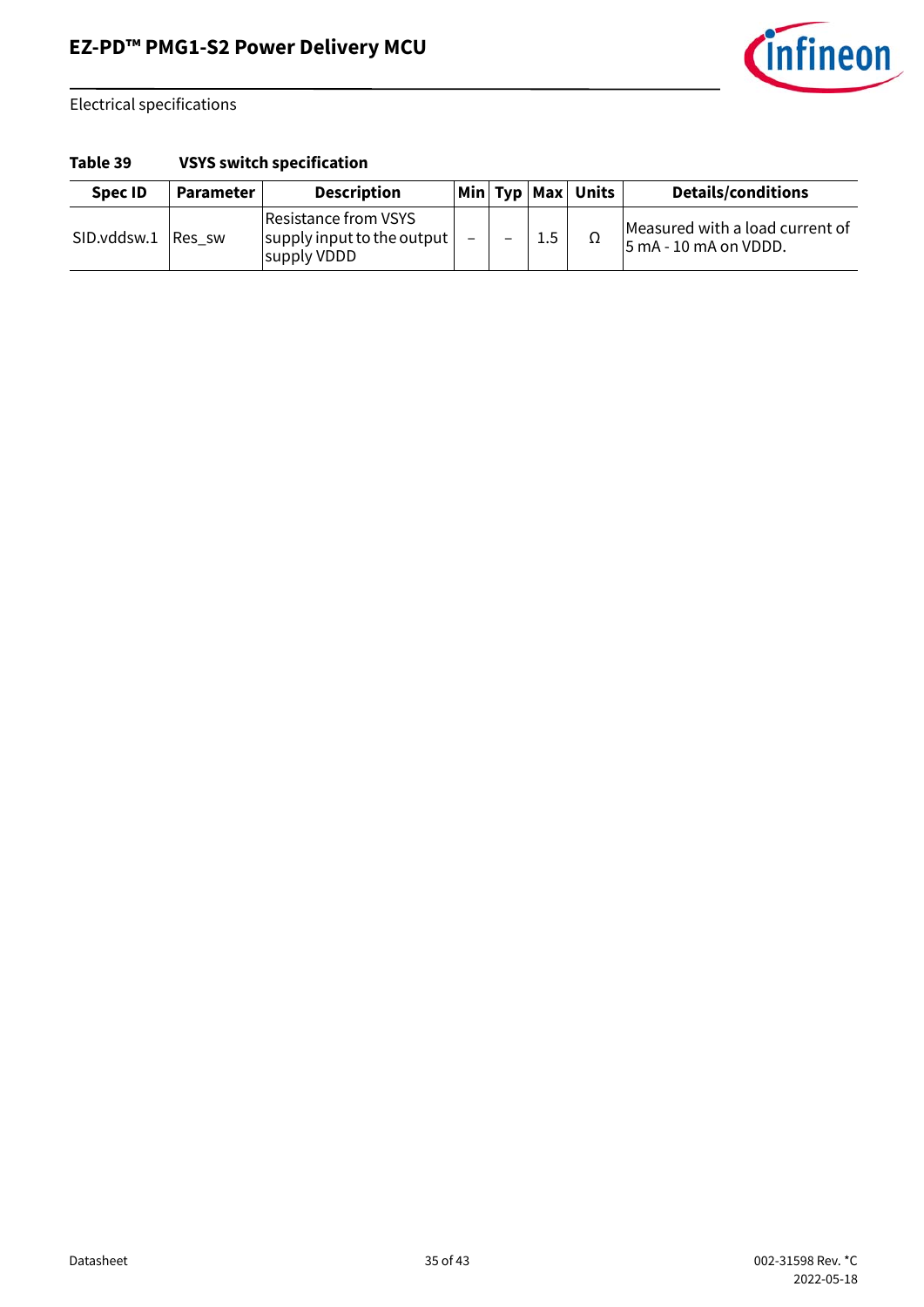

### **6.5.8 Memory**

#### **Table 40 Flash AC specifications**

| <b>Spec ID</b> | <b>Parameter</b>   | <b>Description</b>                                           | Min | Тур |                | Max Units | <b>Details/conditions</b>         |
|----------------|--------------------|--------------------------------------------------------------|-----|-----|----------------|-----------|-----------------------------------|
| SID.MEM#3      | FLASH_ERASE        | Row erase time                                               |     |     | 15.5           | ms        |                                   |
| SID.MEM#4      | <b>FLASH_WRITE</b> | Row (Block) write time<br>(erase and program)                |     |     | 20             | ms        |                                   |
| SID.MEM#8      | FLASH_ROW_PGM      | Row program time after<br>erase                              |     |     | $\overline{1}$ | ms        |                                   |
| <b>SID178</b>  | <b>TBULKERASE</b>  | Bulk erase time (64k bytes)                                  |     |     | 35             | ms        |                                   |
| SID180         | <b>TDEVPROG</b>    | Total device program time                                    |     |     | 7.5            | S         | Guaranteed by<br>characterization |
| SID182         | FRET1              | Flash retention, $T_A \le 55^{\circ}$ C,<br>100 K P/E cycles | 20  |     | -              | years     | Guaranteed by<br>characterization |
| <b>SID182A</b> | FRET <sub>2</sub>  | Flash retention, $T_A \leq 85^{\circ}C$ ,<br>10 K P/E cycles | 10  |     | -              | years     | Guaranteed by<br>characterization |
| SID182B        | FRET3              | Flash retention, $T_A \le 105^{\circ}C$ ,<br>10 K P/E cycles | 3   |     | -              | years     | Guaranteed by<br>characterization |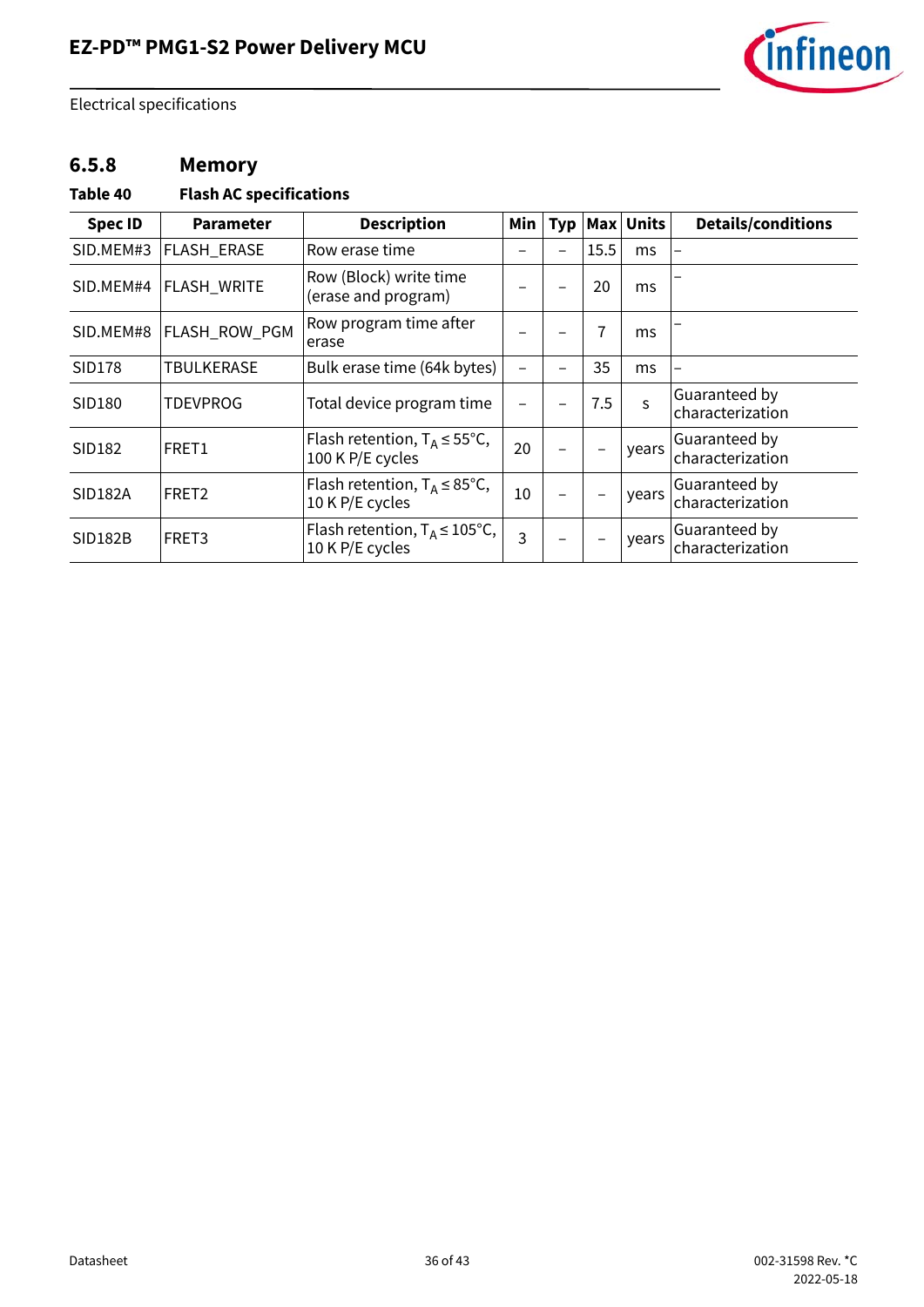

Ordering information

## <span id="page-36-0"></span>**7 Ordering information**

**[Table 41](#page-36-2)** lists the EZ-PD™ PMG1-S2 part numbers and features.

#### <span id="page-36-2"></span>**Table 41 EZ-PD™ PMG1-S2 Ordering information**

| <b>MPN</b>                          | <b>Application</b> | <b>Termination resistor</b>                                        | Role       | Package    | Si ID |
|-------------------------------------|--------------------|--------------------------------------------------------------------|------------|------------|-------|
| CYPM1211-40LQXI<br>CYPM1211-40LQXIT | DRP applications   | $R_{\rm P}^{[6]}$ , $R_{\rm D}^{[5]}$ , $R_{\rm D}_{\rm DB}^{[7]}$ | <b>DRP</b> | 40-pin QFN | 1D20  |

### <span id="page-36-1"></span>**7.1 Ordering code definitions**

The part numbers are of the form CYPM1ABC-DEFGHIJ where the fields are defined as follows.

#### **Table 42 EZ-PD™ PMG1-S2 ordering code definitions**

| <b>Field</b>            | <b>Description</b>           | <b>Values</b>  | <b>Meaning</b>                 |
|-------------------------|------------------------------|----------------|--------------------------------|
| <b>CY</b>               | Cypress prefix               | <b>CY</b>      | Company ID                     |
| <b>PM</b>               | Marketing code               | PM             | PM = Power Delivery MCU family |
| 1                       | <b>MCU Family generation</b> | 1              | Product family generation      |
| A                       | Family                       | $\mathbf 0$    | S <sub>0</sub>                 |
|                         |                              | 1              | S <sub>1</sub>                 |
|                         |                              | $\overline{2}$ | S <sub>2</sub>                 |
|                         |                              | 3              | S <sub>3</sub>                 |
| B                       | PD Ports                     | 1              | 1-PD port                      |
|                         |                              | $\overline{2}$ | 2-PD port                      |
| $\mathsf{C}$            | Application specific         | Χ              | Application specific           |
| DE                      | Pin                          | XX             | Number of pins in the package  |
| FG                      | Package code                 | LQ             | QFN                            |
|                         |                              | <b>BZ</b>      | <b>BGA</b>                     |
|                         |                              | <b>FN</b>      | <b>CSP</b>                     |
| $\overline{\mathsf{H}}$ | Lead free                    | Χ              | Lead: $X = Pb$ -free           |
|                         | Temperature range            |                | Industrial                     |
| J                       | Only for T&R                 | T              | Tape and reel                  |

#### **Notes**

- <span id="page-36-4"></span>5. Termination resistor denoting an upstream facing port.
- <span id="page-36-3"></span>6. Termination resistor denoting a downstream facing port.
- <span id="page-36-5"></span>7. Termination resistor denoting dead battery termination.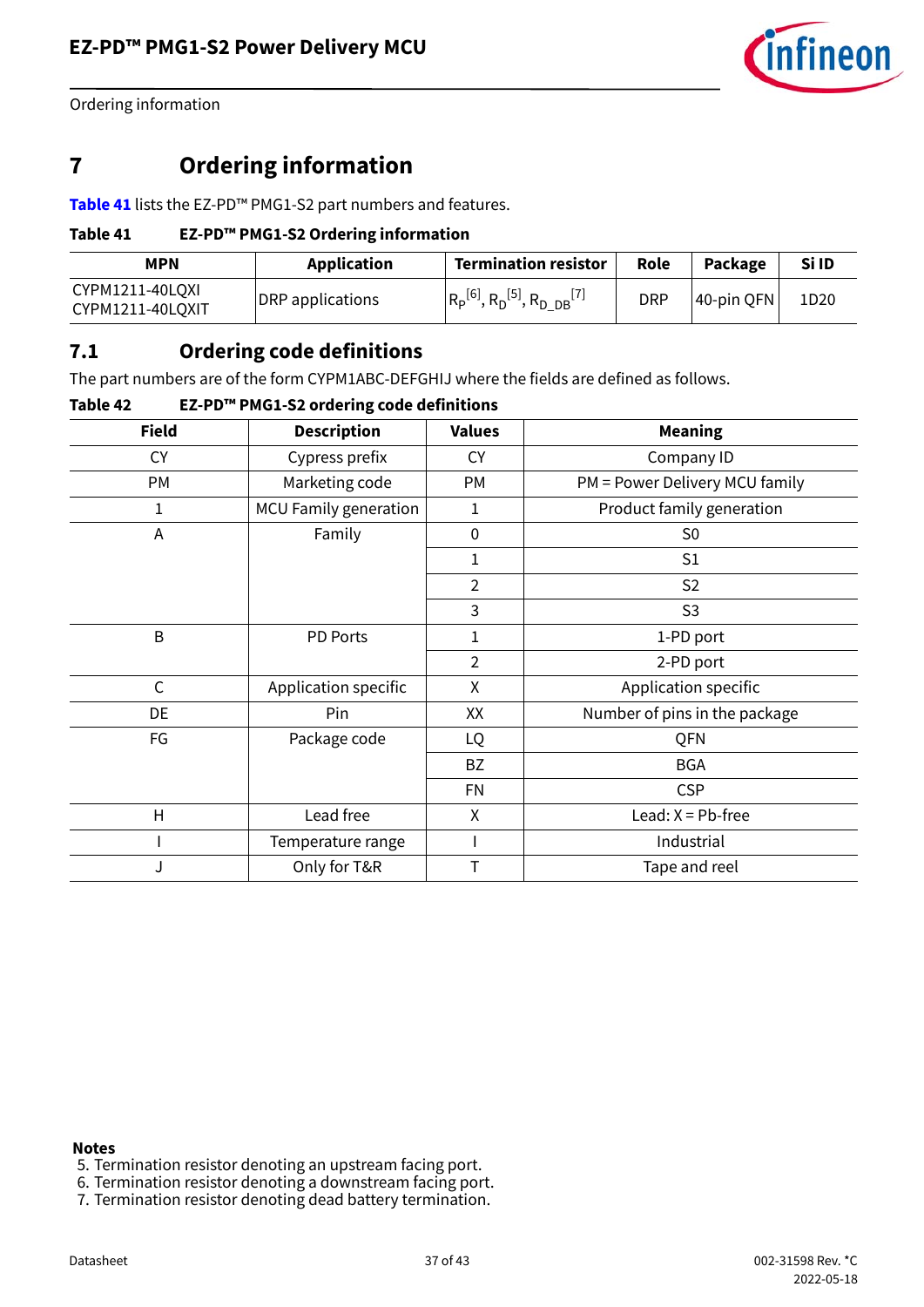

Packaging

## <span id="page-37-0"></span>**8 Packaging**

#### **Table 43 Package characteristics**

| <b>Parameter</b>  | <b>Description</b>                                | <b>Conditions</b>          | Min   | <b>Typ</b> | Max | <b>Units</b>  |
|-------------------|---------------------------------------------------|----------------------------|-------|------------|-----|---------------|
|                   | Operating ambient                                 | Industrial                 | $-40$ | 25         | 85  | $\circ$       |
| $T_A$             | temperature                                       | <b>Extended Industrial</b> |       |            | 105 | $\circ$       |
| $T_{\perp}$       | Operating junction                                | Industrial                 | $-40$ | 25         | 100 | ۰             |
|                   | temperature                                       | <b>Extended Industrial</b> |       |            | 125 | $\mathcal{C}$ |
| $T_{JA}$          | <sup>'</sup> Package θ <sub>JA</sub> (40-pin QFN) |                            |       |            | 17  | $\degree$ C/W |
| $T_{\mathsf{JC}}$ | Package $\theta_{\text{JC}}$ (40-pin QFN)         |                            |       |            |     | $\degree$ C/W |

#### **Table 44 Solder reflow peak temperature**

| Maximum peak temperature |                 | Maximum time within 5°C of peak tem- |  |  |
|--------------------------|-----------------|--------------------------------------|--|--|
| Package                  |                 | perature                             |  |  |
| 40-pin QFN               | $260^{\circ}$ C | 30 seconds                           |  |  |

#### **Table 45 Package moisture sensitivity level (MSL), IPC/JEDEC J-STD-2**

| Package    | <b>MSL</b> |
|------------|------------|
| 40-pin QFN | MSL J      |



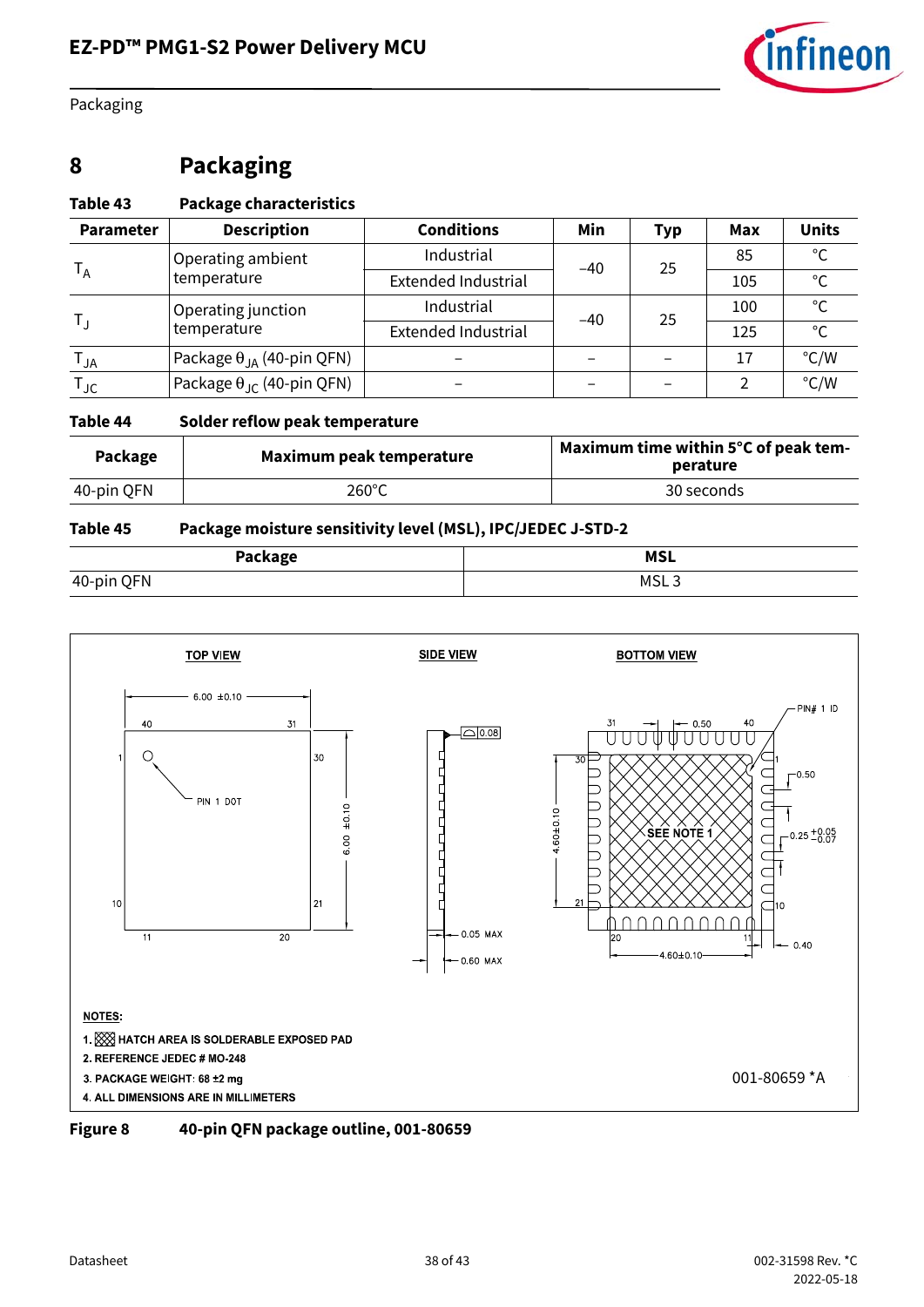

Acronyms

## <span id="page-38-0"></span>**9 Acronyms**

### **Table 46 Acronyms used in this document**

| <b>Acronym</b>  | <b>Description</b>                                                                                                                                     |
|-----------------|--------------------------------------------------------------------------------------------------------------------------------------------------------|
| <b>ADC</b>      | analog-to-digital converter                                                                                                                            |
| <b>AES</b>      | advanced encryption standard                                                                                                                           |
| AHB             | AMBA (advanced microcontroller bus architecture) high-performance bus                                                                                  |
| API             | application programming interface                                                                                                                      |
| Arm®            | advanced RISC machine, a CPU architecture                                                                                                              |
| <b>BMC</b>      | <b>Biphase Mark Code</b>                                                                                                                               |
| cc              | configuration channel                                                                                                                                  |
| CPU             | central processing unit                                                                                                                                |
| <b>CRC</b>      | cyclic redundancy check, an error-checking protocol                                                                                                    |
| CS              | current sense                                                                                                                                          |
| <b>DFP</b>      | downstream facing port                                                                                                                                 |
| <b>DIO</b>      | digital input/output, GPIO with only digital capabilities, no analog. See GPIO.                                                                        |
| <b>DRP</b>      | dual role port                                                                                                                                         |
| <b>EEPROM</b>   | electrically erasable programmable read-only memory                                                                                                    |
| <b>EMCA</b>     | electronically marked cable assembly, a USB cable that includes an IC that reports<br>cable characteristics (e.g., current rating) to the Type-C ports |
| <b>EMI</b>      | electromagnetic interference                                                                                                                           |
| <b>ESD</b>      | electrostatic discharge                                                                                                                                |
| <b>FS</b>       | full-speed                                                                                                                                             |
| GPIO            | general-purpose input/output                                                                                                                           |
| <b>HPD</b>      | hot plug detect                                                                                                                                        |
| IC              | integrated circuit                                                                                                                                     |
| <b>IDE</b>      | integrated development environment                                                                                                                     |
| $I^2C$ , or IIC | Inter-Integrated Circuit, a communications protocol                                                                                                    |
| <b>ILO</b>      | internal low-speed oscillator, see also IMO                                                                                                            |
| <b>IMO</b>      | internal main oscillator, see also ILO                                                                                                                 |
| <b>IOSS</b>     | input/output subsystem                                                                                                                                 |
| I/O             | input/output, see also GPIO                                                                                                                            |
| LDO             | low-dropout regulator                                                                                                                                  |
| <b>LVD</b>      | low-voltage detect                                                                                                                                     |
| <b>LVTTL</b>    | low-voltage transistor-transistor logic                                                                                                                |
| <b>MCU</b>      | microcontroller unit                                                                                                                                   |
| <b>MMIO</b>     | memory mapped input/output                                                                                                                             |
| NC              | no connect                                                                                                                                             |
| <b>NMI</b>      | nonmaskable interrupt                                                                                                                                  |
| <b>NVIC</b>     | nested vectored interrupt controller                                                                                                                   |
| opamp           | operational amplifier                                                                                                                                  |
| <b>OCP</b>      | overcurrent protection                                                                                                                                 |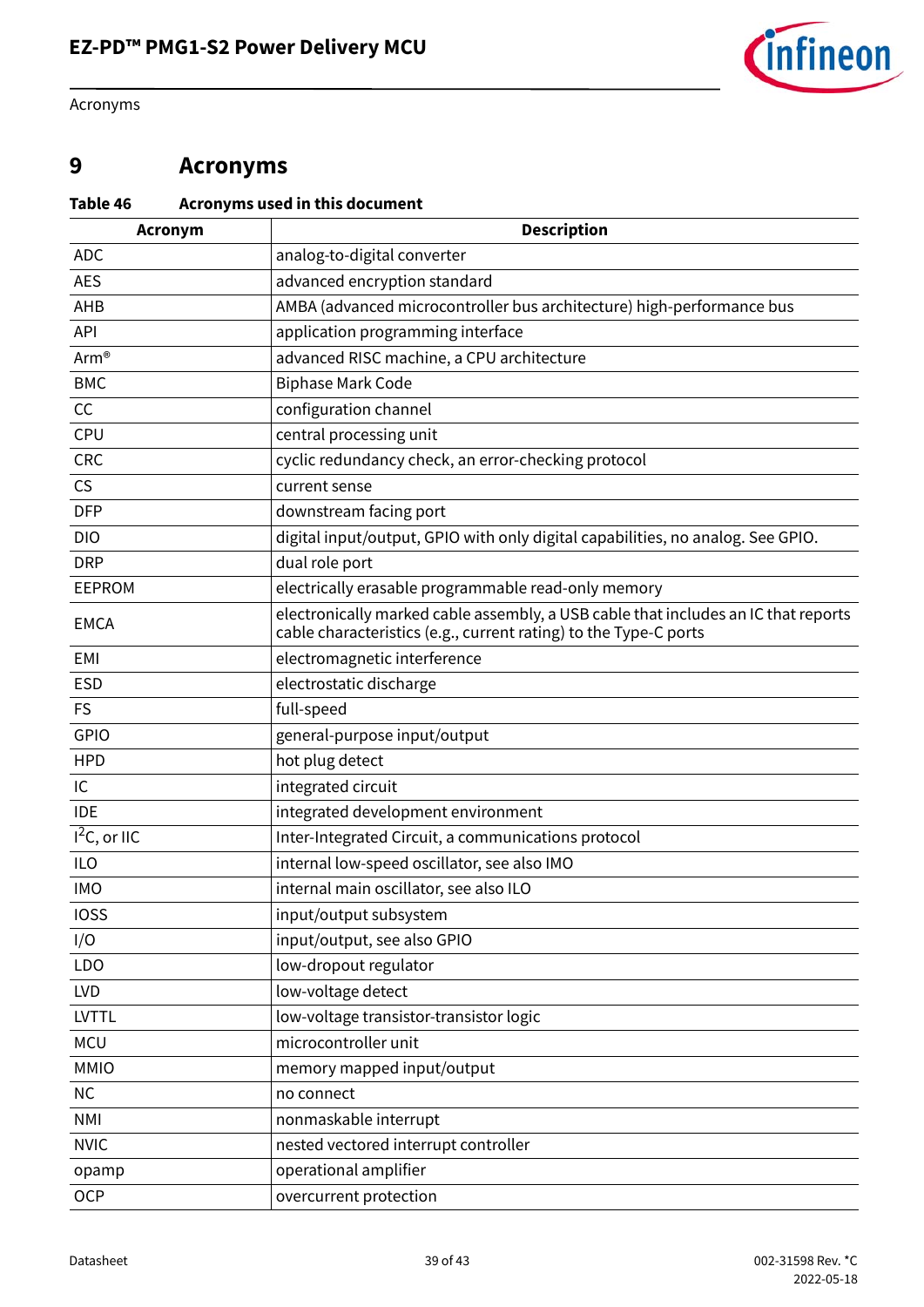

#### Acronyms

#### **Table 46 Acronyms used in this document** *(continued)*

| Acronym      | <b>Description</b>                                                                                              |
|--------------|-----------------------------------------------------------------------------------------------------------------|
| <b>OVP</b>   | overvoltage protection                                                                                          |
| <b>OVT</b>   | over voltage tolerant                                                                                           |
| PCB          | printed circuit board                                                                                           |
| PD           | power delivery                                                                                                  |
| PGA          | programmable gain amplifier                                                                                     |
| PHY          | physical layer                                                                                                  |
| POR          | power-on reset                                                                                                  |
| <b>PRES</b>  | precise power-on reset                                                                                          |
| <b>PRNG</b>  | pseudo random number generation                                                                                 |
| <b>PWM</b>   | pulse-width modulator                                                                                           |
| <b>RAM</b>   | random-access memory                                                                                            |
| <b>RCP</b>   | reverse current protection, supported in Source Configuration only                                              |
| <b>RISC</b>  | reduced-instruction-set computing                                                                               |
| <b>RMS</b>   | root-mean-square                                                                                                |
| <b>RTC</b>   | real-time clock                                                                                                 |
| <b>RX</b>    | receive                                                                                                         |
| SAR          | successive approximation register                                                                               |
| <b>SCB</b>   | serial communication block                                                                                      |
| SCL          | $12C$ serial clock                                                                                              |
| <b>SCP</b>   | short circuit protection, supported in Source Configuration only                                                |
| <b>SDA</b>   | I <sup>2</sup> C serial data                                                                                    |
| S/H          | sample and hold                                                                                                 |
| <b>SHA</b>   | secure hash algorithm                                                                                           |
| SPI          | Serial Peripheral Interface, a communications protocol                                                          |
| <b>SRAM</b>  | static random access memory                                                                                     |
| SWD          | serial wire debug, a test protocol                                                                              |
| <b>TCPWM</b> | timer/counter pulse-width modulator                                                                             |
| <b>TRNG</b>  | true random number generation                                                                                   |
| <b>TX</b>    | transmit                                                                                                        |
| Type-C       | a new standard with a slimmer USB connector and a reversible cable, capable of<br>sourcing up to 100 W of power |
| <b>UART</b>  | Universal Asynchronous Transmitter Receiver, a communications protocol                                          |
| <b>USB</b>   | <b>Universal Serial Bus</b>                                                                                     |
| USB PD       | <b>USB Power Delivery</b>                                                                                       |
| USB-FS       | <b>USB Full-Speed</b>                                                                                           |
| <b>USBIO</b> | USB input/output, PMG1-S2 pins used to connect to a USB port                                                    |
| USB PD SS    | USB PD subsystem                                                                                                |
| <b>UVP</b>   | under voltage protection                                                                                        |
| <b>VDM</b>   | vendor defined messages                                                                                         |
| <b>XRES</b>  | external reset I/O pin                                                                                          |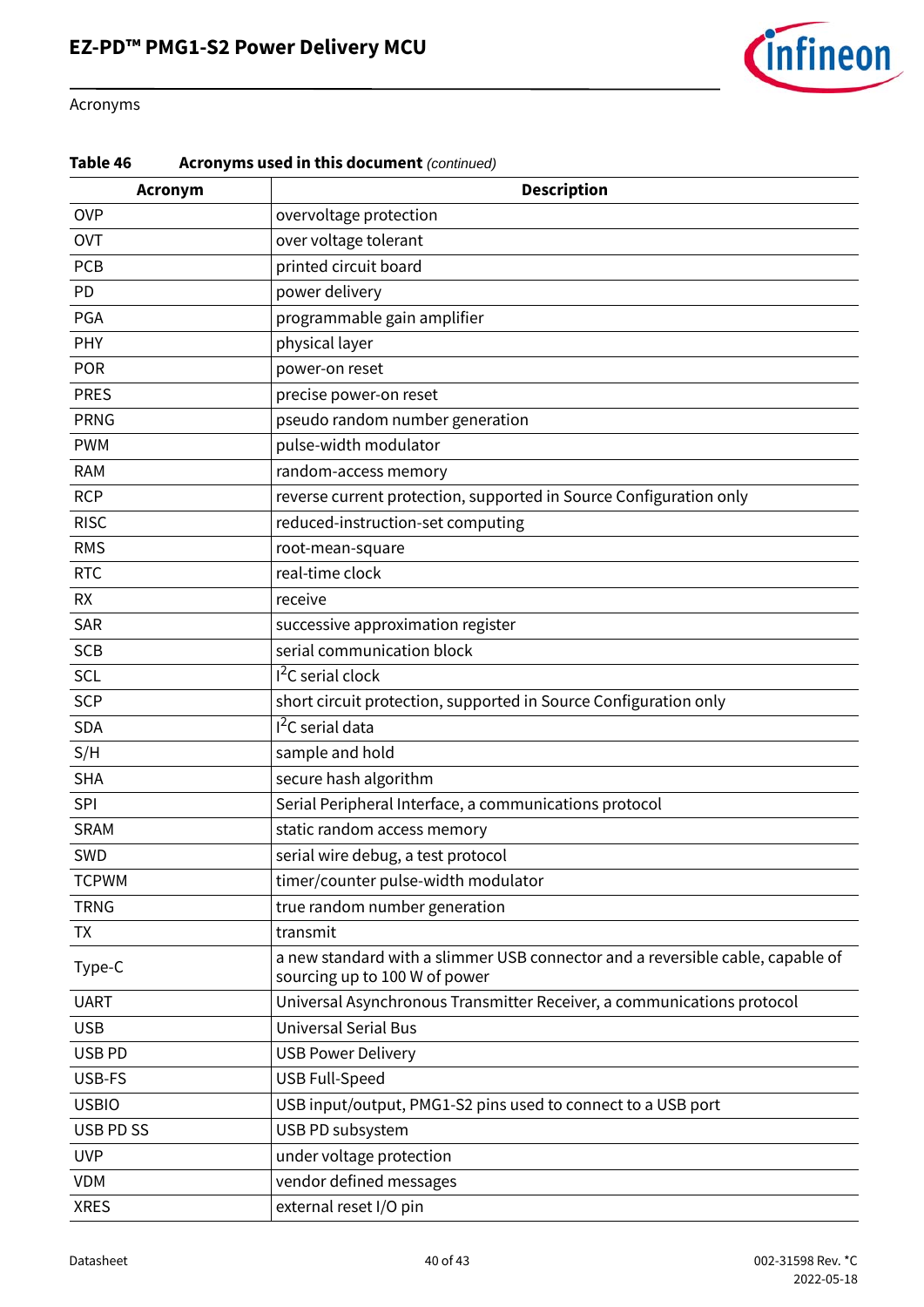

Document conventions

## <span id="page-40-0"></span>**10 Document conventions**

### <span id="page-40-1"></span>**10.1 Units of measure**

#### **Table 47 Units of measure**

| Symbol            | <b>Unit of measure</b> |
|-------------------|------------------------|
| $^{\circ}{\rm C}$ | degrees Celsius        |
| Hz                | hertz                  |
| KB                | 1024 bytes             |
| kHz               | kilohertz              |
| kΩ                | kiloohm                |
| Mbps              | megabits per second    |
| <b>MHz</b>        | megahertz              |
| МΩ                | megaohm                |
| <b>Msps</b>       | megasamples per second |
| μA                | microampere            |
| $\mu$ F           | microfarad             |
| μs                | microsecond            |
| $\mu V$           | microvolt              |
| $\mu$ W           | microwatt              |
| mA                | milliampere            |
| ms                | millisecond            |
| mV                | millivolt              |
| nA                | nanoampere             |
| ns                | nanosecond             |
| Ω                 | ohm                    |
| pF                | picofarad              |
| ppm               | parts per million      |
| ps                | picosecond             |
| $\sf S$           | second                 |
| sps               | samples per second     |
| $\vee$            | volt                   |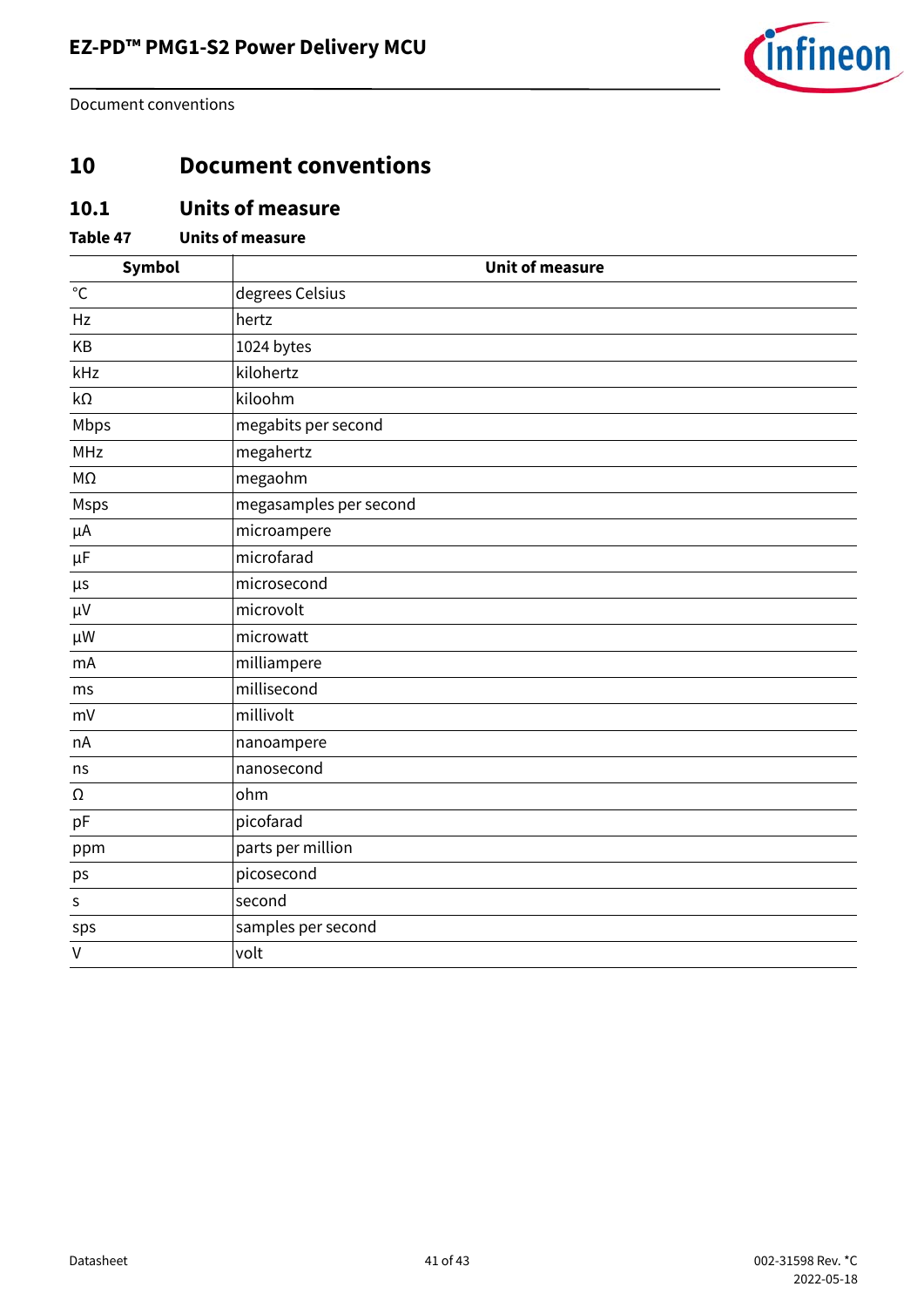

Revision history

## <span id="page-41-0"></span>**Revision history**

| <b>Document</b><br>version | Date of release | <b>Description of change</b>                                                                                                                                                                                               |
|----------------------------|-----------------|----------------------------------------------------------------------------------------------------------------------------------------------------------------------------------------------------------------------------|
| $***$                      | 2020-10-23      | New datasheet.                                                                                                                                                                                                             |
| $^{\star}$ A               | 2021-02-25      | Updated EZ-PD™ PMG1 family general description.<br>Updated Eclipse IDE for ModusToolbox™.<br><b>Updated Application diagrams.</b><br>Added footnotes 1, 2, and 3.<br>Removed V <sub>CONN MAX</sub> parameter from Table 5. |
| $*_{\mathsf{B}}$           | 2021-06-11      | Removed Preliminary status of the datasheet.<br>Updated Table 3.<br><b>Updated Acronyms.</b>                                                                                                                               |
| *C                         | 2022-05-18      | Added Pin based absolute maximum ratings.<br>Migrated to IFX template.                                                                                                                                                     |